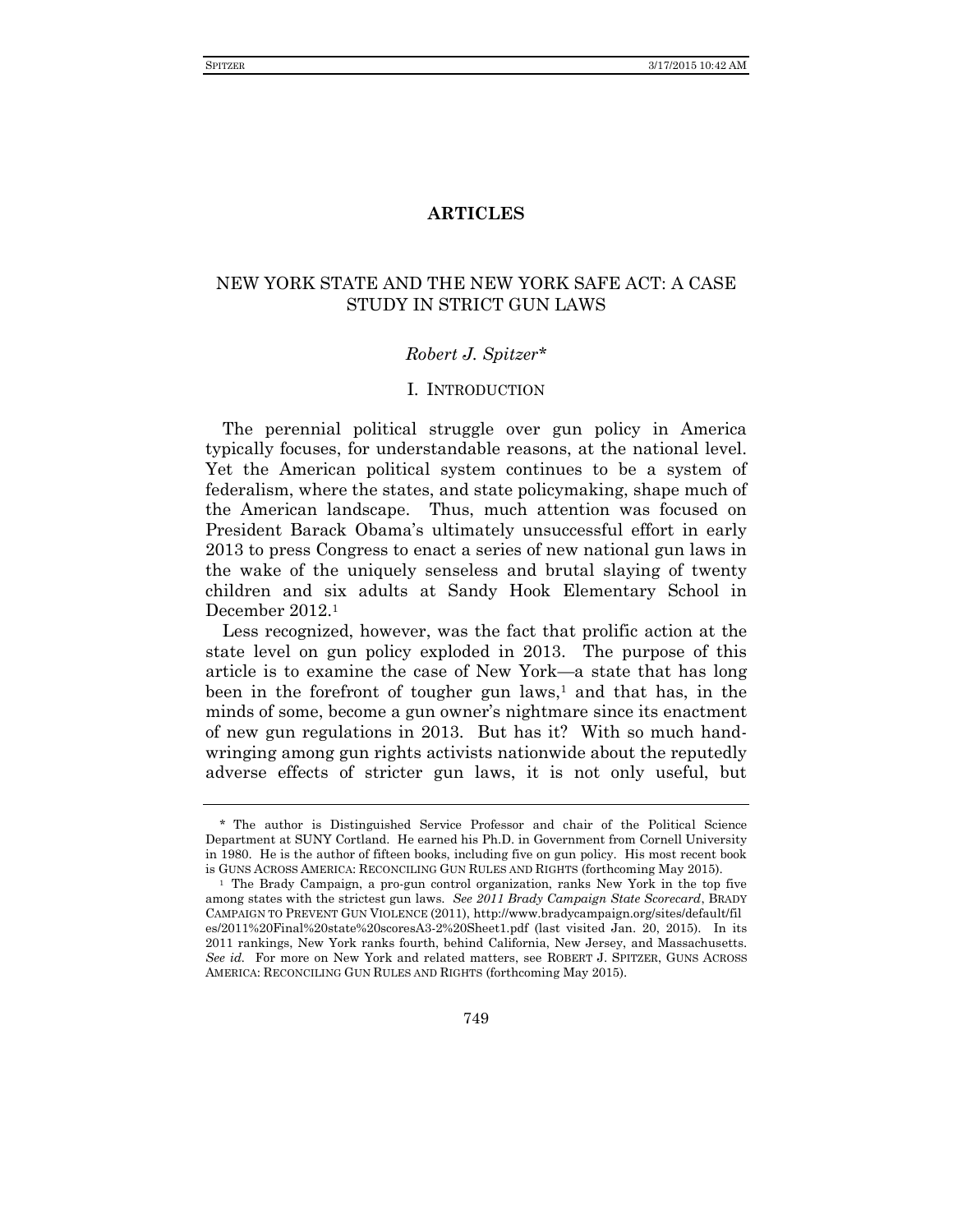instructive, to examine a place that already has such laws. New York offers a both concrete and contemporary case study of how the relationship between the armed citizen and the government actually functions. As I will argue here, that relationship, while different than that of the majority of states, functions effectively to preserve gun rights in the context of a feasible regulatory scheme.

# II. THE NEW NEW YORK GUN LAW

In January of 2013, the New York State Legislature moved rapidly—too rapidly, said many—to enact a sweeping and tough new set of gun regulations, the New York Secure Ammunition and Firearms Enforcement (SAFE) Act of 2013, at the behest of Democratic Governor Andrew Cuomo.<sup>2</sup> Two events were clear catalysts for this action: the elementary school shooting of twenty children and six adults in Connecticut the previous month, and, less than two weeks later, the murder of two fire fighters in Webster, New York by a man who deliberately set a house fire to draw first responders to the scene to then murder them (two others were injured).<sup>3</sup>

Relying on a power provided in the state constitution called a "message of necessity," the Democratic governor was able to rush the bill through the legislature.<sup>4</sup> Since 1938, the state constitution has stipulated that legislation must be presented to the members of the legislature at least "three calendar legislative days" before it can be acted upon—unless the governor certifies that, in his or her opinion, circumstances "necessitate an immediate vote," whereupon the three day rule is waived.<sup>5</sup> While the obvious purpose of the "message of necessity" provision is to address bona fide emergencies, the constitution's language is broad enough to allow governors to define those circumstances as they see fit, and that is how governors have treated this power for decades.<sup>6</sup>

<sup>2</sup> *See* Thomas Kaplan & Danny Hakim, *New York Has Gun Deal, with Focus on Mental Ills; Obama's Plan to be Broad*, N.Y. TIMES, Jan. 15, 2013, at A1; Thomas Kaplan, *Sweeping Limits on Guns Become Law in New York*, N.Y. TIMES, Jan. 16, 2013, at A15.

<sup>3</sup> Kaplan & Hakim, *supra* note 2, at A1; Kaplan, *supra* note 2, at A15.

<sup>4</sup> N.Y. CONST. art. III, § 14; Michelle Breidenbach, *The Safe Act "Emergency*," SYRACUSE.COM (March 13, 2013), http://www.syracuse.com/news/index.ssf/2013/03/state\_emer gency\_gun\_law.html.

<sup>5</sup> Breidenbach, *supra* note 4 (quoting N.Y. CONST. art. III, § 14).

<sup>6</sup> *See* N.Y. CONST. art. III, § 14; Breidenbach, *supra* note 4. A legal challenge was mounted against the SAFE Act based on the argument that the governor had abused the message of necessity power, but it was dismissed. *See* Schulz v. N.Y. State Exec., No. 1232-13 (N.Y. Sup. Ct., Apr. 10, 2014).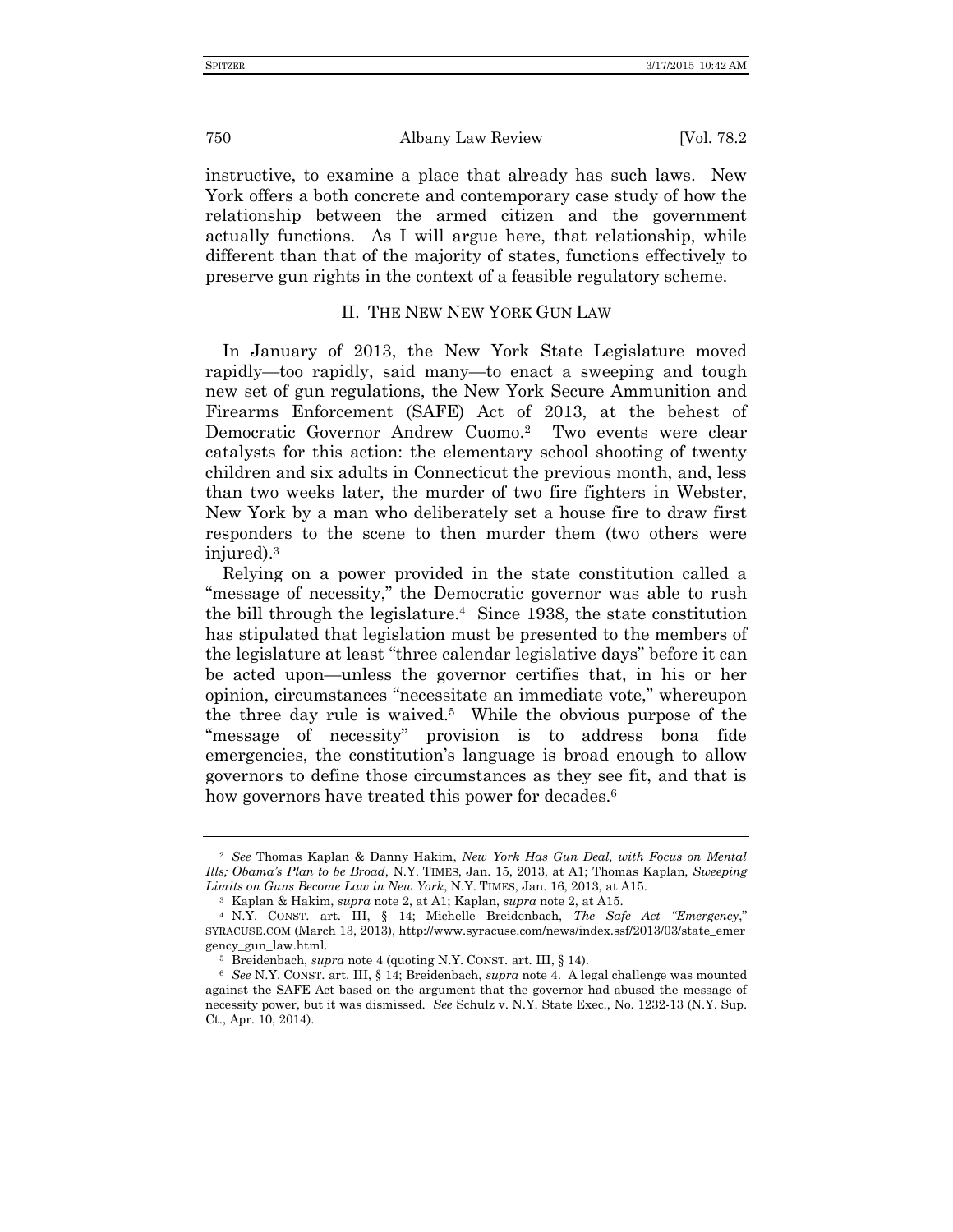After huddling with legislative leaders, the bill was formally presented to both the state assembly and state senate on January 14.<sup>7</sup> Both houses rapidly enacted the bill, by a vote of 104 to fortythree in the Democratic-controlled assembly, and forty-three to eighteen in the Republican-controlled senate.<sup>8</sup> Cuomo signed the bill into law the next day, on January 15.<sup>9</sup>

Critics from the state's gun community lambasted the bill for its strict new provisions, but also for the rapidity of its passage, charging that the governor was abusing his powers by avoiding hearings and the opportunity for opponents outside of the legislature to make their case.<sup>10</sup> Here, however, Cuomo was doing what New York governors often do, especially with controversial legislation. According to a good government group, Cuomo used messages of necessity twenty-nine times in 2011 (his first year in office), only five times in 2012, and three times in 2013.<sup>11</sup> Cuomo's previous two predecessors, both Democrats, averaged forty-one per year, and their predecessor, Republican George Pataki, averaged over fifty-three such messages per year in his last term of office.<sup>12</sup> Such messages have been used for legislation of every sort, from the legalization of gay marriage, to the establishment of public school teacher evaluations, to enactment of the entire state budget.<sup>13</sup> Still, the chief complaints revolved around the contents of the SAFE Act. (It takes no leap of faith to note that criticism of the process by which the bill was enacted would have been far more muted had groups like the gun community agreed with the content of the legislation.)

The law consisted of what the governor boasted was the toughest

<sup>7</sup> *Bill S2230-2013—Enacts the NY SAFE Act of 2013*, OPEN, http://open.nysenate.gov/legisl ation/bill/S2230-2013 (last visited Jan. 20, 2015).

<sup>8</sup> Kaplan, *supra* note 2, at A15.

<sup>9</sup> *Id.*

<sup>10</sup> *See, e.g.*, Cheryl K. Chumley, *NY Gun Crackdown Marked by Protests, Lawsuits*, NEWSMAX (May 5, 2014), http://www.newsmax.com/US/New-York-guns-SAFE-Act-register/20 14/05/05/id/569575/; *Statement from the National Rifle Association of America Regarding the Passage of S. 2230 in New York*, NRA (Jan. 15, 2013), https://www.nraila.org/articles/2013011 5/statement-from-the-national-rifle-association-of-america-regarding-the-passage-of-s-2230-in -new-york.

<sup>11</sup> Mike Vilensky, *Albany Question: What's Necessity?*, WALL ST. J., Apr. 2, 2014, at A20.

<sup>12</sup> *See* N.Y. PUBLIC INTEREST RESEARCH GROUP, 2013 SESSION ANALYSIS 6 (2013), *available at* http://www.nypirg.org/pubs/goodgov/2013.06.28\_NYPIRG\_2013\_Session\_Analysis.pdf (analyzing the number of bills that passed either house with messages of necessity from 1995 to 2013).

<sup>13</sup> Peter J. Galie & Christopher Bopst, *"It Ain't Necessarily So": The Governor's "Message of Necessity" and the Legislative Process in New York*, 76 ALB. L. REV. 2219, 2223 (2013); Vilensky, *supra* note 11, at A20.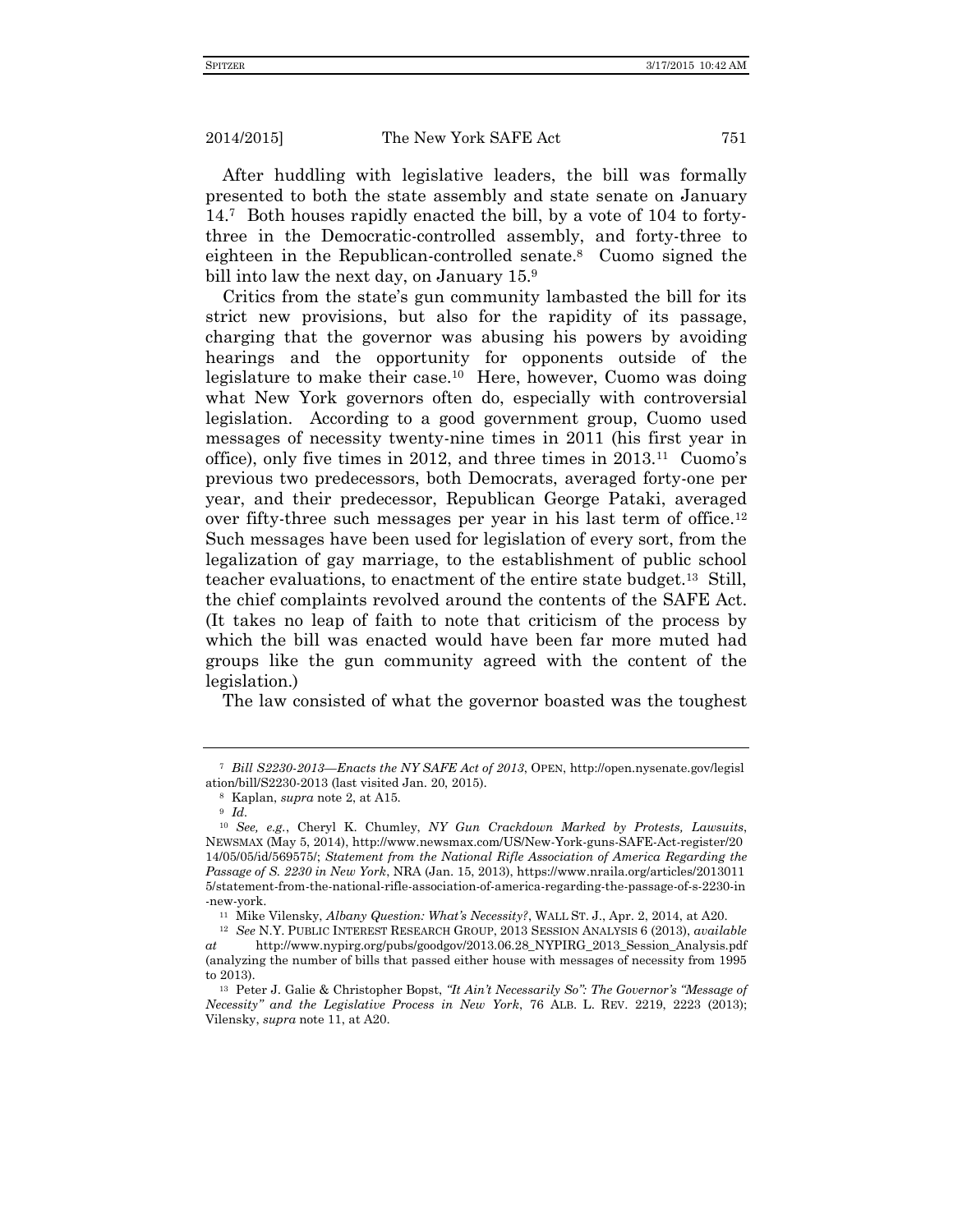set of gun laws in the nation.<sup>14</sup> Chief among its provisions was the imposition of new restrictions on assault weapons.<sup>15</sup> State law first imposed limits on such weapons in 2000,<sup>16</sup> but the new law tightened those restrictions by categorizing assault rifles as those that can accept detachable magazines, and that have at least one additional characteristic (the earlier law specified two characteristics), including a folding or telescoping stock, a protruding pistol grip, a thumbhole stock, a second handgrip or protruding grip, a bayonet mount, flash suppressor, muzzle brake (erroneously spelled "break" in the legislation), <sup>17</sup> a muzzle compensator, a threaded barrel designed to accommodate any of the above features, or a grenade launcher.<sup>18</sup> Semiautomatic shotguns and pistols are also similarly restricted, as is the case with past assault weapons bans.<sup>19</sup> In the case of shotguns, they fall within the terms of the new law if they possess at least one characteristic named in the law,<sup>20</sup> even if the only feature it possesses is a detachable magazine.<sup>21</sup> New Yorkers who already lawfully owned assault weapons considered legal before 2013 under state law, but that would now be restricted under the new law, could keep them, but they had to now register them with the state (the registration must be renewed every five years) by April 2014.<sup>22</sup>

Those who own an assault weapon, as defined by the law, can also eliminate design features to exempt it from registration by, for example, removing the bayonet lug or grinding off threading on the barrel.<sup>23</sup> A background check is also run during the registration process, and the State now maintains this information in a database.<sup>24</sup> While the owners of these weapons may keep them for

<sup>14</sup> *See* NYSAFE, www.governor.ny.gov/nysafeact/gun-reform (last visited Jan. 20, 2015).

<sup>15</sup> N.Y. STATE POLICE, OFFICE OF DIV. COUNSEL, GUIDE TO THE NEW YORK SAFE ACT FOR MEMBERS OF THE DIVISION OF STATE POLICE 3 (2013), *available at* http://www.nypdcea.org/pdf s/NYSP\_Safe\_Act\_Field\_Guide.pdf.

<sup>16</sup> *Gun Law Reform*, N.Y. ST. DIVISION CRIM. JUST. SERVS., http://www.criminaljustice.ny.g ov/legalservices/ch189\_firearmballisticdatabank.htm (last visited Jan. 20, 2015); *e.g.*, N.Y. GEN. BUS. LAW § 396-ee (McKinney 2014).

<sup>17</sup> N.Y. State Rifle & Pistol Ass'n v. Cuomo*,* 990 F. Supp. 2d 349, 377 (W.D.N.Y. 2013).

<sup>18</sup> N.Y. STATE POLICE, *supra* note 15, at 3.

<sup>19</sup> *Id.*; *Gun Law Reform*, *supra* note 16.

<sup>20</sup> These include a folding or telescoping stock, thumbhole stock, second handgrip or protruding grip that a person can hold with his or non-trigger hand, *or* a magazine capacity that exceeds seven rounds. N.Y. STATE POLICE, *supra* note 15, at 3.

<sup>21</sup> *Id.* <sup>22</sup> *Id.* at 4.

<sup>23</sup> N.Y. PENAL LAW § 265.00.22(a)(v)–(vi) (McKinney 2014); N.Y. STATE POLICE, *supra* note 15, at 3–4; *Frequently Asked Questions*, NYSAFE, http://www.governor.ny.gov/nysafeact/gunowners (last visited Jan. 20, 2015).

<sup>24</sup> PENAL §§ 400.00.1–2 (setting forth the background check requirements and establishing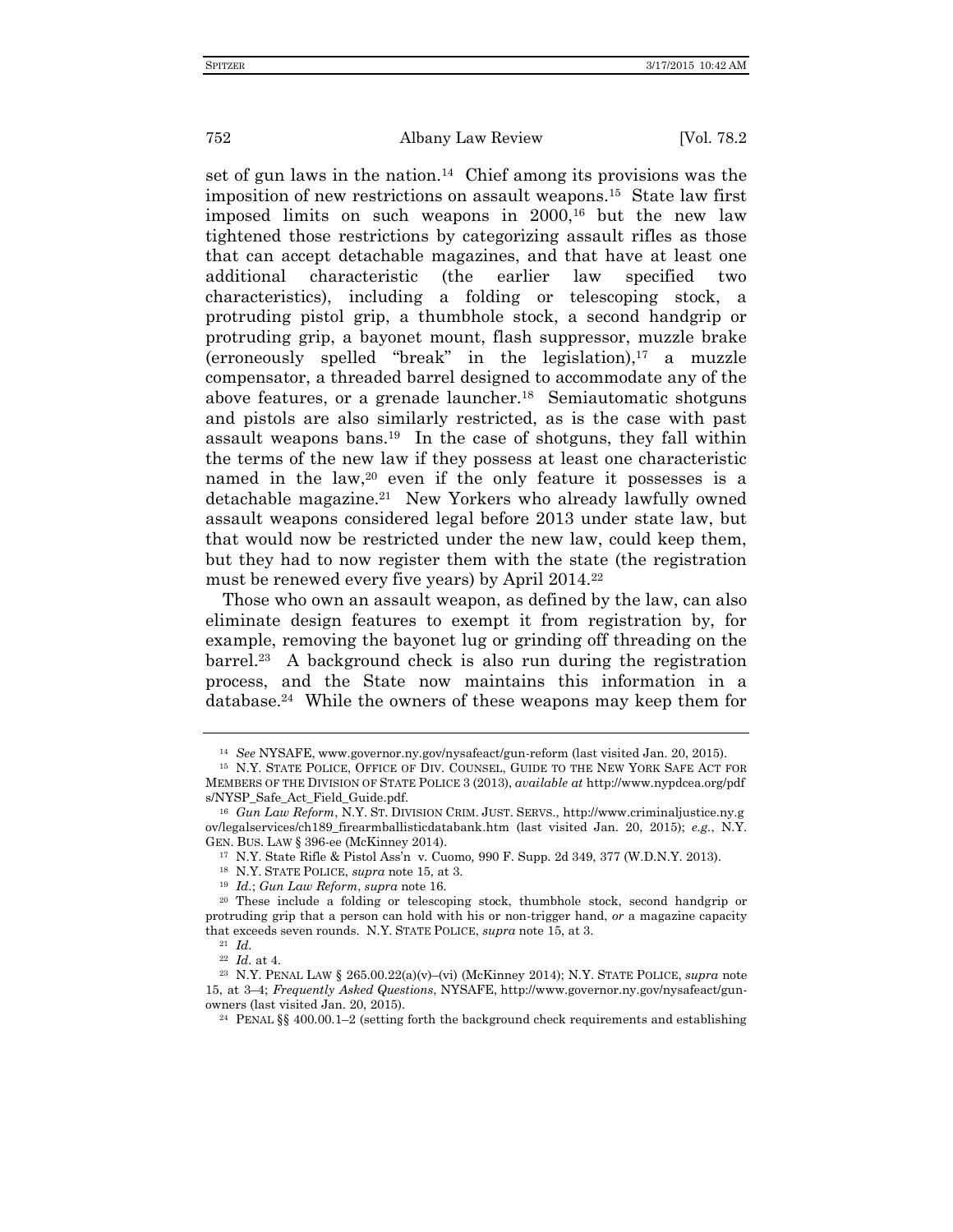life, they may not transfer or sell them to anyone else, including family members.<sup>25</sup> They can, however, transfer them to authorized sources, including the police, a firearms dealer, or to someone out of state for whom ownership is legal in that state.<sup>26</sup> A related new provision now requires surrogate's courts around the state (each county has one), which handle all probate and estate matters, to inventory a person's firearms separately from other possessions when people die, to identify the existence of assault weapons.<sup>27</sup>

The law also imposed new restrictions on high-capacity bullet feeding devices (i.e., magazines).<sup>28</sup> Under previous law, those obtained before 1994, of any capacity, were grandfathered in (that is, were legal to own).<sup>29</sup> New magazines from 1994 on were limited to those that could hold no more than ten bullets.<sup>30</sup> Under the 2013 law, however, all magazines, including pre-1994 versions, are now illegal to own if they hold more than ten bullets—however, a legal magazine may be used if loaded with no more than seven bullets.<sup>31</sup> That is, gun owners may not have more than seven rounds in any weapon's bullet feeding device. Not surprisingly, this provision prompted particular ridicule and dismay.<sup>32</sup> Owners could transfer now-illegal magazines to dealers, transfer them to individuals out of state, or modify the magazine to reduce its capacity to seven rounds.<sup>33</sup> (Owners were given until January 15, 2014 to effect such transfers; police and police-issued firearms are exempted from this and some other regulations.) 34 The law also noted that police have no presumptive right to inspect magazines, unless they first have probable cause.<sup>35</sup> Regarding pre-1994 magazines that were

a statewide database for the background check records); N.Y. STATE POLICE, *supra* note 15, at 2.

<sup>25</sup> PENAL § 265.00.22(h); N.Y. STATE POLICE, *supra* note 15, at 4.

<sup>26</sup> PENAL § 265.00.22(h); N.Y. STATE POLICE, *supra* note 15, at 4.

<sup>27</sup> N.Y. SURR. CT. PROC. ACT § 2509 (McKinney 2014).

<sup>28</sup> N.Y. STATE POLICE, *supra* note 15, at 7.

<sup>29</sup> *Id.*

<sup>30</sup> John J. Phelan IV, Comment, *The Assault Weapons Ban—Politics, the Second Amendment, and the Country's Continued Willingness to Sacrifice Innocent Lives For "Freedom*,*"* 77 ALB. L. REV. 579, 586 (2013/2014).

<sup>31</sup> PENAL §§ 265.36–37; N.Y. STATE POLICE, *supra* note 15, at 7, 9.

<sup>32</sup> *See, e.g.*, Phil Fairbanks, *Federal Judge Upholds Majority of SAFE Act*, BUFF. NEWS, Jan. 1, 2014, at A1 ("The judge called the seven-round limit 'tenuous, strained and unsupported.'"); Kaplan, *supra* note 2, at A15 ("Gun-rights advocates denounced the measure. The New York State Rifle and Pistol Association said New York gun owners 'should be ashamed and afraid of our state,' and the National Rifle Association said, 'These gun-control schemes have failed in the past and will have no impact on public safety and crime.'").

<sup>33</sup> *See* N.Y. STATE POLICE, *supra* note 15, at 7–8.

<sup>34</sup> PENAL § 265.20.11; N.Y. STATE POLICE, *supra* note 15, at 4.

<sup>35</sup> N.Y. STATE POLICE, *supra* note 15, at 10; Nancy A. Fischer, *Lockport Police Catch Flak*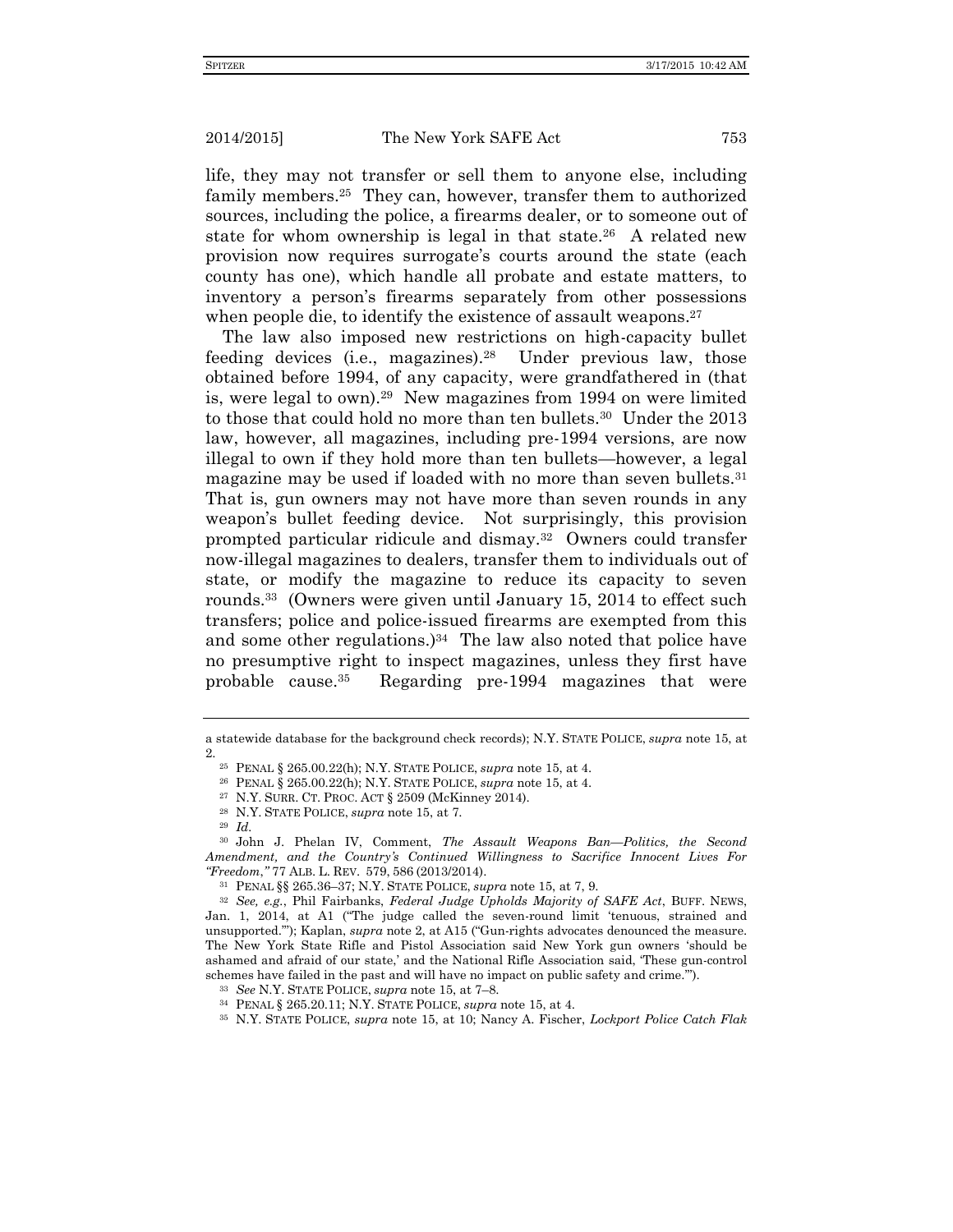formerly legal to own but now illegal to own, the 2013 law has a kind of forgiveness provision saying that if a person believes mistakenly that possession of such a pre-1994 magazine was still legal, they may avoid being charged under the law if they then lawfully dispose of it within thirty days.<sup>36</sup> (Ignorance of the law is rarely a basis of avoiding prosecution, but it is in this case.) Noncomplying assault weapons and feeding devices more than fifty years old are exempted from these new restrictions as antiques, curios, or relics.<sup>37</sup>

An additional significant change now extends background checks, which were formerly limited to commercial weapon sales, to private gun and ammunition sales. Under the new procedure, an individual wishing to make a private gun sale may still do so but must go to a licensed dealer, pay a fee of up to ten dollars, and have the dealer run a background check (using the National Instant Criminal Background Check System (NICS)) before the sale can be completed.<sup>38</sup> The only individuals exempted from the background check are transfers to immediate family members (spouses, domestic partners, children, and stepchildren).<sup>39</sup> Direct sale of ammunition was barred as of 2014, although such sales can be routed through firearms dealers, as is already true with online gun sales.<sup>40</sup> Ammunition sale records and checks that occur at the state level (not through the NICS system) are required to be purged yearly by the State and are exempted from freedom of information inquiries.<sup>41</sup> This restriction would theoretically bar the sale or giving of even a few rounds between individuals, but the expectation is that there is no interest in tracking down, much less prosecuting, the sharing of ammunition between two hunters in the woods or two shooters at a firing range.<sup>42</sup>

*for SAFE Act Arrest*, BUFF. NEWS, Oct. 16, 2013, at B1.

<sup>36</sup> N.Y. STATE POLICE, *supra* note 15, at 7.

<sup>37</sup> N.Y. STATE POLICE, *supra* note 15, at 7; *N.Y. SAFE Fact Sheet: Gun Owners—What the Law Means to You*, NYSENATE.GOV 4, http://www.nysenate.gov/files/pdfs/NYSAFE-Fact-Sheet.pdf (last visited Jan. 20, 2015).

<sup>38</sup> N.Y. GEN. BUS. LAW § 898.2 (McKinney 2014); N.Y. STATE POLICE, *supra* note 15, at 11.

<sup>39</sup> N.Y. STATE POLICE, *supra* note 15, at 11.

<sup>40</sup> Rick Karlin, *Ammo Sales Rule Put Off*, TIMES UNION (Albany, N.Y.), Jan. 15, 2014, at A1; Open Letter from New York State Police Superintendent Joseph A. D'Amico, GOVERNOR.NY.GOV, https://www.governor.ny.gov/sites/default/files/documents/nysafeact/Open LetterfromNewYorkStatePoliceSuperintendent.pdf (last visited Jan. 20, 2015).

<sup>41</sup> *See* N.Y. PENAL LAW § 400.03(5) (McKinney 2014); Press Release, Governor Andrew M. Cuomo, Governor Cuomo Signs Groundbreaking Legislation That Will Give N.Y. State the Toughest Protections Against Gun Violence in the Nation (Jan. 15, 2013), https://www.govern or.ny.gov/press/01152013-outline-of-nys-groundbreaking-gun-legislation.

<sup>42</sup> When I posed the ammunition question to a representative responding on the SAFE Act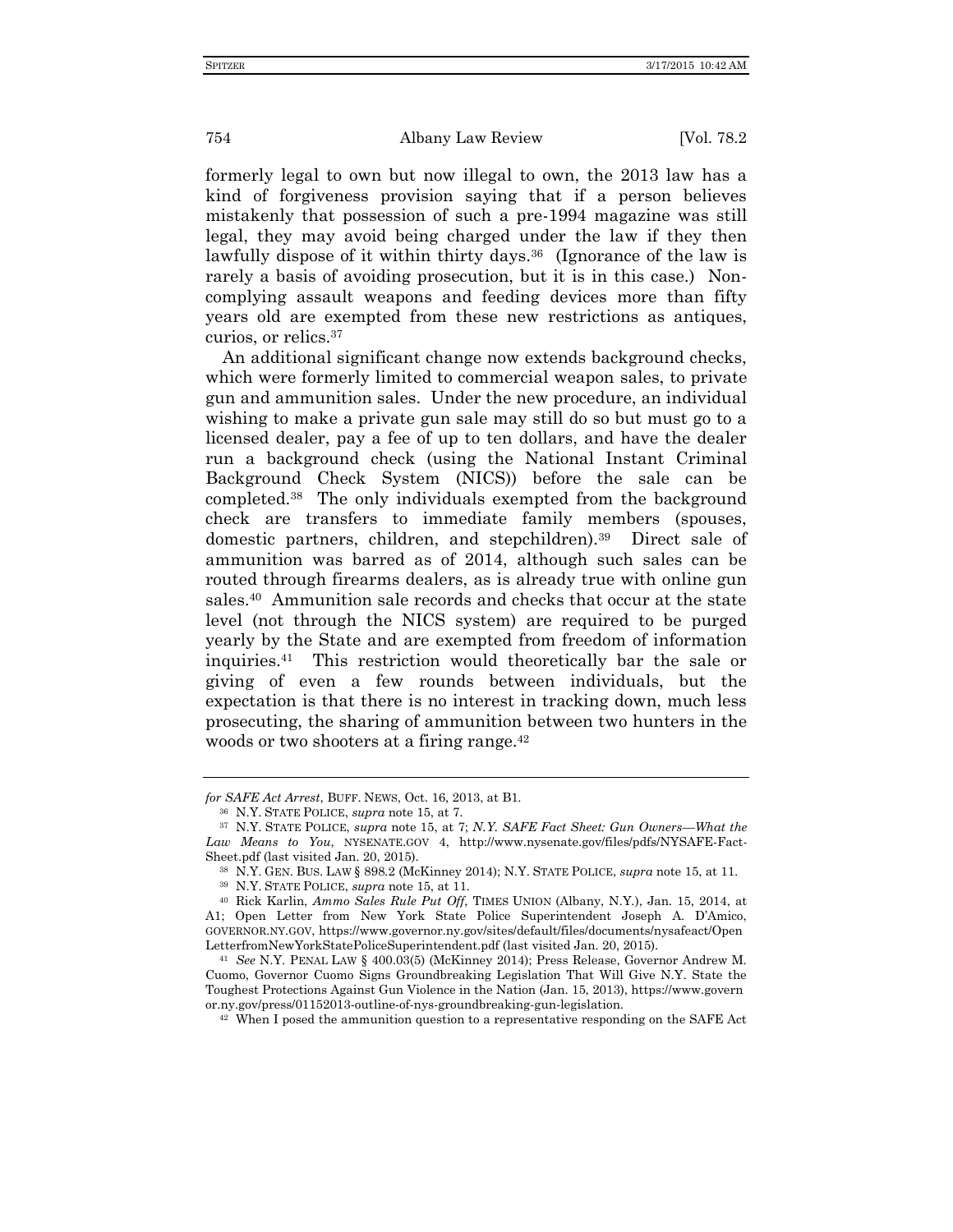The SAFE Act also requires pistol permits to be renewed every five years; formerly, they never had to be renewed.<sup>43</sup> And while information concerning the identification of pistol permit holders is public, permit holders can now, under the new law, file for an exemption from any public disclosure with the state (this provision is under court challenge from newspapers and First Amendment advocates), <sup>44</sup> which has been inundated with such requests.<sup>45</sup> In Cortland County, local officials report receiving 1000 exemption requests in 2013 out of around 7000 permits identified in the county.<sup>46</sup> This matter garnered considerable attention when, beginning in late 2012, reporters for local downstate county newspapers published the names and addresses of pistol permit holders in Rockland and Westchester counties.<sup>47</sup> Permit holders were outraged, some county governments refused to release any permit holder information, and local reporters received death threats.<sup>48</sup>

Another significant portion of the new law requires certain categories of mental health professionals to report to state authorities any persons under their care who they believe are

<sup>46</sup> Viccaro, *supra* note 45.

<sup>47</sup> *See* K.C. Maas & Josh Levs, *Newspaper Sparks Outrage for Publishing Names, Addresses of Gun Permit Holders*, CNN (Dec. 27, 2012), http://edition.cnn.com/2012/12/25/us/n ew-york-gun-permit-map/.

<sup>48</sup> Christine Haughney, *After Pinpointing Gun Owners, Paper Is a Target*, N.Y. TIMES, Jan. 7, 2013, at A1; Patrik Jonsson, *New York Paper That Published Gun-Owners Map Sues County for Names*, CHRISTIAN SCI. MONITOR, Oct. 4, 2013, *available at* 2013 WLNR 24918447.

hotline operated by the State, I was told that private ammunition exchanges would not be subject to state scrutiny.

<sup>43</sup> N.Y. STATE POLICE, *supra* note 15, at 1. Prior to the 2013 amendments to the penal law, a pistol permit issued outside of New York City or Nassau, Suffolk, or Westchester Counties was valid until revoked. N.Y. PENAL LAW § 400.00.10 (McKinney 2005) (amended 2013).

<sup>44</sup> *See, e.g.*, Gannett Satellite Information Network, Inc., v. Cnty. of Putnam, No. 003564/13 (N.Y. Sup. Ct., Mar. 5, 2014) (requiring the county to grant a newspaper's request for information on pistol permit holders who were not otherwise exempt under the SAFE Act); *County to Appeal Decision on Gun Records*, LEGAL MONITOR WORLDWIDE, Mar. 13, 2014, *available at* 2014 WLNR 6885291; *see also* Emily Bazelon, *The First Amendment Versus the Second Amendment*, SLATE.COM (Jan. 3, 2013), http://www.slate.com/articles/news\_and\_politic s/jurisprudence/2013/01/the journal news gun map the first amendment and state law g ave\_the\_new.html (noting that newspapers have First Amendment rights to publish gun permit information).

<sup>45</sup> N.Y. STATE POLICE, *supra* note 15, at 1; Haley Viccaro, *New N.Y. Gun Law's Opt-Out Forms Overwhelm Clerks*, USA TODAY (Mar. 30, 2013), http://www.usatoday.com/story/news/n ation/2013/03/30/new-york-gun-law-forms/2036327/?AID=10709313&PID=6152037&SID=1dv vzjm6ql087. Individuals can prevent their information from being released publically by filling a form and having it approved by the superintendent of the New York State Police. STATE OF N.Y., NYS Firearms License Request for Public Records Exemption, *available at* https://troopers.ny.gov/Firearms/Public\_Records\_Exemption/FOIL\_Exemption\_Form.pdf (last visited Jan. 20, 2015).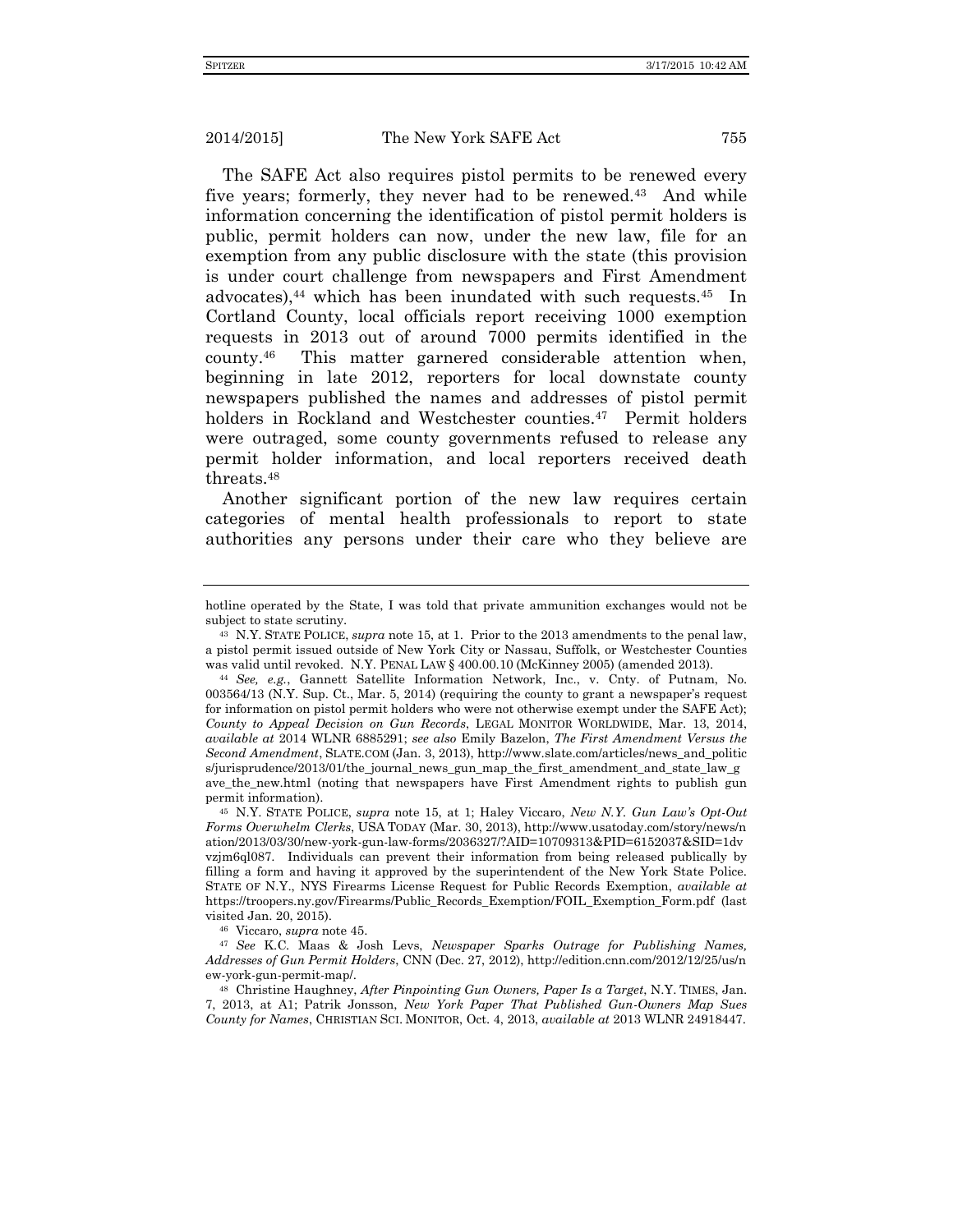"likely to engage in conduct that would result in serious harm to self or others."<sup>49</sup> Those persons are then to be checked to see if they are licensed to own firearms.<sup>50</sup> If so, the state police are notified and a judgment made as to whether to suspend or revoke their licenses, and then retrieve the guns.<sup>51</sup> Beyond these measures, criminal penalties for firearms-related violations were enhanced, including possession or use of firearms while on school property; <sup>52</sup> in connection with drug trafficking; <sup>53</sup> straw gun purchases; <sup>54</sup> and other felonies, including the killing of first responders (e.g., fire fighters).<sup>55</sup> The law also allows those under an order of protection issued by a court to have their gun license suspended or revoked, requires that firearms be stored safely in homes where others with criminal backgrounds live, and that gun owners report stolen guns within twenty-four hours.<sup>56</sup>

This new law put the Empire State in the forefront of those with tough, or toughened, laws. New York was the first state to act after the December elementary school shooting.<sup>57</sup> To date, only five other states (California,<sup>58</sup> Connecticut,<sup>59</sup> Hawaii,<sup>60</sup> Maryland,<sup>61</sup> and Massachusetts)<sup>62</sup> and the District of Columbia<sup>63</sup> have a ten-round magazine limit, and none has a limit as low as seven.<sup>64</sup> In the balance of 2013, California, Colorado, Connecticut, Delaware, Hawaii, Illinois, Maryland, Massachusetts, New Jersey, Washington, South Carolina, Minnesota, Florida, and Rhode Island

<sup>57</sup> Barbara Goldberg, *New York Enacts Gun-Control Law, First Since Newtown Attack*, REUTERS, Jan. 15, 2013, *available at* [http://www.reuters.com/article/2013/01/15/us-usa-guns](http://www.reuters.com/article/2013/01/15/us-usa-guns-newyork-idUSBRE90E06L20130115)[newyork-idUSBRE90E06L20130115.](http://www.reuters.com/article/2013/01/15/us-usa-guns-newyork-idUSBRE90E06L20130115)

<sup>64</sup> *See generally State Restrictions on Magazines, Chemical Sprays and Stun Guns*, HANDGUNLAW.US 1, 4, 6–8, (2014), http://www.handgunlaw.us/documents/NoHiCapChemSpra y.pdf (describing each state that bans or restricts higher capacity magazines and omitting those states in which higher capacity magazines are legal).

<sup>49</sup> N.Y. STATE POLICE, *supra* note 15, at 13.

<sup>50</sup> *Id.* <sup>51</sup> *Id.*

<sup>52</sup> N.Y. PENAL LAW § 265.01-a (McKinney 2014); N.Y. STATE POLICE, *supra* note 15, at 14.

<sup>53</sup> PENAL § 10.00.21; N.Y. STATE POLICE, *supra* note 15, at 14.

<sup>54</sup> PENAL § 265.17; N.Y. STATE POLICE, *supra* note 15, at 14.

<sup>55</sup> PENAL §§ 125.26.1(a)(ii-a), 125.27.1(a)(ii-a); N.Y. STATE POLICE, *supra* note 15, at 14.

<sup>56</sup> PENAL § 265.45; N.Y. STATE POLICE, *supra* note 15, at 2, 13, 15; *Cuomo Signs NY SAFE Act: 13 Provisions of the New Gun Control Law,* HUFFINGTON POST (Jan. 16, 2013), http://www.huffingtonpost.com/2013/01/16/cuomo-signs-ny-safe-act-new-gun-control-laws\_n\_2 487966.html.

<sup>58</sup> CAL. PENAL CODE § 16740 (West 2014).

<sup>59</sup> CONN. GEN. STAT. ANN. § 53-202w (West 2014).

<sup>60</sup> HAW. REV. STAT. ANN. § 134-8(c) (LexisNexis 2014).

<sup>61</sup> MD. CODE ANN., CRIM. LAW § 4-305(b) (LexisNexis 2014).

<sup>62</sup> MASS. GEN. LAWS ANN. ch. 140, § 121 (West 2014).

<sup>63</sup> D.C. CODE § 7-2506.01(b) (LexisNexis 2014).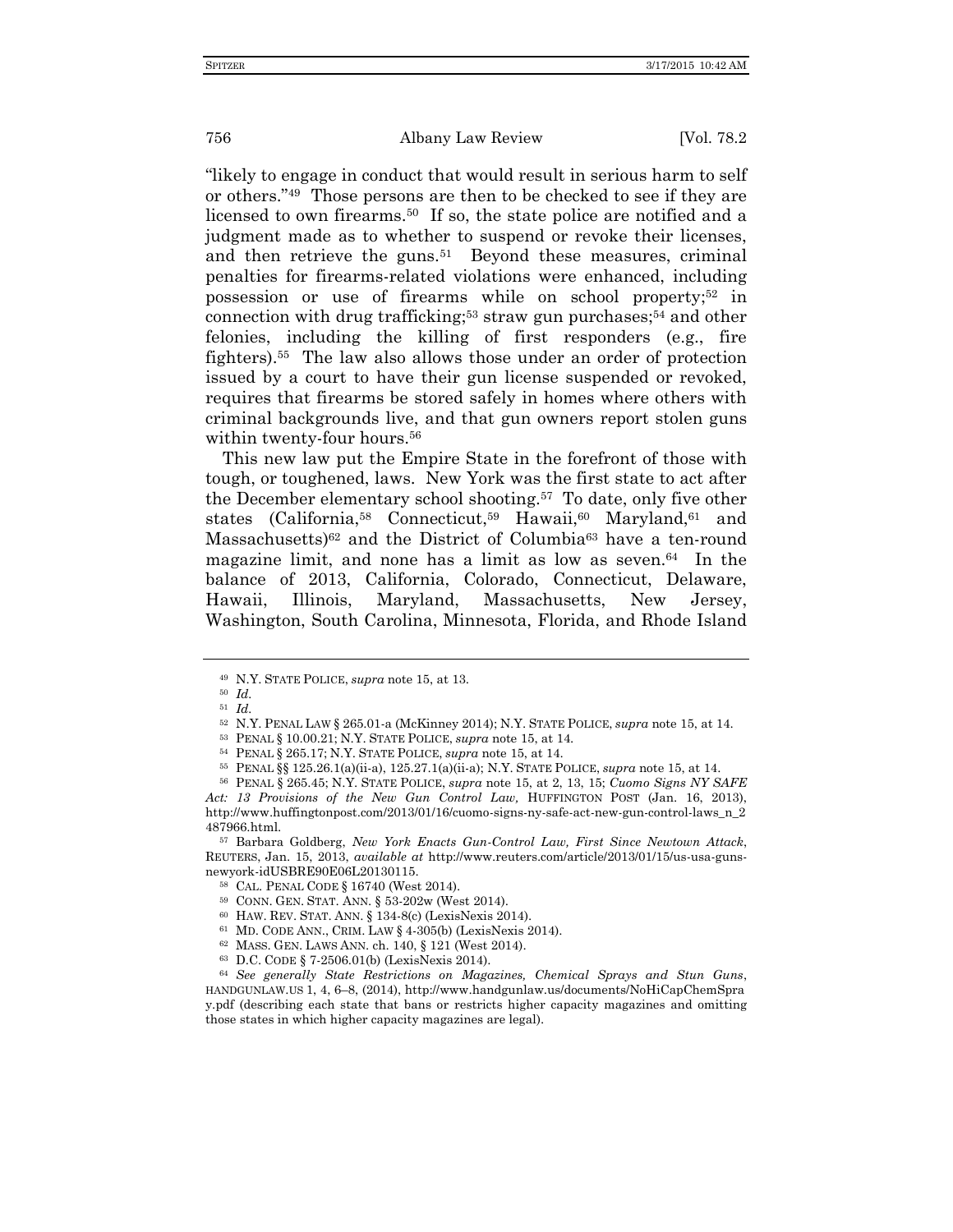all toughened their gun laws.<sup>65</sup> Moving in the contrary direction however, over a dozen states moved to loosen gun regulations, including Arkansas, Indiana, Kansas, Kentucky, Louisiana, Maine, Mississippi, Missouri, South Dakota, Tennessee, Texas, Virginia, and Wyoming.<sup>66</sup> These states enacted a variety of measures including laws to make it easier for school personnel to bring guns to schools, to allow guns in churches, and to loosen concealed carry regulations.<sup>67</sup> By one count, during 2013, states enacted thirty-nine laws of various types to tighten gun regulations and seventy laws that loosened gun regulations.<sup>68</sup>

# III. THE POLITICAL REACTION

Opponents of the SAFE Act were vocal, visible, and angry.<sup>69</sup> The criticisms of the strict new assault weapons restrictions were similar to those of other, similar measures, arguing that such weapons are rarely used in crimes and that the new standard would restrict or bar legitimate hunting weapons.<sup>70</sup> Many questioned the new seven-bullet limit on magazines, considering it an arbitrary number that did not readily conform to the capacities of existing magazines (for example, semiautomatic handguns typically come with magazines holding more than seven rounds).<sup>71</sup> And joining gun rights activists were many in the mental health community, who objected to the new reporting procedures pertaining to those with mental illness, fearing that the new law would drive gun

<sup>70</sup> *See* Fredric U. Dicker, *Year's Winners & Losers*, N.Y. POST, Dec. 16, 2013, at 24; Paul Bedard, *CRS: Under 2 Percent of Gun Crimes Involve Assault Weapons*, WASH. EXAMINER (Dec. 19, 2012), http://washingtonexaminer.com/crs-under-2-percent-of-gun-crimes-involveassault-weapons/article/2516512; Brad Plumer, *Everything You Need to Know About the Assault Weapons Ban, In One Post*, WASH. POST (Dec. 17, 2012), http://www.washingtonpost.c om/blogs/wonkblog/wp/2012/12/17/everything-you-need-to-know-about-banning-assault-weapo ns-in-one-post/; *Sheriffs' Response to NY SAFE Act*, N.Y. ST. SHERIFFS' ASS'N, http://www.n ysheriffs.org/articles/sheriffs%E2%80%99-response-ny-safe-act (last visited Jan. 20, 2015).

<sup>71</sup> Jon Campbell, *A Year After SAFE Act, is New York Safer?*, USA TODAY (Jan. 12, 2014), http://www.usatoday.com/story/news/nation/2014/01/12/new-york-safe-act/4430741/; Andrew Branca, *Federal Court Voids 7-Round Mag Limit of NY's SAFE Act, Allows Rest*, LEGAL INSURRECTION (Dec. 31, 2013), http://legalinsurrection.com/2013/12/federal-court-voids-7 round-mag-limit-of-nys-safe-act-allows-rest/; *Sheriffs' Response to NY SAFE Act*, *supra* note 70.

<sup>65</sup> *See* Karen Yourish & Larry Buchanan, *State Gun Laws Enacted in Year Since Newtown*, N.Y. TIMES, Dec. 11, 2013, at A20.

<sup>66</sup> *See id.*

<sup>67</sup> Reid Wilson, *Gun-Control Advocates Losing Ground Despite Recent Rampages*, WASH. POST, Sept. 22, 2013, at A13; Yourish & Buchanan, *supra* note 65, at A20.

<sup>68</sup> Yourish & Buchanan, *supra* note 65, at A20.

<sup>69</sup> *See, e.g.*, Jim Kenyon, *Thousands Protest NY SAFE Act in Albany*, CNYCENTRAL.COM (Feb. 28, 2013), http://www.cnycentral.com/news/story.aspx?id=866365#.VLwedSy2djU.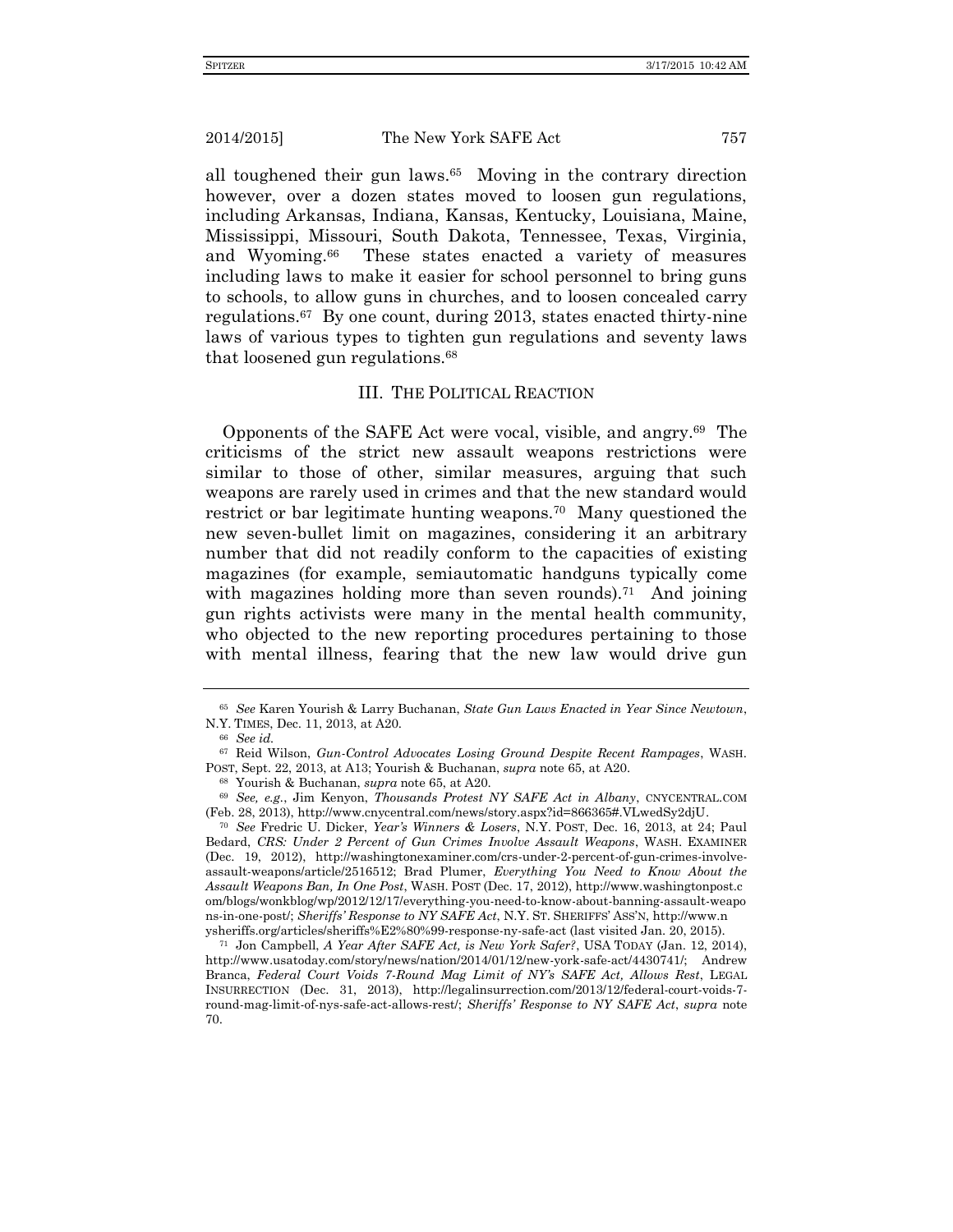owners with mental health problems away from treatment for fear of losing their firearms.<sup>72</sup> They also objected to possible violations of patient privacy and the substantial new reporting procedures.<sup>73</sup>

Leading the opposition, as is typical of gun politics rhetoric, was a chorus of charges that the new law was taking away peoples' rights.<sup>74</sup> As the president of the New York State Rifle and Pistol Association said, there was "a 'whole spectrum of constitutional rights being infringed on.'"<sup>75</sup> Chief among them, of course, was said to be the Second Amendment<sup>76</sup> (the New York State Constitution is one of six in the country that has no Second Amendment-type provision in it).<sup>77</sup> Many howled that the law would make criminals out of formerly law-abiding citizens.<sup>78</sup>

The courts will ultimately sort out the constitutionality of the new law.<sup>79</sup> Without question, activities and items that were once legal would now become either illegal (e.g., possession of pre-1994 large

<sup>72</sup> Tamer El-Ghobashy, *Law's Mental-Health Provision Draws Ire*, WALL ST. J., Jan. 16, 2013, at A17; Jessica Bakeman, *Mental-Health Officials Clash on N.Y. Gun Law Reporting*, USA TODAY (Mar. 24, 2013), http://www.usatoday.com/story/news/nation/2013/03/24/mentalhealth-new-york-gun-law/2011399/.

<sup>73</sup> El-Ghobashy, *supra* note 72, at A17; James Mulder, *Mental Health Advocates: State Gun Law is Unfair and Misguided*, POST-STANDARD (Syracuse, N.Y.), March 17, 2013, at A-1; Bakeman, *supra* note 72.

<sup>74</sup> *See* Jesse McKinley, *Gun Group to Hold Concert As Part of Fund-Raising Push*, N.Y. TIMES, July 11, 2013, at A24.

<sup>75</sup> McKinley, *supra* note 74, at A24.

<sup>76</sup> Phelan IV, *supra* note 30, at 611; Campbell, *supra* note 71.

<sup>77</sup> *See State Constitutions*, KEEP AND BEAR ARMS, http://www.keepandbeararms.com/inform ation/XcIBViewItem.asp?ID=841 (last visited Jan. 20, 2015).

<sup>78</sup> *See, e.g.*, Frank Miniter, *As Many as One Million Armed New Yorkers Are About to Break the Law*, FORBES (Mar. 13, 2014), http://www.forbes.com/sites/frankminiter/2014/04/13/asmany-as-one-million-armed-new-yorkers-are-about-to-break-the-law/; *Sheriffs' Response to NY SAFE Act*, *supra* note 70.

<sup>79</sup> Opponents of the law filed suit against it in *New York State Rifle & Pistol Ass'n v. Cuomo.* In a ruling handed down on the last day of 2013 by the United States District Court, Western District of New York, a federal judge largely upheld the law but did strike down four specific provisions. N.Y. State Rifle & Pistol Ass'n v. Cuomo, 990 F. Supp. 2d 349, 381 (W.D.N.Y. 2013). Concluding that the law's seven-bullet limit for magazines was "a largely arbitrary number" that the State failed to explain or justify, the court concluded that it could adversely affect a citizen's Second Amendment self-protection rights, and therefore struck it down (leaving the pre-existing ten-bullet standard in place). *See id.* at 372–73. Three other minor provisions of the law were struck down by the judge on the grounds of vagueness: an ambiguous "and if" clause that followed wording barring the possession of large-capacity bullet feeding devices; references to "muzzle breaks" in the law, erroneously spelled "break" instead of the correct "brake" (a device to minimize recoil and barrel rising during rapid fire); and language referencing "semiautomatic version[s] of an automatic rifle, shotgun or firearm." *Id.* at 376–77 (citation omitted).In each instance, however, elimination of the language in question did not affect the law's regulations (except for the elimination of muzzle brakes as a listed trait identifying assault weapons). *See id.* at 381. Both sides vowed to appeal the ruling. Rick Karlin, *Guide: Ignore 7-Round Rule*, TIMES UNION (Albany, N.Y.), March 28, 2014, at A1.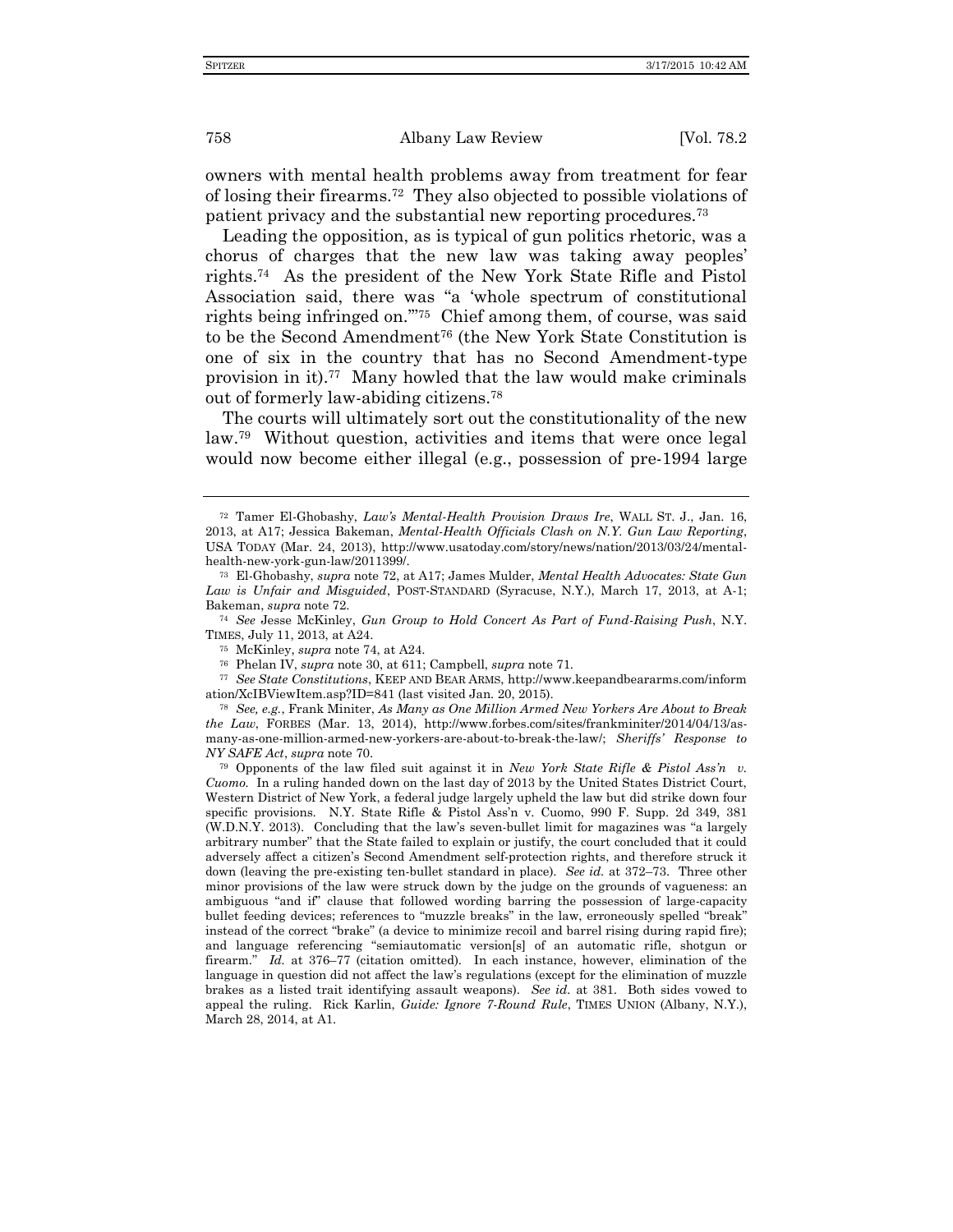bullet magazines and private, unrecorded gun sales) or subject to regulation (e.g., assault weapons registration). But the act of governance continually grapples with redefining the dividing line between freedom and government control. So how do these new restrictions stack up?

The short answer is that there is no simple answer. To gun owners, especially those who own any of the items subject to new regulations, such restrictions are both unnecessary and burdensome. One of the most frequently raised objections was that "only law-abiding citizens/gun owners are hurt by this new law, because criminals won't obey the new laws anyway, and the law makes criminals out of honest citizens."<sup>80</sup> As noted, the law does indeed impose new obligations on gun owners. But there is nothing new about this in the realm of public policy. The idea of something once legal becoming illegal has and does occur in many areas in law—when, for example, it became illegal to drive an automobile without wearing a seat belt, when it formerly was legal to do so.<sup>81</sup> Smoking in public places, like restaurants and bars, became illegal in many places in recent years when it was formerly legal.<sup>82</sup> More significantly, however, is the omnipresent complaint, heard ubiquitously from critics in the gun debate, that gun laws generally are of no use because criminals disregard them.<sup>83</sup>

The problem with such blithe assertions is that they are rarely examined. The very trait ascribed to gun laws—that criminals ignore them—is equally applicable to all law. Every law ever written has been violated, from jaywalking to murder. Should those laws be repealed, vilified, ignored, or dubbed a failure because they are violated by "criminals" who, by definition, have become "criminals" because they have violated the law? While the

<sup>80</sup> I have heard this objection personally from gun owners on numerous occasions, but especially in recent months. Prolific sources replicate these grievances. *See, e.g.*, Mark Boshnack, *Local Sheriff: I Won't Enforce Gun Law*, THEDAILYSTAR.COM (Sept. 17, 2013), http://www.thedailystar.com/news/local\_news/article\_8e03d506-966a-5c22-9b2d-b507810d80b f.html (discussing the view that generally law-abiding citizens would be harmed if they unintentionally violated the SAFE Act, whereas criminals would disregard the law); Miniter, *supra* note 78 ("P oliticians and police forces are reluctant to enforce their gun bans and gunregistration schemes that are now making tens of thousands otherwise law-abiding residents into potential criminals."); *Sheriffs' Response to NY SAFE Act*, *supra* note 70 ("We are convinced that only law abiding gun owners will be affected by these new provisions, while criminals will still have and use whatever weapons they want.").

<sup>81</sup> *See infra* notes 250–61 and accompanying text.

<sup>82</sup> *See infra* notes 262–66 and accompanying text.

<sup>83</sup> Phelan IV, *supra* note 30, at 613 ("Critics claim that gun regulations only keep firearms out of the hands of law abiding citizens and that criminals who want to commit a terrible act will always get their hands on firearms.").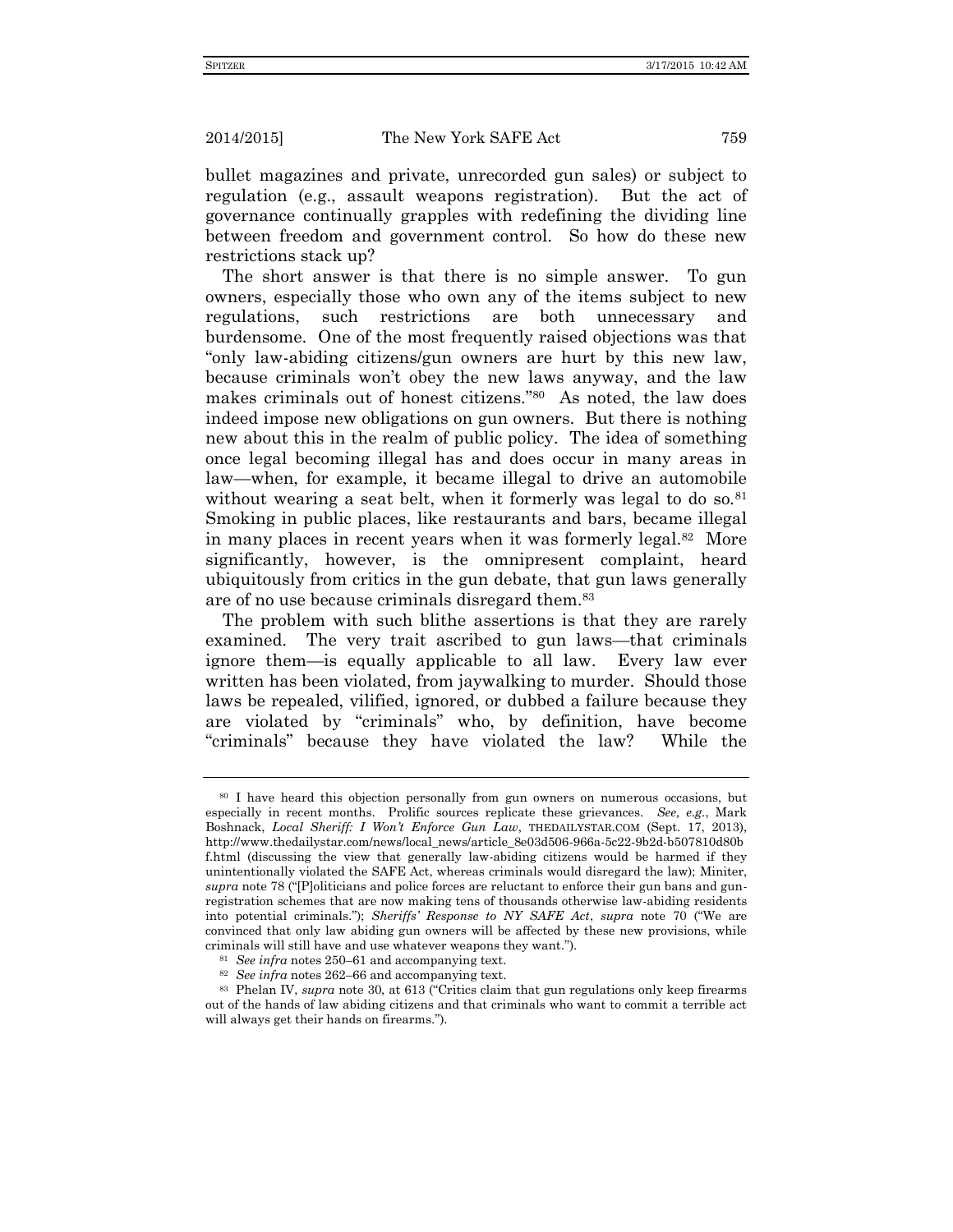questioning of laws' effectiveness is an appropriate inquiry (for example, laws against marijuana possession and use have been gradually decriminalized or repealed entirely in some places in recent years, partly on the argument that they are widely ignored),<sup>84</sup> gun laws as a whole are no less or more enforceable than most other laws. What sets them apart is the relentless political drumbeat against them—most easily understood as an effort to delegitimize, if not repeal, them. At the federal level, efforts by gun groups to weaken, water down, under enforce, emasculate, and roll back federal laws are well known and amply documented.<sup>85</sup> And they are efforts designed to strengthen the very argument that such laws are ineffective—even as their ineffectiveness arises largely from political and legal efforts to make sure that they are as ineffective as possible.<sup>86</sup>

To return to the specifics of the New York law, Governor Cuomo did run afoul with the seven-bullet magazine limit. As Cuomo admitted two months after the SAFE Act's enactment, manufacturers do not generally produce seven-bullet magazines (not that it would be very difficult to do so), obliging him to roll back this part of the law to continue to allow ten-bullet magazines to be sold, even though they must still contain no more than seven rounds.<sup>87</sup> According to manufacturers, however, the chief reason seven-bullet magazines are not available is simply because of a lack of demand.<sup>88</sup> New York's law would be likely to create just such a

<sup>84</sup> *See* Eric Blumenson & Eva Nilsen, *No Rational Basis: The Pragmatic Case for Marijuana Law Reform,* 17 VA. J. SOC. POL'Y & L. 43, 48, 50, 70 (2009) (emphasizing the number of marijuana users as support for a new legal regime); Cynthia S. Duncan, Note, *The Need for Change: An Economic Analysis of Marijuana Policy*, 41 CONN. L. REV. 1701, 1730–31 (2009) (identifying high arrest numbers as a strong argument given by proponents of marijuana legalization); Editorial, *Let States Decide on Marijuana*, N.Y. TIMES, July 27, 2014, at 10 (noting that states are tired of arresting thousands of people on marijuana charges); *Marijuana Use Rising in U.S., National Survey Says*, REUTERS, Sept. 8, 2011, *available at* http://www.reuters.com/article/2011/09/08/usa-drugs-idUSN1E7870N520110908 (noting that over seventeen million Americans admitted to using marijuana in 2010).

<sup>85</sup> *See, e.g.*, ROBERT J. SPITZER, THE POLITICS OF GUN CONTROL 145–49 (6th ed. 2015); Jackie Kucinich, *NRA Focused and Effective in Efforts to Weaken ATF and Gun Laws*, USA TODAY, Feb. 8, 2013, at 3A.

<sup>86</sup> *See* SPITZER, *supra* note 85, at 145–49; Erica Goode & Sheryl Gay Stolberg, *Legal Curbs Said to Hamper A.T.F. in Gun Inquiries*, N.Y. TIMES, Dec. 26, 2012, at A1; Robert J. Spitzer, *Government Can Improve Gun Records*, THE HILL (Washington, D.C.), Jan. 15, 2013, at 16.

<sup>87</sup> Freeman Klopott, *Cuomo's 7-Bullet Limit to Be Suspended Indefinitely, Skelos Says*, BLOOMBERG NEWS (Mar. 24, 2013), http://www.bloomberg.com/news/2013-03-25/cuomo-s-7 bullet-limit-to-be-suspended-indefinitely-skelos-says.html; Jacob Sullum, *Andrew Cuomo Realizes He Mandated Gun Magazines That Don't Exist*, REASON.COM (Mar. 21, 2013), http://reason.com/blog/2013/03/21/cuomo-realizes-he-mandated-gun-magazines.

<sup>88</sup> *See* Sullum, *supra* note 87 (noting that manufacturers have had little to no incentive to make seven-round magazines because no state law required it until the SAFE Act).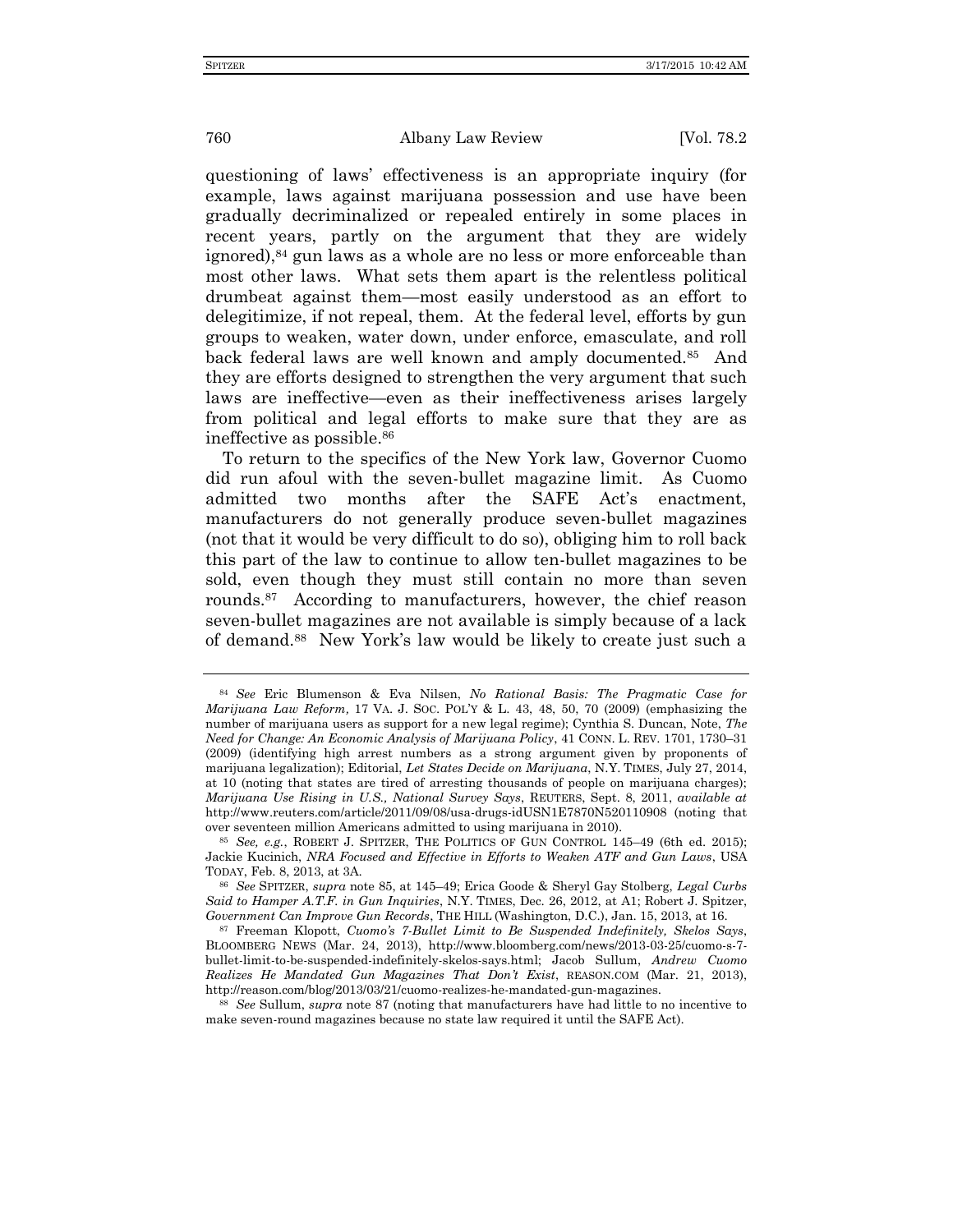market. While many have questioned the selection of seven bullets as the cutoff as opposed to ten, it turns out that many states in the early-twentieth century imposed restrictions on possession of bullet magazines and those restrictions varied widely in their magazine bullet maximums.<sup>89</sup> And aside from production of new magazines holding seven rounds, larger-capacity magazines can be altered by insertion of a simple block to reduce a magazine's capacity (this can be done by gunsmiths or by enterprising gun owners).<sup>90</sup> Yet these considerations may ultimately prove moot, as a federal district judge struck down the seven-bullet limit (retaining the state's preexisting ten-bullet magazine loading limit) on the last day of 2013 in *New York State Rifle & Pistol Ass'n v. Cuomo*. 91

The provision ending private, nonbackground check gun sales addresses one of the most commonly cited reforms that could have beneficial effects on illegal gun trafficking and use, and it is one proposed change that has garnered support from elements of the gun community. In the U.S. Senate in April 2013, gun rights groups, including the Citizens Committee for the Right to Keep and Bear Arms, supported a universal background check bill sponsored by gun rights advocates Joe Manchin (D-WV) and Patrick Toomey (R-PA) (the measure garnered fifty-four senate votes in favor, but failed to reach the sixty-vote minimum needed to end a filibuster).<sup>92</sup>

<sup>89</sup> Early-twentieth-century laws in many states limited bullet magazines ranging from those holding no more than five bullets to those holding no more than eighteen. *See* SPITZER, *supra* note 2. Under regulations of the New York State Department of Environmental Conservation, hunters are restricted from bringing firearms holding more than six rounds into the field. *Deer and Bear Hunting Regulations*, N.Y. STATE DEP'T OF ENVTL. CONSERVATION, http://www.dec.ny.gov/outdoor/8305.html (last visited Jan. 20, 2015). Also, up until 1991, the federal assault weapons ban, eventually enacted in 1994, included a magazine round limit of seven. *See* PAUL M. BARRETT, GLOCK: THE RISE OF AMERICA'S GUN 108 (2012).

<sup>90</sup> *See Frequently Asked Questions*, *supra* note 23. This is actually a fairly routine alteration. For example, an National Rifle Association competitive shooting manual stipulates at one point that a "reduced capacity magazine" is allowable for use in shooting competitions where a variety of stipulations are imposed for the weapons used. NAT'L RIFLE ASS'N OF AM., NRA HIGH POWER RIFLE RULES 10 (2012), *available at* http://compete.nra.org/d ocuments/pdf/compete/rulebooks/hpr/hpr-book.pdf.

<sup>91</sup> N.Y. State Rifle & Pistol Ass'n v. Cuomo, 990 F. Supp. 2d 349, 372–73 (W.D.N.Y. 2013).

<sup>92</sup> Tom Hamburger & Ed O'Keefe, *For Gun Lobby, A Rare Schism*, WASH. POST, Apr. 15, 2013, at A1; Ted Barrett & Tom Cohen, *Senate Rejects Expanded Gun Background Checks*, CNN (Apr. 18, 2013), http://www.cnn.com/2013/04/07/politics/senate-guns-vote/. Forty-six senators voted against the bill. Barrett & Cohen, *supra*. The NRA played both sides of the fence on this measure: while publicly vilifying the bill and working for its defeat, it also helped write the bill behind the scenes. Hamburger & O'Keefe, *supra*, at A1; Kucinich, *supra*  note 85, at 3A. The bill was also endorsed by another gun group, the Independent Firearm Owners Association. *Independent Firearm Owners Association Supports the Manchin-Toomey Background Check Bill: S-649,* PAT TOOMEY U.S. SENATOR FOR PA. (Apr. 15, 2013), www.toomey.senate.gov/?p=news&id=970.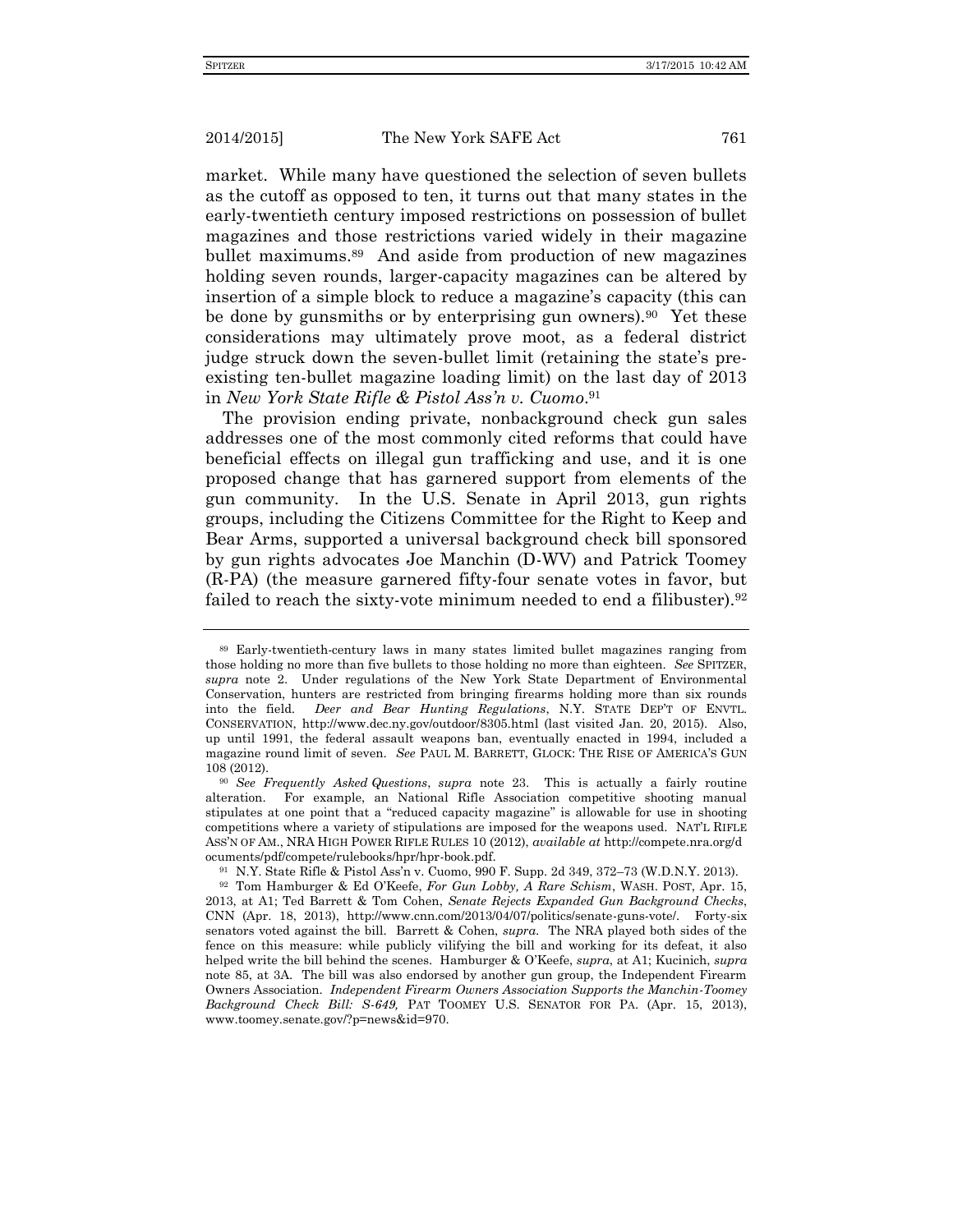A 2012 survey of gun owners and NRA members found that eightyseven percent of non-NRA gun owners, and seventy-four percent of NRA gun owners, supported criminal background checks for all gun purchases.<sup>93</sup> As if to punctuate the point, a convicted bank robber, serving time in a maximum security prison in Colorado, wrote a letter to the editor of a Connecticut newspaper in June of 2013, in which he thanked the NRA for opposing universal background checks.<sup>94</sup> In part, he wrote: "As a lifelong career criminal . . . I'd like to take a moment to express my appreciation to the National Rifle Association for ... protecting my ability to easily obtain [guns] through its opposition to universal background checks."<sup>95</sup> Obviously, criminal Gary Bornman may be nothing more than a bored publicity hound; still, it is clear that a great many people can and do obtain guns without background checks through unregulated private sales.

Indeed, a uniform system of background checks would forestall what is reputed to be a significant gap between background check firearms transactions versus nonbackground check transactions. What limited studies exist suggest that, nationwide, between thirty and forty percent of all gun sales are private—that is, occur without background checks.<sup>96</sup> While that figure is surely lower in New York as compared with other states with more guns and fewer regulations, even New York has encountered problems with off-thebook gun sales (gun transfers that could be later claimed as recordless private sales). In 2011, for example, the state attorney general's office conducted an undercover operation at a half-dozen gun shows around the state where they were able to make numerous off-the-books gun purchases.<sup>97</sup> In 2013, gun show organizers, working with the attorney general's office, established tighter procedures to end this problem.<sup>98</sup> And as for the mechanics

<sup>93</sup> William Saletan, *Goon Control*, SLATE.COM (Jan. 11, 2013), http://www.slate.com/articles /health\_and\_science/human\_nature/2013/01/guns\_don\_t\_kill\_people\_people\_kill\_people\_so\_ke ep\_dangerous\_people\_away.html. The poll was conducted at the behest of Mayors Against Illegal Guns, a pro-gun-control group. *Id.*

<sup>94</sup> Justin Peters, *Felon Pens a 'Heartfelt Thank You to the NRA' for Opposing Universal Background Checks*, SLATE.COM (Jun. 13, 2013), http://www.slate.com/blogs/crime/2013/06/13/ gary\_w\_bornman\_felon\_pens\_a\_heartfelt\_thank\_you\_to\_the\_nra\_for\_opposing.html.

<sup>95</sup> *Id.*

<sup>96</sup> Timothy Johnson, *Discredited Gun Researcher John Lott's Failed Attempt To Correct Obama's Gun Statistic*, MEDIA MATTERS FOR AM., (Jan. 25, 2013), http://mediamatters.org/blo g/2013/01/25/discredited-gun-researcher-john-lotts-failed-at/192391.

<sup>97</sup> Thomas Kaplan, *New York Deal Adds Controls at Gun Shows*, N.Y. TIMES*,* Mar. 15, 2013, at A1.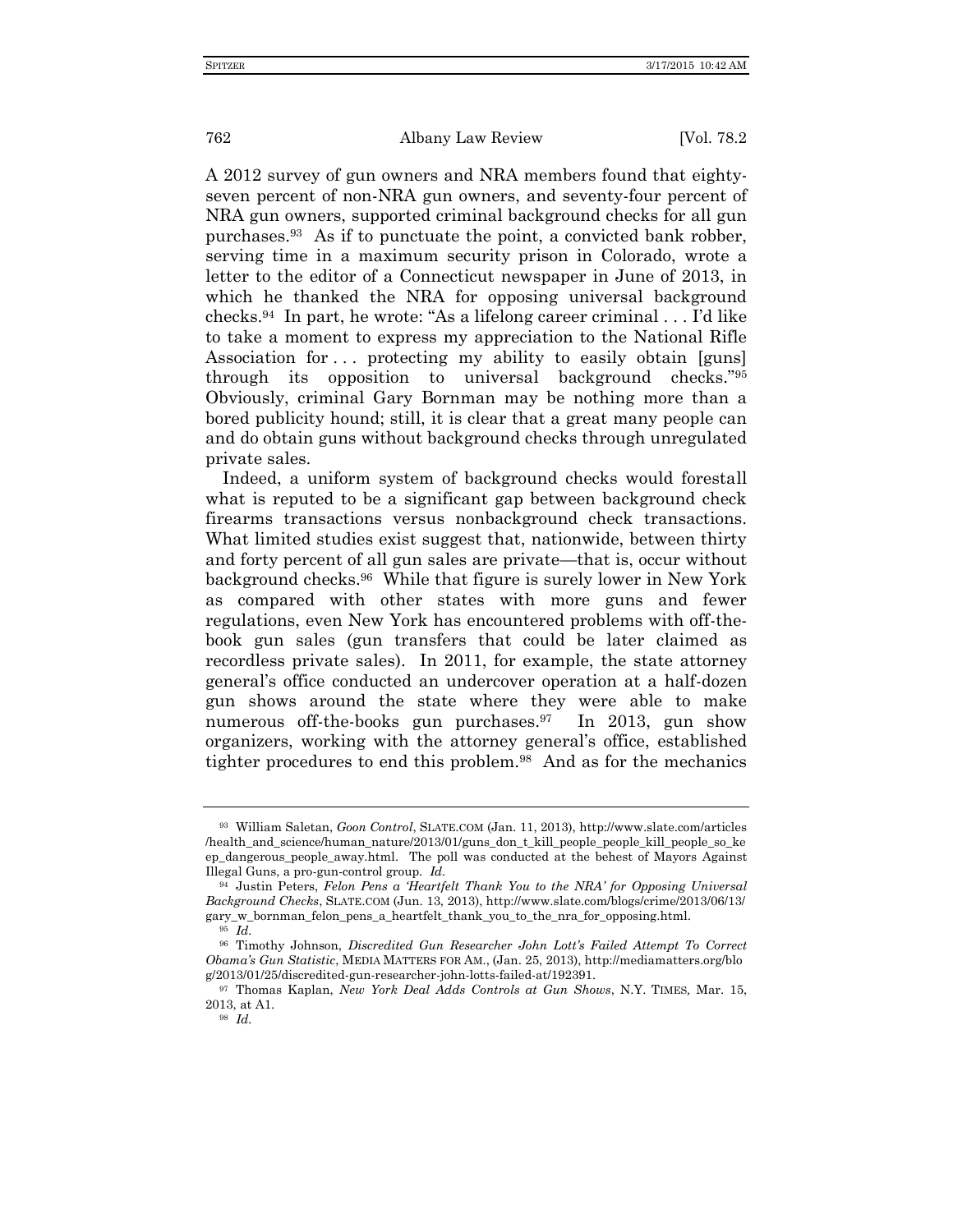of a New York gun owner wishing to sell a gun directly to another person, the procedure of going to a licensed dealer and paying a small fee for the background check is similar to other types of private sales where the government takes an interest in the sale. For example, a car owner in New York who wishes to sell a car to another person directly may do so through a direct transaction of the car for payment, but both buyer and seller are required to fill out and sign a simple form with an accompanying fee to be delivered to the department of motor vehicles to record the sale.<sup>99</sup>

Finally, opponents of universal background checks often argue that such a system amounts to de facto gun registry, by virtue of the data submitted to the system.<sup>100</sup> Leaving aside the fact that the national NICS background check system has already existed for decades and has not resulted in a gun registry, de facto or otherwise, the inclusion of more sales checks would simply be that more checks. Since the NICS system was established, it always included a protocol to destroy the records of approved transfers.<sup>101</sup> Any change in that could only occur through the regular legislative process.

# IV. THE POLITICS OF GUNS IN NEW YORK

The passage of the SAFE Act sparked protests of many sorts throughout the state, but especially in upstate New York.<sup>102</sup> Aside from multiple rallies and demonstrations in the state capitol and elsewhere, the law's opponents pressured local governments to register their opposition.<sup>103</sup> Of the state's sixty-two counties, fiftytwo enacted resolutions critical of the new state law within the space of about five months of the law's enactment.<sup>104</sup> The ten

<sup>99</sup> *See Register and Title a Vehicle*, N.Y. ST. DEP'T MOTOR VEHICLES, http://dmv.ny.gov/reg istration/register-and-title-vehicle-or-trailer (last visited Jan. 20, 2015) (describing the registration process for private sales of motor vehicles). Having both bought and sold cars in this manner over the years, I can attest to the relative simplicity and utility of this process.

<sup>100</sup> Greg Botelho, *NRA Promises New Ads, Blasts "Real Consequences" of Background Checks*, CNN (Feb. 24, 2013), http://www.cnn.com/2013/02/23/politics/nra-new-ads/.

<sup>101</sup> Benjamin Hayes, *Stop Lying About Universal Background Checks*, CRIME REPORT (June 20, 2013), http://www.thecrimereport.org/news/articles/2013-06-stop-lying-about-universal-ba ckground-checks.

<sup>102</sup> *See, e.g.*, Matt Surtel, *DiPietro Starting Effort: to Repeal NY SAFE Act*, DAILY NEWS (Batavia, N.Y.), Apr. 18, 2013, at 1A.

<sup>103</sup> Kevin Doonan, *Locals to Join in NY SAFE Act Protest in Albany Thursday*, EVENING SUN (Norwich, N.Y.), Feb. 27, 2013, at 1; Surtel, *supra* note 102, at 1A; *see Resolutions*, N.Y. SAFE RESOLUTIONS, http://www.nysaferesolutions.com/resolutions/#counties (last visited Jan. 20, 2015).

<sup>104</sup> Christian Gomez, *New York Counties Work to Repeal State Gun Control Laws,* NEW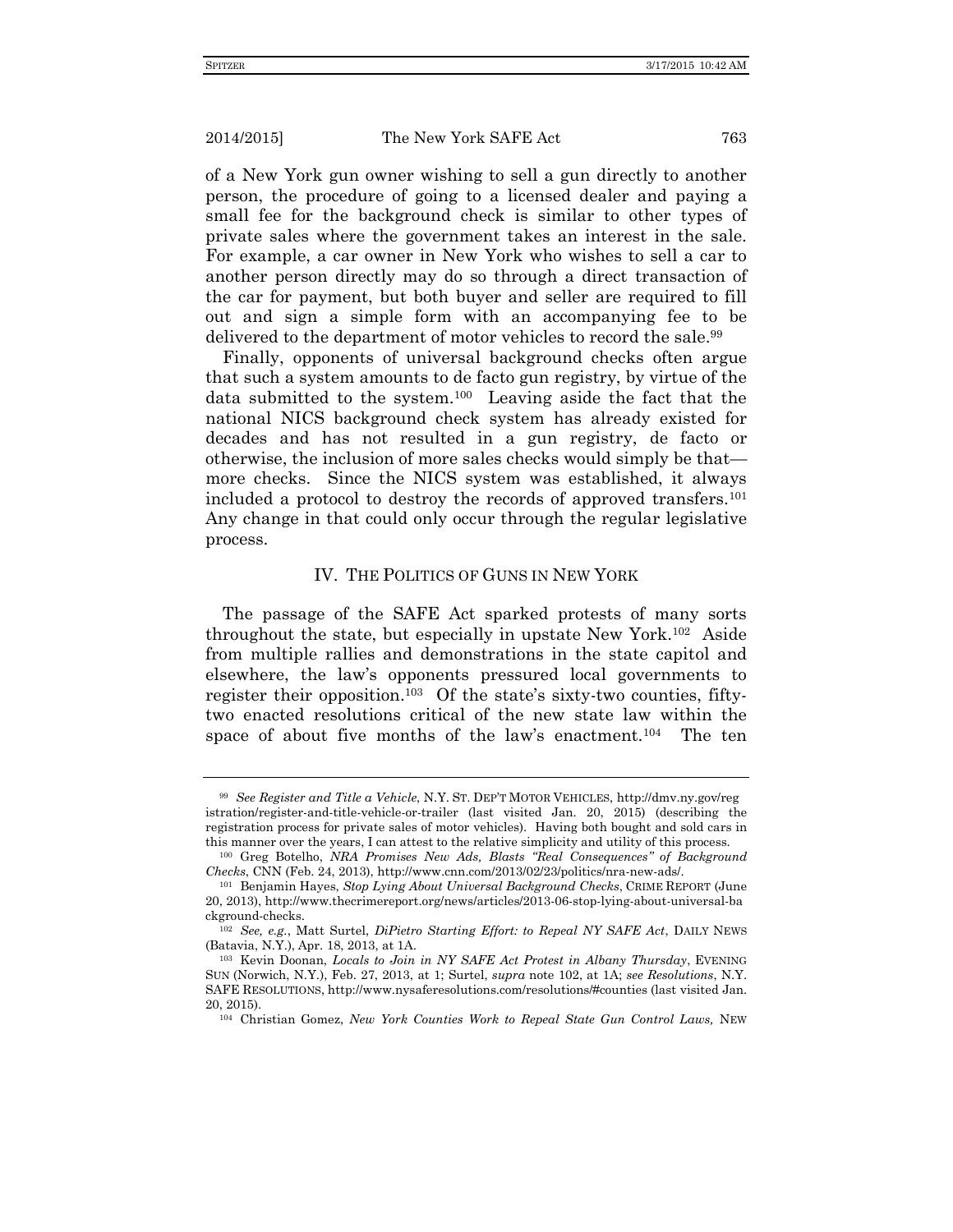contrary counties included eight downstate (including the five boroughs of New York City), plus Albany County (incorporating the state capitol), and Tompkins County (home of the liberal college town, Ithaca).<sup>105</sup> Another 271 towns and villages also enacted resolutions expressing opposition to the law (this list also included three small cities).<sup>106</sup> Nine municipalities, including two counties (Tompkins and Westchester) approved resolutions in support of the law.<sup>107</sup>

These many dissenting resolutions would seem to reflect statewide repudiation of the new law, but multiple state poll numbers tell a very different story. A February 2013 Siena College poll found that sixty-five percent of voters statewide supported the SAFE Act, with thirty percent opposed.<sup>108</sup> While support for the law was stronger downstate (New York City and surrounding suburbs), fifty percent of upstate voters reported supporting the law, with forty-six percent opposed.<sup>109</sup> Opposition was greater among Republicans and conservatives, with support higher among Democrats, liberals, moderates, and Independents.<sup>110</sup> A Marist College Poll taken in March 2013 reported that forty-one percent of New York's registered voters felt the SAFE Act was "about right," and another nineteen percent that it did not go far enough (totaling sixty percent support), with thirty percent saying that the law went too  $far.^{111}$ Among upstate residents, forty-six percent reported that the law either was good as it was or should have gone further, compared to forty-eight percent saying it went too far.<sup>112</sup> A March 2013 Siena

AMERICAN (Mar. 12, 2013), http://www.thenewamerican.com/usnews/constitution/item/14752 new-york-state-counties-pass-anti-gun-control-resolutions.

<sup>105</sup> *See Resolutions*, *supra* note 103.

<sup>106</sup> *See id.*

<sup>107</sup> *Id*.

<sup>108</sup> SIENA RESEARCH INST., SIENA COLLEGE POLL TRENDS—FEBRUARY 2013, at 2 (Feb. 4, 2013), *available at* https://www2.siena.edu/uploadedfiles/home/parents\_and\_community/ community\_page/sri/sny\_poll/SNY%20February%202013%20Poll%20Release%20--%20FINAL .pdf*.*

<sup>&</sup>lt;sup>109</sup> *See id.* at 2 (noting that the New York City and suburban regions supported the gun laws eighty-two percent and sixty-one percent respectively, while the upstate region supported the gun laws fifty percent).

<sup>110</sup> *See id*. at 2 (noting that Democrats and Independents supported the gun laws eightytwo percent and sixty-two percent respectively, Republicans supported the laws thirty-three percent, and liberals, moderates, and conservatives supported the law eighty-eight percent, sixty-eight percent, and thirty-six percent, respectively).

<sup>111</sup> MARIST COLL. INST. FOR PUB. OP., MARIST POLL MARCH 2013: NEW YORK STATE TABLES, at 3 (Mar. 7, 2013), *available at* http://maristpoll.marist.edu/wp-content/misc/nyspolls/NY1302 26/Cuomo/Complete%20March%207,%202013%20NYS%20NBC%20NY\_Wall%20Street%20Jo urnal\_Marist%20Poll%20Release%20and%20Tables.pdf.

<sup>112</sup> *Id*.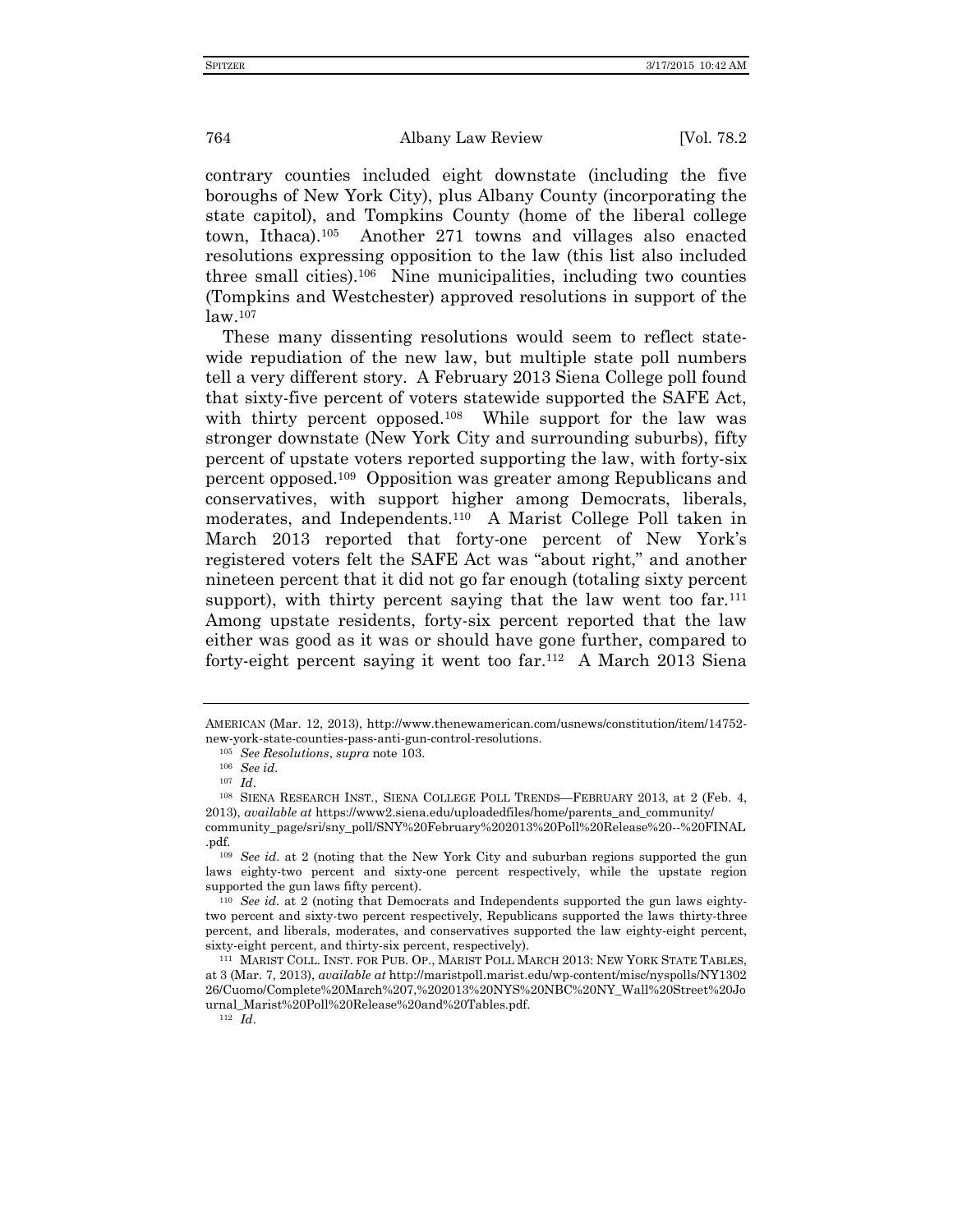poll showed support for the law at sixty-one percent, with thirty-five percent opposed.<sup>113</sup> An April 2013 Quinnipiac University poll reported sixty-three percent in support of the law with thirty-three percent opposed.<sup>114</sup>

A revealing poll of one of the most rural, conservative, and gunowning counties in the state was conducted in Jefferson County, located in rural northern New York (55.8 percent of county residents reported owning at least one gun in a 2013 survey).<sup>115</sup> Fort Drum military installation is near the county's largest city, Watertown.<sup>116</sup> A survey of county residents conducted in April 2013 reported that approximately fifty percent of respondents said that the NY SAFE Act had gone too far, with forty-one percent saying that it had either not gone far enough or was about right.<sup>117</sup> More report opposing the law than supporting it, but the margin is surprisingly close for one of the most conservative areas in the state.<sup>118</sup> When asked if they favored repealing the law, approximately forty-four percent said they opposed repealing any part of it, approximately twenty-eight percent favored repealing parts of the law, and seven percent favored repealing the law entirely.<sup>119</sup> Yet in the same survey, approximately eighty-six percent reported support for background checks for assault weapons purchasers at gun shows.<sup>120</sup> Among county gun owners, support for the measure was approximately seventy-nine percent, and ninetyseven percent among non-gun owners.<sup>121</sup> Approximately seventy-

<sup>113</sup> SIENA RESEARCH INST., SIENA COLLEGE POLL TRENDS—MARCH 2013, at 2 (Mar. 11, 2013), *available at* http://www2.siena.edu/uploadedfiles/home/parents\_and\_community/comm unity\_page/sri/sny\_poll/SNY%20March%202013%20Poll%20Release%20--%20FINAL.pdf.

<sup>114</sup> QUINNIPIAC U. POLLING INST., NEW YORK REPUBLICANS SHIFT BACK TO CUOMO, QUINNIPIAC UNIVERSITY POLL FINDS; VOTERS GIVE GOV LOW MARKS ON CORRUPTION 10 (Apr. 17, 2013), *available at* http://www.quinnipiac.edu/images/polling/ny/ny04172013.pdf.

<sup>115</sup> CTR. FOR CMTY. STUDIES AT JEFFERSON CMTY. COLL., FOURTEENTH ANNUAL JEFFERSON COUNTY SURVEY OF THE COMMUNITY 18, 74 tbl.58 (2013), *available at* http://www.sunyjefferso n.edu/sites/default/files/Jefferson\_Survey\_Report\_2013.pdf. The survey of Jefferson County residents was conducted by the Center for Community Studies at Jefferson Community College in April 2013, based on a telephone survey of 400 county residents. *Id.* at 5–6. My thanks to Center Director Dr. Raymond Petersen for sharing the results. The Center has conducted county surveys annually since 2000. *Id.* at 5.

<sup>116</sup> *Area Demographics,* CITY OF WATERTOWN LOCAL DEV. CORP.*,* http://www.watertownldc. com/ (last visited Jan. 20, 2015).

<sup>117</sup> *See* CTR. FOR CMTY. STUDIES AT JEFFERSON CMTY. COLL., *supra* note 115, at 72 tbl.56.

<sup>118</sup> *See id.*

<sup>119</sup> *Id.* at 73 tbl.57 (reporting the results of a survey question asking residents whether they would repeal "Mark's Law," a provision of the NY SAFE Act designed to make the killing of a first responder a crime punishable by life without parole).

<sup>120</sup> *Id.* at 69 tbl.53.

<sup>121</sup> *Id.*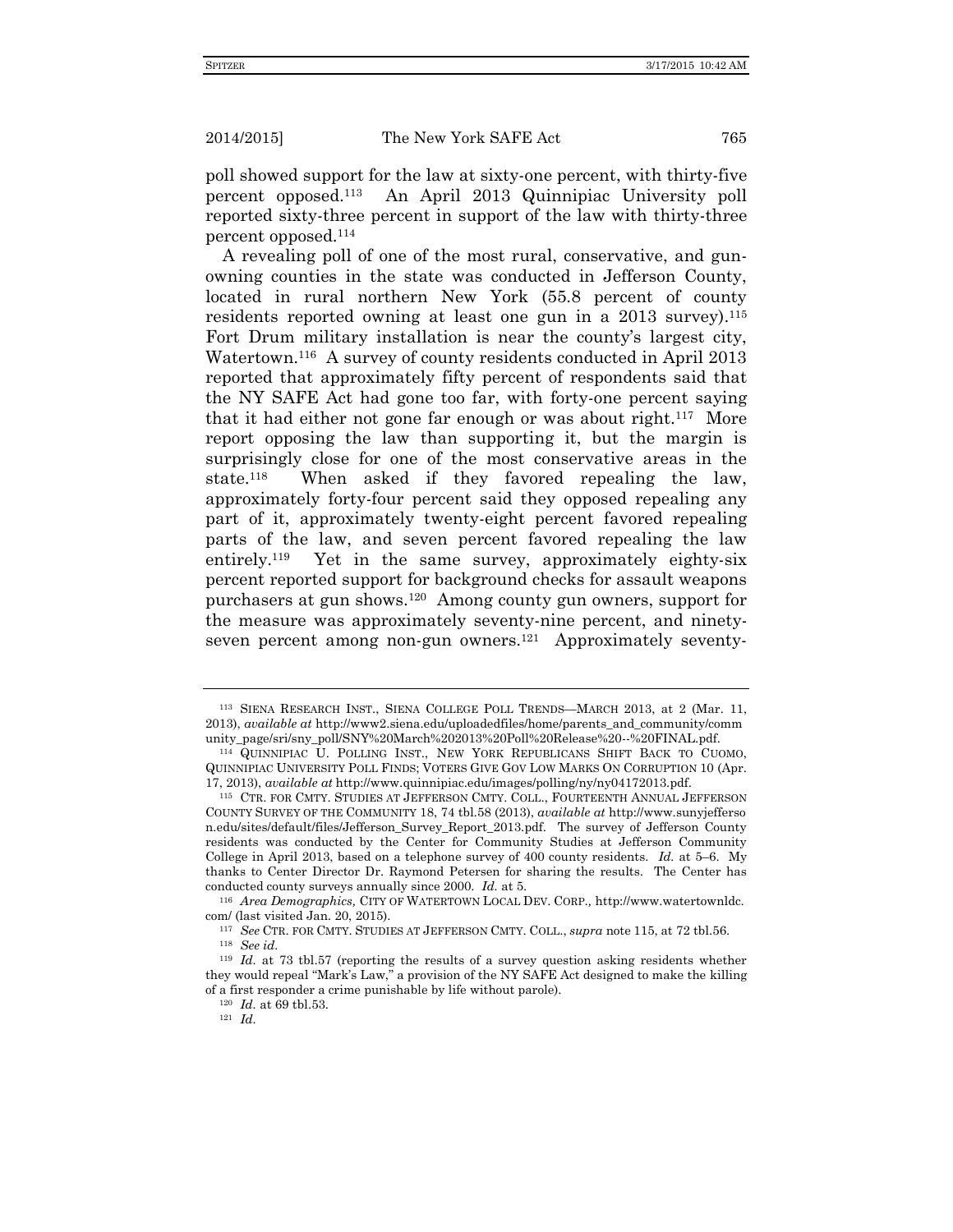five percent favored background checks for nonassault weapon gun purchases at gun shows, and eighty-one percent favored background checks for assault weapons sales between private individuals.<sup>122</sup>

Even as the law has taken a political battering, it has remained popular with most New Yorkers, and its specific (and most controversial) provisions are even more popular than the law itself.<sup>123</sup>

The disparity between clear-cut public approval, even in conservative areas of the state, and substantial repudiation of the law by most county governments is one of many instances of the collision between interest politics and mass politics—and is typical of gun politics dynamics.<sup>124</sup> As is often the case at the national level, gun rights advocates were highly motivated to engage in significant political activism—attending meetings, writing letters and emails, attending rallies, and otherwise vocally expressing their dismay in a way to put direct pressure on local political leaders.<sup>125</sup> Nearly all of those who support the law, however, lack corresponding zeal, and so by and large were not a presence at local meetings with county legislatures and town boards, in communications with office-holders, and at meet-yourrepresentative sessions around the state. Thus, local governments responded to the pressures, knowing as well that the resultant resolutions were largely symbolic and that the likelihood of the state legislature reversing course (much less the governor) was nil.

One of the clearest expressions of this pressure group effort was the reaction of the New York State Sheriffs' Association (NYSSA). Law enforcement has generally been highly supportive of stronger gun laws, including restrictions on assault weapons and high capacity magazines.<sup>126</sup> After passage of the new law, NYSSA issued a statement that leveled some criticisms at it.<sup>127</sup> While immediately extolled by SAFE Act opponents as a ringing repudiation of the law by law enforcement,<sup>128</sup> the organization's actual statement was

<sup>122</sup> *Id.* at 70–71 tbl.54 & 55.

<sup>123</sup> Matthew Dondiego, *Poll Shows NY'ers Support Safe Act by Two-to-One*, LEGIS. GAZETTE (Albany, N.Y.), Apr. 1, 2014, at 9.

<sup>124</sup> SPITZER, *supra* note 85*,* at 91–136.

<sup>125</sup> *See, e.g.*, Doonan, *supra* note 103; Surtel, *supra* note 102.

<sup>126</sup> Dan Mosher, *SAFE Act Gets Support for Key Law Enforcement Officials*, LEGIS. GAZETTE (Albany, N.Y.), July 9, 2013, at 6.

<sup>127</sup> *See Sheriffs' Response to NY SAFE Act*, *supra* note 70.

<sup>128</sup> *See* Shawn Magrath, *County Calls for SAFE Act Changes,* EVENING SUN (Norwich, N.Y.), Mar. 15, 2013, at 1 (noting that Norwich county passed a resolution partially based on NYSSA's February statement); *see also Schuyler County Sheriff Statement on NY SAFE Act*, NY SAFE RESOLUTIONS (Jan. 18, 2013), http://www.nysaferesolutions.com/2013/01/18/schuyler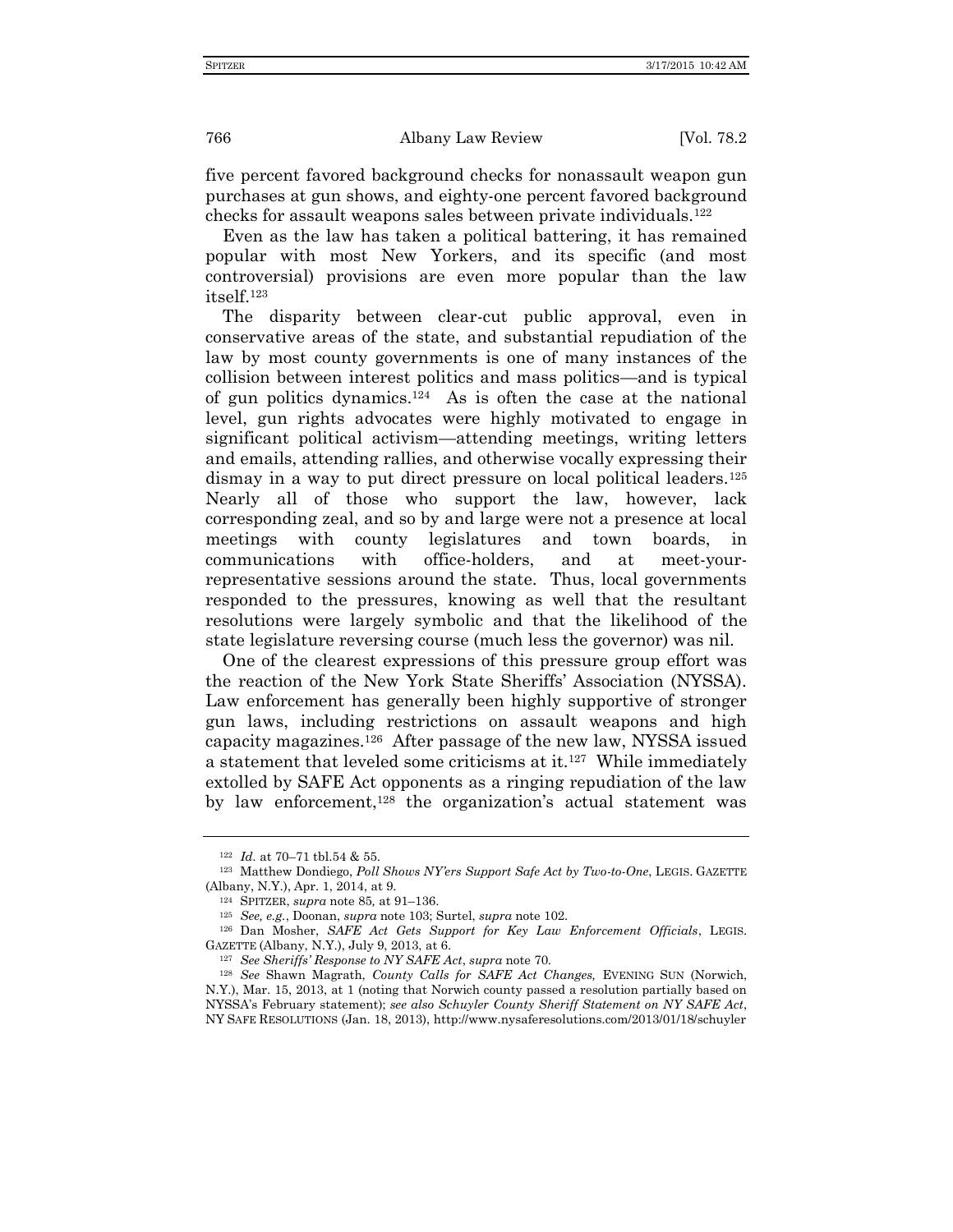more careful and nuanced.

In its statement, NYSSA said that sheriffs "support many of the provisions of the SAFE Act, and believe that they will enhance public safety and help to shield citizens from gun violence."<sup>129</sup> They added, however, that "some parts of this new law . . . need clarification, and some . . . should be reconsidered and modified . . . ."<sup>130</sup> The statement identified six provisions that the organization praised, including background checks for private gun sales, beefed up mental health background checks (this was a marked departure from the negative reaction of many in the mental health community), toughened penalties for gun crimes, and the safe storage provision.<sup>131</sup> Among the six provisions they criticized were what the statement said was an overly broad definition of assault weapons and the bullet magazine reduction regulation.<sup>132</sup> The other criticisms were jurisdictional or technical, such as arguing that pistol permit and assault weapons registration data should be maintained at the local level rather than by the State, that the law needed greater clarity regarding internet ammunition sales, and that exceptions for law enforcement officers needed to be clarified or strengthened (as, indeed, they later were).<sup>133</sup> Finally, the statement expressed concern about the bill's rapid passage and the failure to consult significantly with relevant stakeholders.<sup>134</sup> The statement concluded by noting, correctly, that "Sheriffs and other law enforcement officers are not called upon by this new legislation to go door-to-door to confiscate any weapons newly classified as assault weapons, and will not do so."<sup>135</sup> Many of the law's critics continue to insist, erroneously, that the law requires officers to do exactly this.<sup>136</sup>

NYSSA's cautious public (if partial) dissent, is notable because police have as their first and most important job that of carrying out the law, regardless of their personal feelings, and thus must tread

<sup>-</sup>county-sheriff-statement-on-ny-safe-act/ (noting that a staunch opponent of the SAFE Act, the Schuyler County sheriff, endorsed NYSSA's statement).

<sup>129</sup> *Sheriffs' Response to NY SAFE Act*, CATTARAUGUS COUNTY (Jan. 25, 2013), http://www.cattco.org/news/20132833-sheriffs-response-ny-safe-act.

<sup>130</sup> *Id.*

<sup>131</sup> *Sheriffs' Response to NY SAFE Act*, *supra* note 70.

<sup>132</sup> *Id.*

<sup>133</sup> *Id.*

<sup>134</sup> *Id.*

<sup>135</sup> *Id.*

<sup>136</sup> Alex Newman, *Gun Owners Refuse to Register Under New York Law*, NEW AMERICAN (Jan. 25, 2013), http://www.thenewamerican.com/usnews/constitution/item/14322-gun-owners -refuse-to-register-under-new-york-law.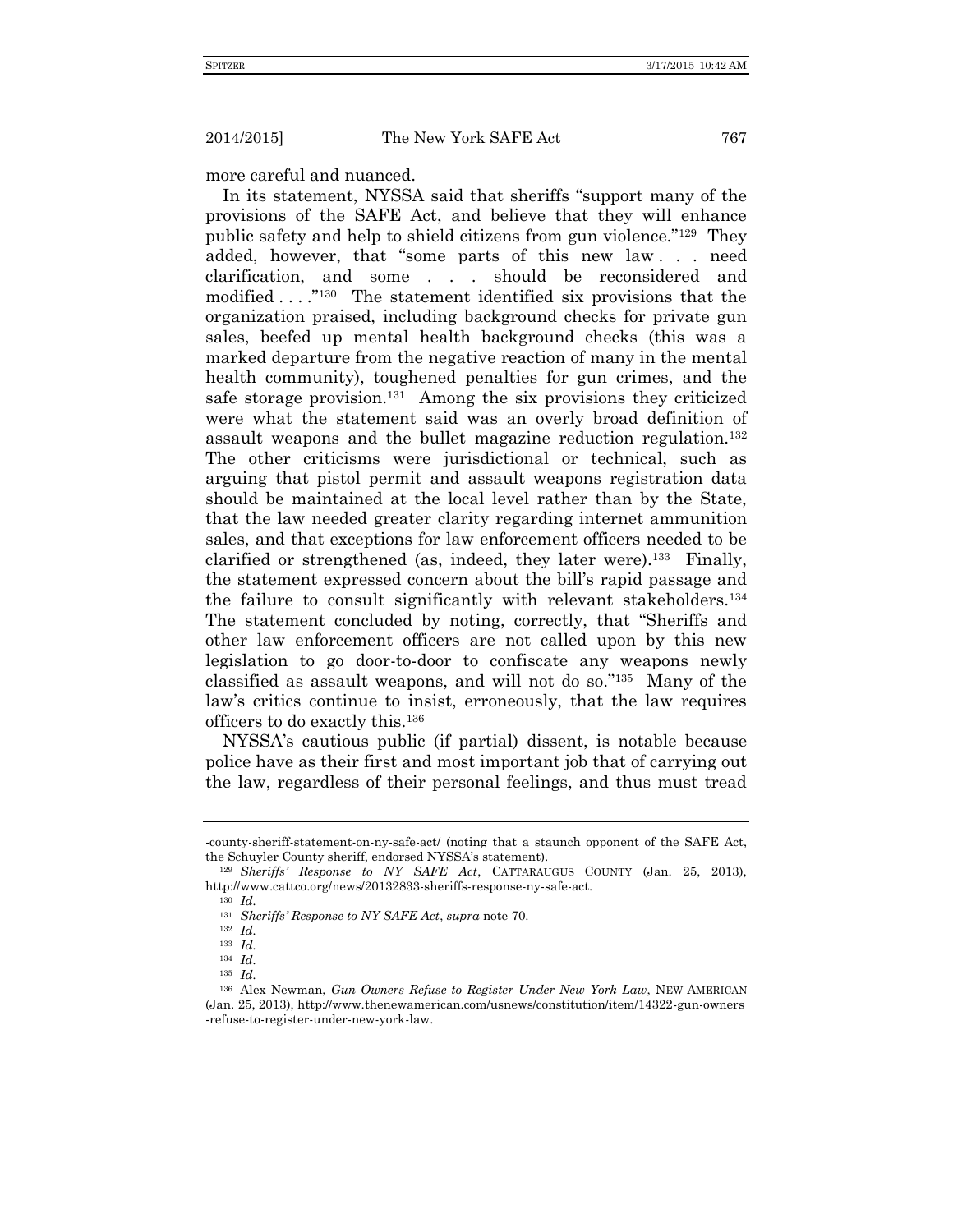carefully in criticisms of existing law that falls to them to enforce. Yet county sheriffs are different from the rest of law enforcement at every other level in the state because they are elected.<sup>137</sup> Thus, they were and are subject to the same electoral pressures as other local officials around the state, which largely explains their public position taking on the law. Some upstate county sheriffs have been highly vocal in expressing their dismay at the law, saying for example that their deputies "would not go out looking for people who failed to register certain guns," and that "[w]e are never going to go door-to-door . . . and take guns that were legally obtained before Jan. 15."<sup>138</sup> Yet even these statements are political posturing, because, as noted, the law does not require law enforcement to engage in the behavior decried by this and other sheriff critics. NYSSA also submitted a brief on behalf of those seeking to strike the law down in court.<sup>139</sup>

Other elements of the state criminal justice system lined up behind the SAFE Act. Shortly after its enactment, the president of the District Attorneys Association of the State of New York issued two statements voicing support for the new law.<sup>140</sup> And while the New York State Police took no official stand on the law (nor would they be expected to do so), state police counsel Kevin Bruen filed a brief on behalf of the law for the lawsuit filed against it, defending in particular the assault weapons ban and magazine limit provisions.<sup>141</sup>

<sup>141</sup> *See* Declaration of Kevin Bruen, *N.Y. State Rifle & Pistol Ass'n*, 990 F. Supp. 2d 349

<sup>137</sup> *Qualifications for Sheriff,* N.Y. ST. SHERIFFS' ASS'N, http://nysheriffs.org/qualific ations-sheriff (last visited Jan. 20, 2015).

<sup>138</sup> Teri Weaver, *New York Sheriffs Choose Targets in NY Safe Act*, SYRACUSE.COM (Oct. 10, 2013), http://www.syracuse.com/news/index.ssf/2013/10/new\_york\_sheriffs\_choose\_targets\_in\_ ny\_safe\_act.html.

<sup>139</sup> Amici Curiae Brief of New York State Sheriffs' Association et al. at 3, N.Y. State Rifle & Pistol Ass'n v. Cuomo, 990 F. Supp. 2d 349 (W.D.N.Y. 2013) (13-cv-00291-WMS).

<sup>140</sup> Press Release, Cyrus R. Vance, Jr., District Attorney, N.Y. Cnty., Statement of DAASNY President and Manhattan District Attorney Vance Regarding Governor Cuomo's Budget Address (Jan. 22, 2013), http://www.manhattanda.org/press-release/statement-daasny -president-and-manhattan-district-attorney-vance-regarding-governor-cu; Press Release, Cyrus R. Vance, Jr., District Attorney, N.Y. Cnty., Statement Regarding Passage of NY SAFE Act (Jan. 15, 2013), http://manhattanda.org/press-release/statement-regardingpassage-ny-safe-act; *see also* Teri Weaver, *State DA's Group Proposes Gun Rules*, POST-STANDARD (Syracuse, N.Y.), Jan. 9, 2013, at A-4 (noting Onondaga County district attorney's agreement with the district attorneys association's statements in support of the SAFE Act). Onondaga County District Attorney William Fitzpatrick, a conservative upstate Republican, said in an interview that he believed the law's seven-bullet magazine maximum was unconstitutional (as a federal judge had earlier ruled), but that "[m]ilitary weapons should not be in the hands of civilians" and that "the last thing we would need to do would be to 'loosen up' gun laws." *DA: 7-Shot Maximum Clip is Unconstitutional*, POST-STANDARD (Syracuse, N.Y.), May 9, 2014, at A-3.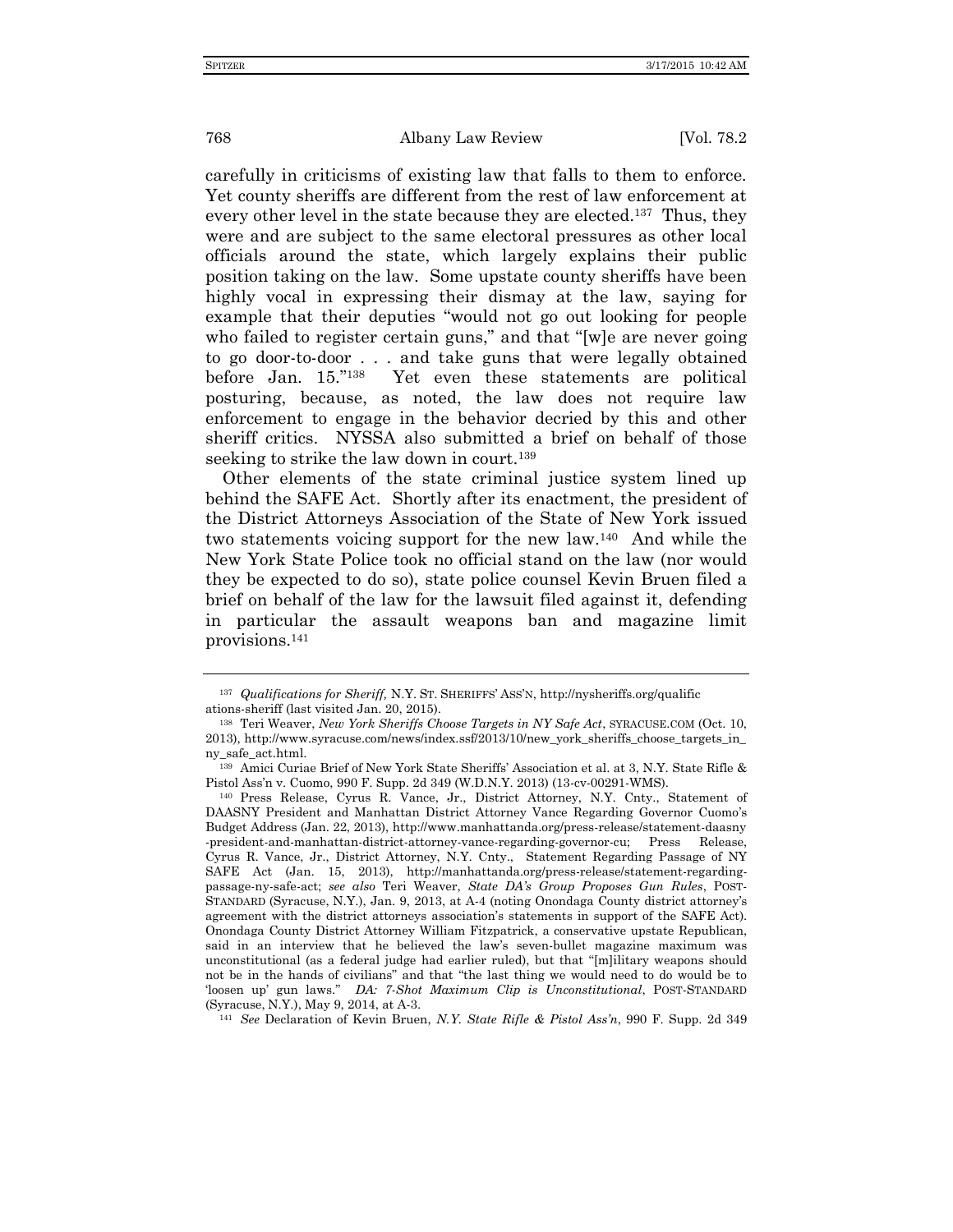The final key political actor on this issue, Governor Andrew Cuomo, was the originator and chief proponent of this legislation. It was Cuomo who seized the political initiative in the weeks after the elementary school shooting in nearby Connecticut, who expedited the measure, and trumpeted it as a great victory for the citizens of the state.<sup>142</sup>

Since his election as governor in 2010, Cuomo has amassed a significant record of policy accomplishment while maintaining a high degree of popularity. The son of former three-term governor Mario Cuomo, prodigal son Andrew worked in his father's administration as a young man in the 1980s and then served as Assistant Secretary of the Department of Housing and Urban Development in the Clinton administration from 1993 until his elevation to secretary of the department in 1997, where he served until 2001.<sup>143</sup> After a failed try at the governorship in 2002, he was elected attorney general in 2006.<sup>144</sup> He swept into the governor's mansion with 61.4% of the vote in 2010.<sup>145</sup>

As governor, Cuomo has retained high popularity in large measure because of his shrewd understanding of state politics and ability to work with Republican and Democratic leaders in the state legislature, which has delivered an on-time state budget in each year of his first term as governor.<sup>146</sup> That accomplishment contrasts with the fact that state budgets were routinely enacted late—often months late—in the prior twenty years.<sup>147</sup> While considered moderate to conservative on fiscal issues,<sup>148</sup> Cuomo has demonstrated an aggressive social liberalism, advocating causes such as expanded women's rights (including fortifying abortion

<sup>(1:13-</sup>cv-00291 (WMS)).

<sup>142</sup> *See* Kaplan & Hakim, *supra* note 2, at A1.

<sup>143</sup> *Andrew Cuomo Biography*, BIO., http://www.biography.com/people/andrew-cuomo-21024 931 (last visited Jan. 20, 2015).

<sup>144</sup> Jonathan P. Hicks, *Cuomo Wins Attorney General Race Handily After a Stormy Campaign*, N.Y. TIMES, Nov. 8, 2006, at P14; *Andrew Cuomo Biography*, *supra* note 143.

<sup>145</sup> *New York Governor—Paladino vs. Cuomo*, REAL CLEAR POLITICS, http://www.realclearp olitics.com/epolls/2010/governor/ny/new\_york\_governor\_paladino\_vs\_cuomo-1423.html (last visited Jan. 20, 2015).

<sup>146</sup> *See* Chelsea Bishop & Kelly McCarthy, *Cuomo: New York State Budget A 'Grand Slam*,*'* WBNG-TV (Apr. 1, 2014), http://www.wbng.com/news/local/New-York-State-budget-passes-on -time-253314581.html.

<sup>147</sup> *Late State Budgets*, NAT'L CONF. ST. LEGISLATURES (Aug. 27, 2010), http://www.ncsl.org /research/fiscal-policy/late-state-budgets.aspx.

<sup>148</sup> *See* Alan S. Chartock, *Cuomo Has Always Had The Tax Thing Figured Out*, LEGIS. GAZETTE (Albany, N.Y.) (Oct. 6, 2014), http://www.legislativegazette.com/Articles-Publishers-Corner-c-2014-10-06-89440.113122-Cuomo-has-always-had-the-tax-thing-figured-out.html.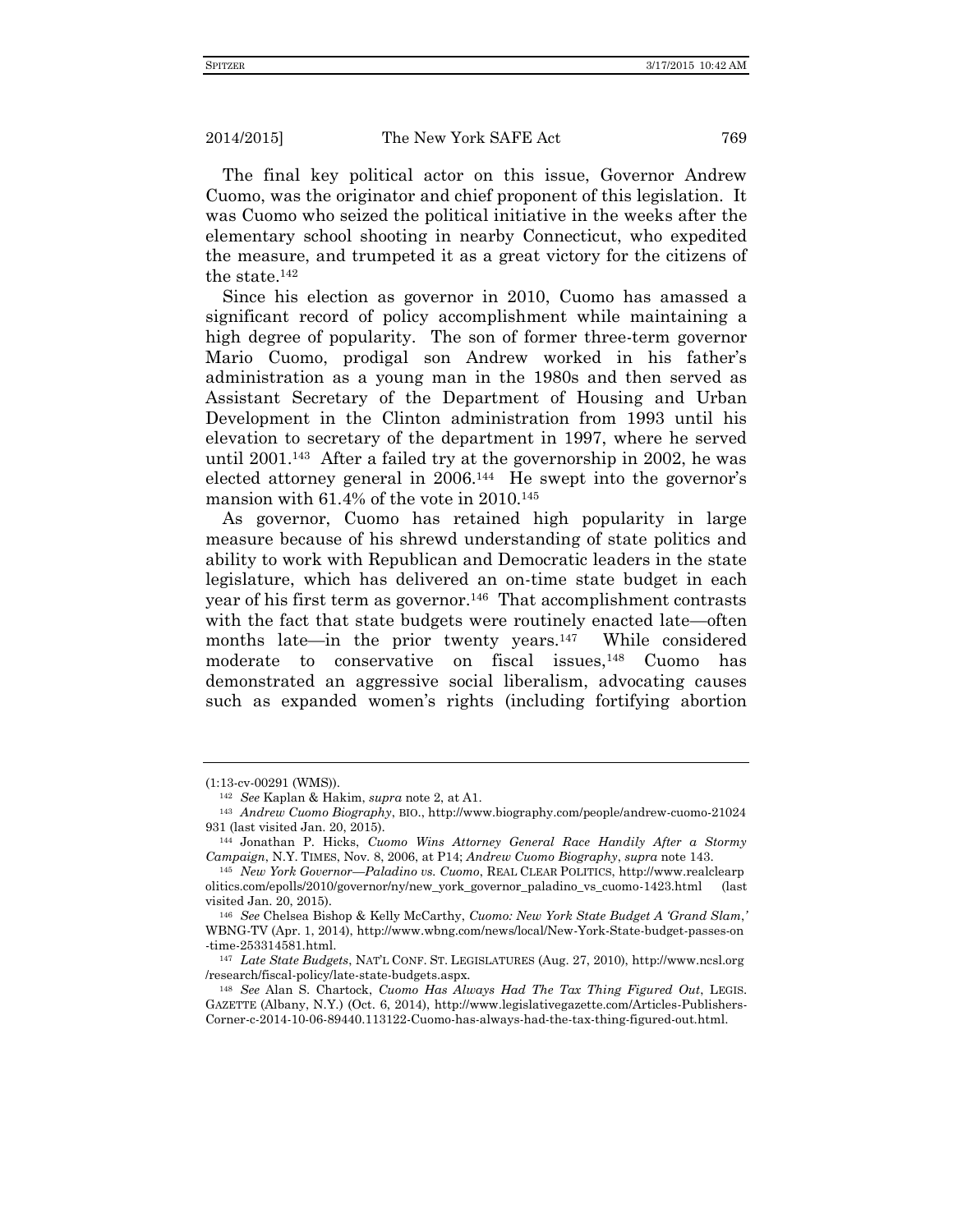rights for women), <sup>149</sup> same-sex marriage (enacted by the state legislature in 2011 largely because of his efforts),<sup>150</sup> and now gun control.

In his first two years in office, Cuomo's popularity in the state remained high, fluctuating between sixty-eight percent and eightytwo percent approval.<sup>151</sup> In the aftermath of the SAFE Act's passage, Cuomo's statewide popularity slipped some, to the low to mid-sixty percent range.<sup>152</sup> Even by the fall of 2013, his approval ratings remained in that range, only once dropping below sixty percent that year.<sup>153</sup> A poll conducted at the end of 2013 reported a sixty-two percent approval rating statewide and a fifty-three percent approval rating upstate.<sup>154</sup> Clearly, in liberal-leaning New York, Cuomo's aggressive advocacy on the gun issue (and gay marriage) has not materially harmed his popularity: in 2014, Cuomo was easily elected to a second term, besting his Republican opponent by 14 percent.<sup>155</sup> Like it or not, Cuomo's advocacy on the issue is consistent with the state's long history related to gun regulation.

# V. THE STATE GUN POLICY ENVIRONMENT

As noted earlier, New York has a long tradition of relatively tough gun laws. The first modern gun law, the Sullivan Law, was enacted in 1911.<sup>156</sup> Spreading urban crime (often involving handguns) and

<sup>149</sup> Press Release, Governor's Press Office, Governor Cuomo Introduces Women's Equality Act Legislation (June 4, 2014), http://www.governor.ny.gov/press/06042013Womens-Equality-Act-Legislation.

<sup>150</sup> Press Release, Governor's Press Office, Governor Cuomo Announces Passage of Marriage Equality Act (June 24, 2011), https://www.governor.ny.gov/press/062411passageofm arriageequality.

<sup>151</sup> QUINNIPIAC U. POLLING INST., MORE NEW YORK VOTERS PREFER SENATE COALITION, QUINNIPIAC UNIVERSITY POLL FINDS; GOV. CUOMO APPROVAL HITS NEW HIGH 3 (Dec. 12, 2012), *available at* http://www.quinnipiac.edu/news-and-events/quinnipiac-university-poll/ne w-york-state/release-detail?ReleaseID=1824.

<sup>152</sup> SIENA RESEARCH INST., *supra* note 113, at 1.

<sup>153</sup> Teri Weaver, *Siena Poll: New Low for Cuomo*, POST-STANDARD (Syracuse, N.Y.), Oct. 1, 2013, at A-8.

<sup>154</sup> Michelle Breidenbach, *Cuomo Approval Rating High Heading into '14 Election, Poll Says*, POST-STANDARD (Syracuse, N.Y.), Dec. 2, 2013, at A-3. The poll was conducted by Quinnipiac University. *Id.*; *see* QUINNIPIAC U. POLLING INST., NEW YORK'S CUOMO OPENS ELECTION YEAR WITH A ROAR, QUINNIPIAC UNIVERSITY POLL FINDS; 2-1 APPROVAL AND HUGE LEAD OVER UNKNOWN CONTENDER 1 (Nov. 26, 2013), *available at* http://www.quinnipiac.edu/n ews-and-events/quinnipiac-university-poll/new-york-state/release-detail?ReleaseID=1824.

<sup>155</sup> Thomas Kaplan, *Cuomo Secures a Second Term, but Loses Clout*, N.Y. TIMES, Nov. 5, 2014, at A1.

<sup>156</sup> Sandy Froman, *The History of Gun Control, Part 1*, WND (June 7, 2007), http://www.wnd.com/2007/06/41950/.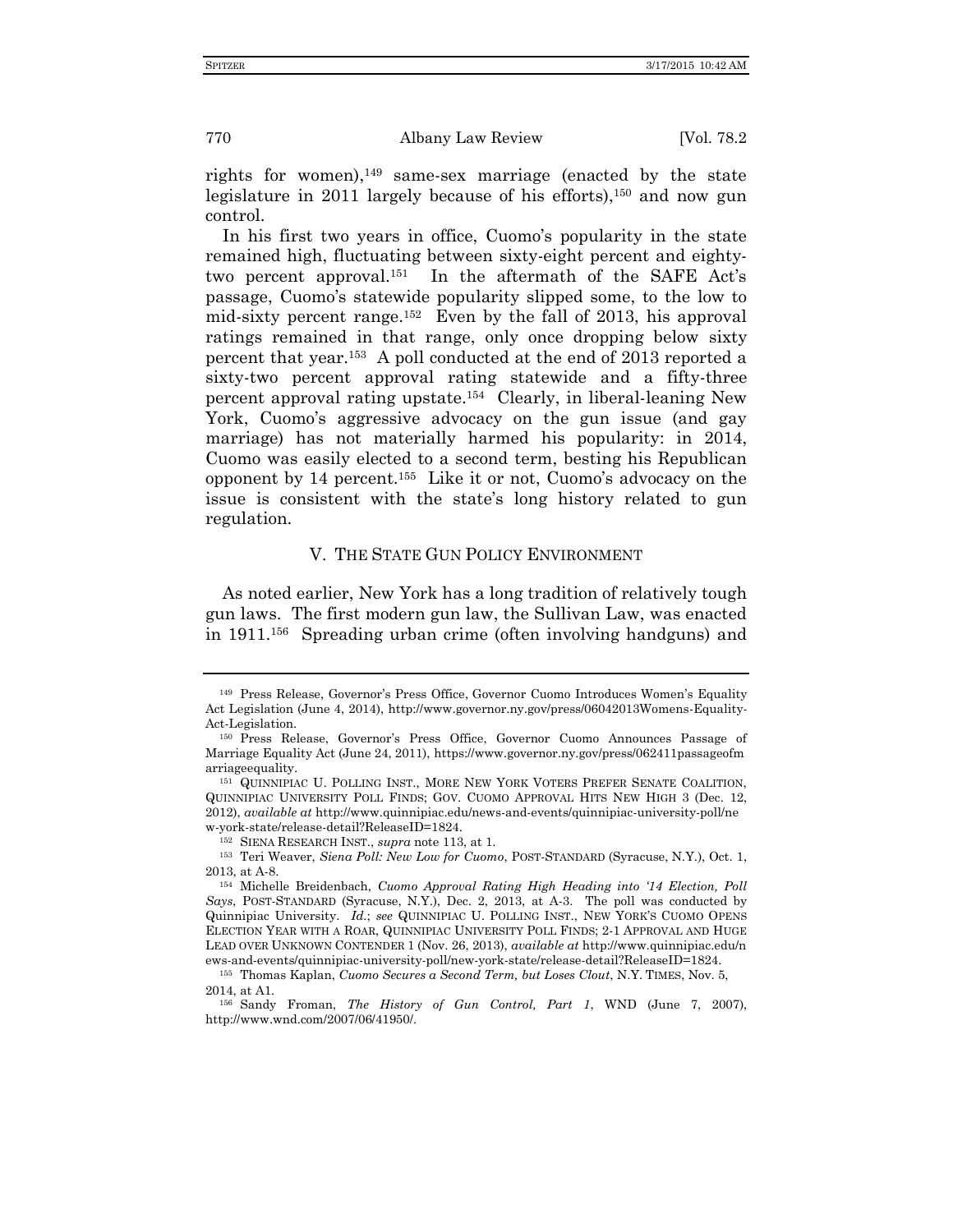an attempt to assassinate New York City Mayor William Gaynor in 1910 provided the necessary impetus to move the state legislature to enact a new law that not only regulated the possession and carrying of pistols and other concealable weapons, but also their sale, as handguns could only be sold to individuals with valid permits and gun dealers were now required to maintain proper sales records.<sup>157</sup> These regulations were not unprecedented, but what was new was the establishment of a licensing requirement for handguns that covered possession both at home and at work.<sup>158</sup> Violation of the measure was made a felony.<sup>159</sup> That same year, the State also enacted a law giving the police the power to stop, search, and arrest anyone they suspected of carrying a gun illegally.<sup>160</sup> No warrant was required (this came decades before the Supreme Court applied the U.S. Constitution's Fourth Amendment to the states).<sup>161</sup> Police wasted no time in vigorously using this new power.<sup>162</sup> By one historical account, "[t]he Sullivan Law was a statute without precedent in the United States, since it subjected to strict regulation not only the carrying of deadly weapons, but also their sale and simple possession."<sup>163</sup> The idea of requiring permits for pistol possession spread to other places around the country.<sup>164</sup> The law withstood legal challenges, and while it has been amended many times, it is still on the books.<sup>165</sup>

The history of gun crime has been linked most directly to handguns, and that was the chief concern giving rise to the Sullivan Act. Despite a long history of crime-related problems in New York City,<sup>166</sup> in the contemporary crime environment, New York stands

<sup>157</sup> ALEXANDER DECONDE, GUN VIOLENCE IN AMERICA: THE STRUGGLE FOR CONTROL 105, 108 (2001); LEE KENNETT & JAMES LAVERNE ANDERSON, THE GUN IN AMERICA: THE ORIGINS OF A NATIONAL DILEMMA 175, 182 (1975).

<sup>158</sup> DECONDE, *supra* note 157, at 109.

<sup>159</sup> *Id.*

<sup>160</sup> *Id.* at 109–10.

<sup>&</sup>lt;sup>161</sup> *Id.* at 110. The Court did not require states to provide Fourth Amendment protections until *Mapp v. Ohio*, which overruled *Wolf v. Colorado*, 338 U.S. 25 (1949), and incorporated the Fourth Amendment into the Fourteenth Amendment Due Process Clause. Mapp v. Ohio, 367 U.S. 643, 654–55 (1961).

<sup>162</sup> KENNETT & LAVERNE ANDERSON, *supra* note 157, at 183.

<sup>163</sup> *Id.* at 175.

<sup>164</sup> Michael A. Ballesiles, *Firearms Regulation: A Historical Overview*, 28 CRIME & JUST. 137, 169 (2001).

<sup>165</sup> *See, e.g.*, Kachalsky v. Cnty. of Westchester, 701 F.3d 81, 84–85, 101 (2d Cir. 2012) ("[T]he Sullivan Law was amended to impose a statewide standard for the issuance of licenses to carry firearms in public.... One hundred years later, the proper cause requirements remains a feature of New York's statutory regime.").

<sup>166</sup> *See, e.g.*, Christina Sterbenz, *New York City Used to be a Terrible Place*, BUS. INSIDER (July 12, 2013), http://www.businessinsider.com/new-york-city-used-to-be-a-terrifying-place-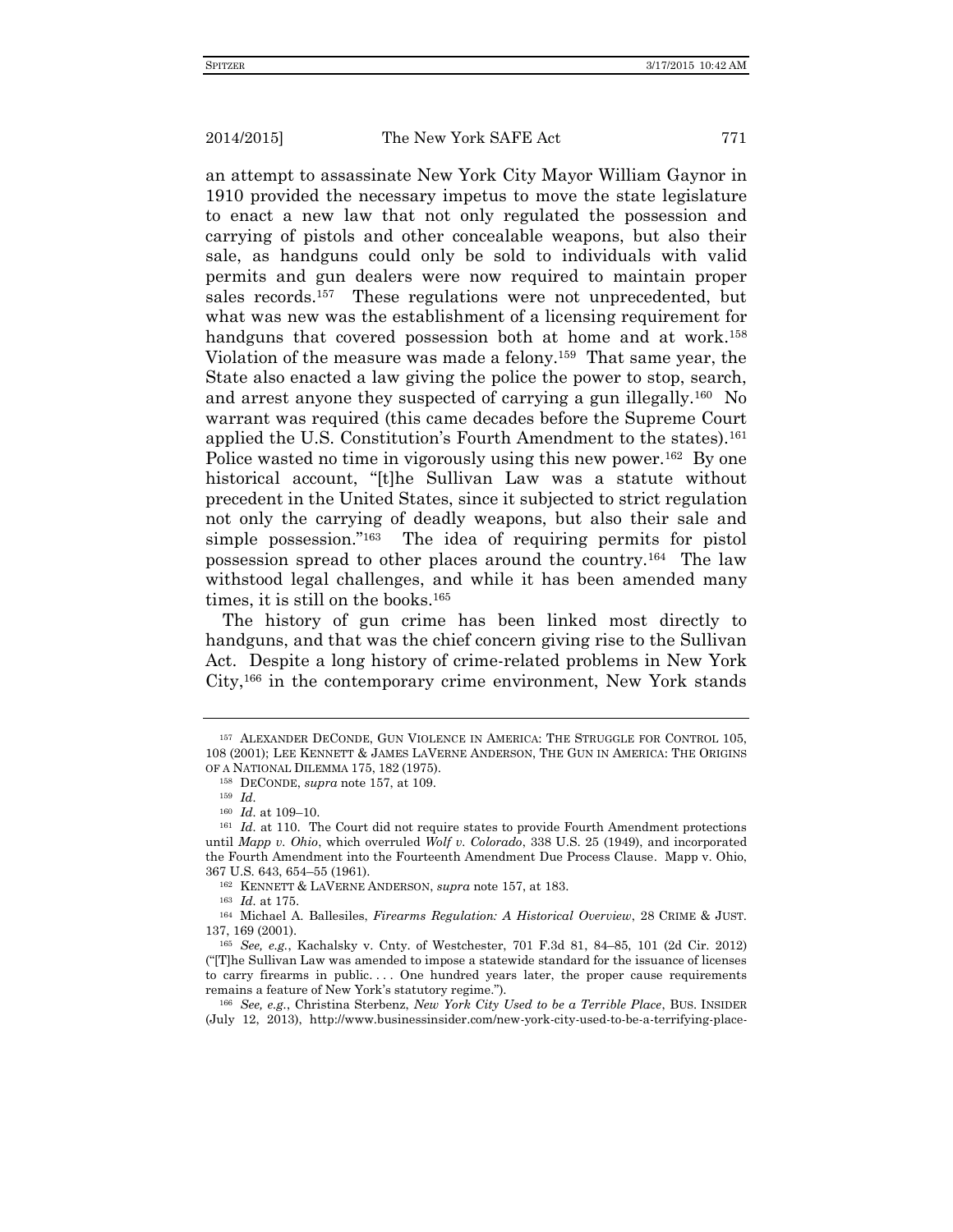in relatively good stead in relation to most of the rest of the states, especially given that over eighty percent of firearm homicides nationwide occur in large and medium-sized urban areas.<sup>167</sup> The state has the fourth lowest gun death rate on a per capita basis among the fifty states and also has the sixth most strict gun laws.<sup>168</sup> The overall gun death rate includes gun homicides, suicides, and fatal accidents.<sup>169</sup> Focusing specifically on gun murders and nonlethal gun crimes, based on data from the FBI's Uniform Crime Reports from 2011, New York faces greater problems. New York's firearms murder rate is high—ninth highest, but it also is seventeenth lowest in firearms murders as a percentage of all murders (notable since murder attempts with firearms are more likely to result in death than attempts using other methods, such as knives).<sup>170</sup> It also ranks nineteenth lowest in its firearms robbery rate, and tenth lowest in its firearms assault rate.<sup>171</sup>

Overall, these rankings are consistent with a number of recent studies that have found a strong inverse correlation between the strength of a state's gun laws and its rate of gun deaths—that is, states with tougher gun laws tend to have the lowest gun death rates, and the reverse for states with few or lax laws.<sup>172</sup> This correlation seems even stronger with respect to gun suicides as compared with gun homicides<sup>173</sup> (nearly twice as many Americans

photos-2013-7?op=1.

<sup>167</sup> Daniel W. Webster et al., *Effects of State-Level Firearm Seller Accountability Policies on Firearm Trafficking*, 86 J. URB. HEALTH 525, 525, 529 (2009) (finding that New York City was in the tenth percentile compared to fifty-four other cities for lowest intrastate gun trafficking).

<sup>168</sup> *Gun Laws Matter 2012: Understanding the Link Between Weak Laws and Gun Violence*, LAW CENTER TO PREVENT GUN VIOLENCE (Nov. 14, 2012), http://smartgunlaws.org/gun-lawsmatter-2012-understanding-the-link-between-weak-laws-and-gun-violence/.

<sup>169</sup> *Statistics on Gun Deaths & Injuries*, LAW CENTER TO PREVENT GUN VIOLENCE (Nov. 16, 2012), http://smartgunlaws.org/gun-deaths-and-injuries-statistics/ (explaining the different kinds of firearms-related deaths).

<sup>170</sup> *See* Simon Rogers, *Gun Crime Statistics By US State: Latest Data*, GUARDIAN (Dec. 17, 2012), http://www.theguardian.com/news/datablog/2011/jan/10/gun-crime-us-state (providing total firearm murders for each state in 2011 as well as data on the firearms murders as a percentage of all murders).

<sup>&</sup>lt;sup>171</sup> *Id.* (listing the firearms robbery rate for New York State as 23.38 per 100,000 people and the firearm assaults rate as 20.06 per 100,000 people).

<sup>172</sup> *See* Andrew Anglemyer et al., *The Accessibility of Firearms and Risk for Suicide and Homicide Victimization Among Household Members*, 160 ANNALS INTERNAL MED. 101, 109 (2014); Eric W. Fleegler et al., *Firearm Legislation and Firearm-Related Fatalities in the United States*, 173 JAMA INTERNAL MED. 732, 735, 736 tbl.2 (2013); Michael Siegel et al., *The Relationship Between Gun Ownership and Firearm Homicide Rates in the United States, 1981-2010*, 103 AM. J. PUB. HEALTH 2098, 2103 (2013).

<sup>173</sup> *See* Anglemyer et. al., *supra* note 172, at 109.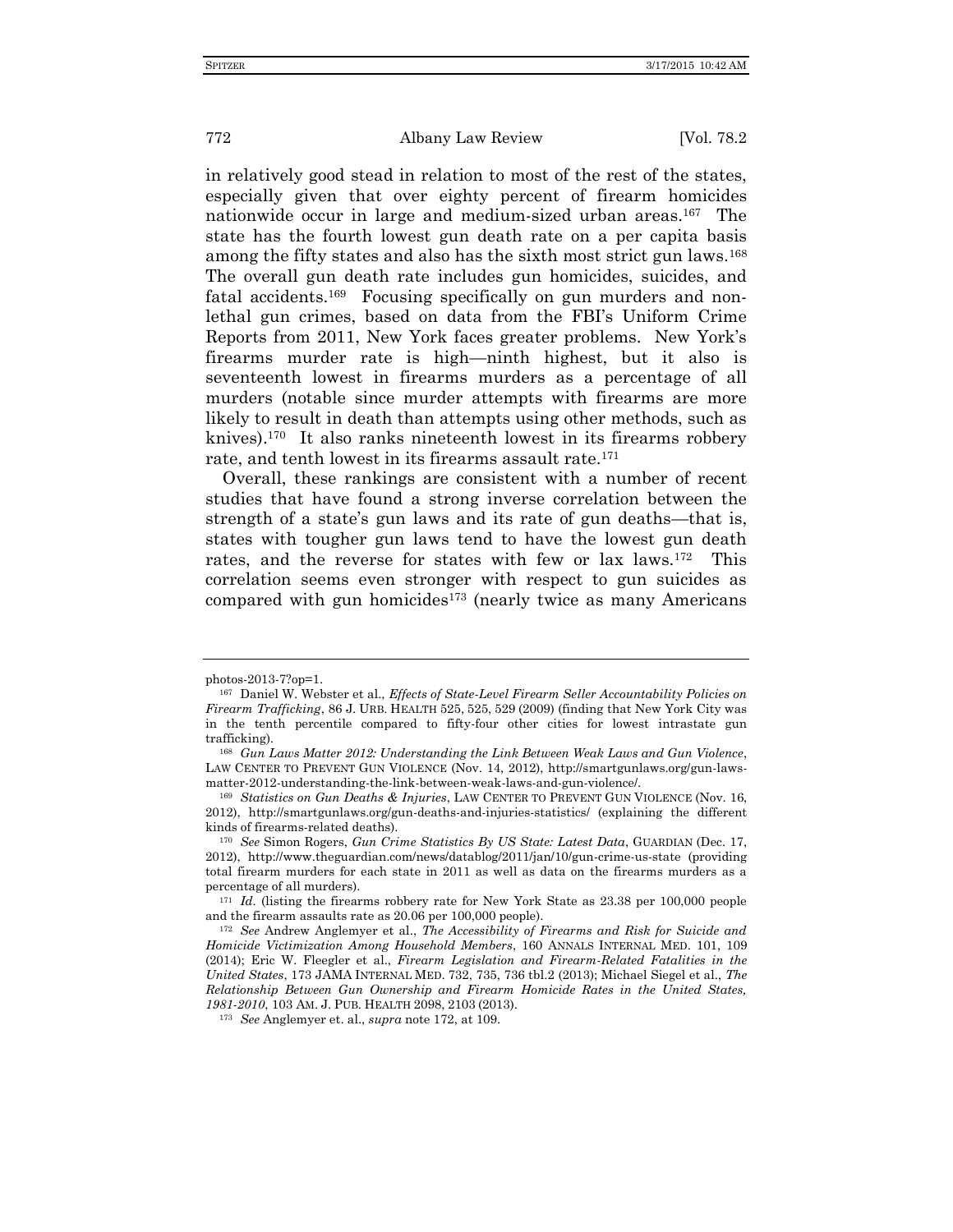die from gun suicides as gun homicides annually),  $174$  and many studies have linked degree of gun prevalence with higher suicide rates.<sup>175</sup>

Aside from state laws, New York law enforcement, prosecutors, and political leaders have worked for many years to stem the flow of illegal guns into the state, long referred to as the "iron pipeline," a gun trafficking pattern mostly originating from southern states with lax gun laws.<sup>176</sup> In 2011, for example, of crime guns recovered and traced by police, the largest number came from (in order of high to low) Virginia, Pennsylvania, North Carolina, Florida, Georgia, and South Carolina.<sup>177</sup> In all, of the 8793 crime guns recovered and traced to a source state that year, eighty-two percent came from out of state.<sup>178</sup> In New York City, eighty-five percent of crime guns came from out of state in 2009; in 2010 it was eighty-six percent; in 2011 it was ninety percent.<sup>179</sup> Over the last two decades, between eighty to ninety percent of crime guns throughout the state have been traced to outside of New York,<sup>180</sup> a fact that buttresses a simple proposition about gun laws.

If New York's tough gun laws (especially applicable to handguns, which compose roughly eighty percent of the guns used in crimes)<sup>181</sup> made no difference, why would most crime guns come from out of state, from places with much more lax laws? The answer is obvious. The problem is not that gun laws do not matter or do not work, but that the nation's system of federalism, where the vast majority of the nation's gun laws exist at the state level, encourages such gun trafficking to circumvent tougher laws in states that have them. For states like New York, the strategy is three-fold: (1) suppress

<sup>174</sup> *See* Richard Florida, *The Hidden Geography of America's Surging Suicide Rate*, CITY LAB (May 8, 2013), http://www.theatlanticcities.com/neighborhoods/2013/05/hidden-geography -americas-surging-suicide-rate/5489/.

<sup>175</sup> *See* Anglemyer et. al., *supra* note 172, at 105, 109.

<sup>176</sup> Editorial, *The Iron Pipeline Thrives*, N.Y. TIMES, Aug. 7, 2013, at A22.

<sup>177</sup> *Firearms Trace Data: January 1, 2011–December 31, 2011*, BUREAU ALCOHOL, TOBACCO, FIREARMS & EXPLOSIVES (2011), https://www.atf.gov/files/statistics/download/tracedata/2011/2011-trace-data-new-york.pdf.

<sup>178</sup> *Id.*

<sup>179</sup> Tina Moore, *Guns From Out-of-State Make Up the Grand Majority of City Crimes, Bloomberg Attempts to Push Back*, N.Y. DAILY NEWS (July 31, 2013), http://www.nydailynews. com/new-york/out-of-state-guns-ny-gun-crimes-article-1.1414139.

<sup>180</sup> SPITZER, *supra* note 85, at 184; *see also*, Andy Newman, *New York Dealers Are Prominent on Court Case's List of Guns Tied to Crime*, N.Y. TIMES, Apr. 18, 2003, at D3 (describing a study revealing that during 1996 to 2000, ninety percent of guns used in crimes came from outside the state).

<sup>181</sup> SPITZER, *supra* note 85, at 55 ("[Handguns] consistently account for about 80 percent of gun homicides, about 60 percent of all homicides (including homicides from other weapons and instruments), and about 80 percent of robberies involving firearms.").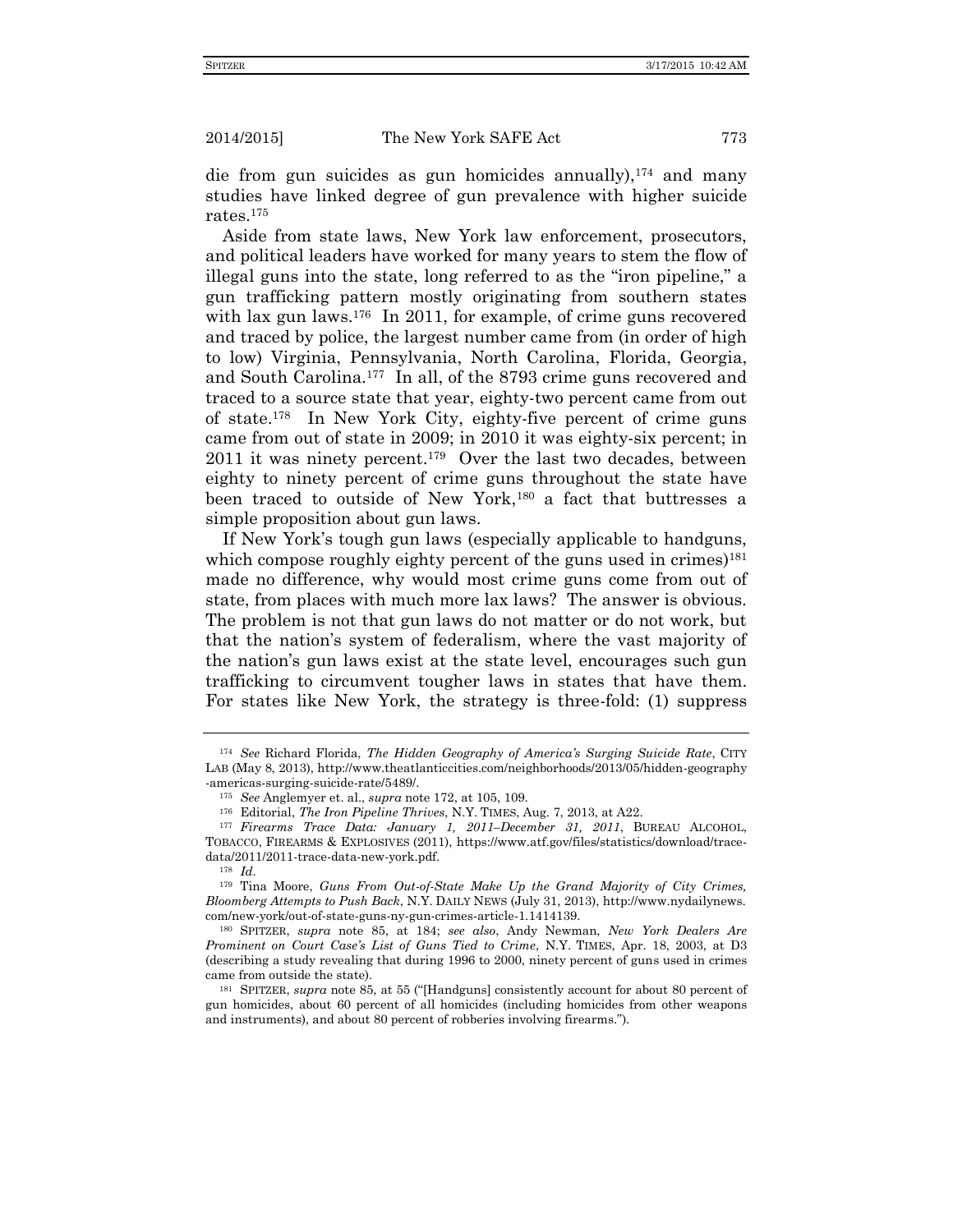illegal sales and trafficking within the state, thereby (2) raising the degree of difficulty or "opportunity costs" for those seeking weapons who should not have them by forcing them to go elsewhere to satisfy criminal demand, and (3) interdicting illicit interstate trafficking.

Former New York City Mayor Michael Bloomberg has become an outspoken advocate for these and other measures, which was a primary reason for his formation, along with Boston Mayor Tom Menino, of Mayors Against Illegal Guns (MAIG) in 2006.<sup>182</sup> MAIG has now become an established pro-gun-control group claiming over 1000 current and former mayor members from forty-two states as of 2015. 183 From the start, much of their effort has focused on gun trafficking patterns, especially as they affect gun crime in large cities.<sup>184</sup> As mayor, Bloomberg relied on city law enforcement resources to mount sting operations against rogue gun dealers in other states found to be the source of many of the illegal guns trafficked into New York and other northeastern cities, including Boston and Philadelphia.<sup>185</sup> Even in the face of a federal law enacted in 2005 that provided special protections from lawsuits to gun manufacturers, dealers, distributors, and importers of firearms and ammunition, Bloomberg was able to reach settlements with a few of the offending gun dealers to get them to agree to strict monitoring of their sales activities.<sup>186</sup> In 2013, the city reported one of its largest gun seizures when it broke up a gun trafficking ring, arresting nineteen people and nabbing 254 guns initially obtained in North Carolina and South Carolina.<sup>187</sup> Studies of licensing and trafficking support the idea that these strategies can be effective in reducing the flow and availability of crime guns, especially in the absence of uniform national regulations.<sup>188</sup>

As noted earlier, gun owners have complained that the SAFE Act and other state laws simply make life harder for law-abiding gun

<sup>182</sup> *Mayors Against Illegal Guns*, EVERYTOWN FOR GUN SAFETY, http://everytown.org/may ors/ (last visited Jan. 20, 2015).

<sup>183</sup> *See id.*; *see also* Barnini Chakraborty, *Bloomberg Gun-Control Group Facing Internal Backlash amid Growing Profile*, FOX NEWS (July 29, 2013), http://www.foxnews.com/politics/2 013/07/29/bloomberg-anti-gun-group-backlash/ (noting that membership was at 950 mayors, however 50 had reportedly left the group, unhappy with some of its recent political efforts).

<sup>184</sup> *See* SPITZER, *supra* note 85, at 118.

<sup>185</sup> *See id.* at 185.

<sup>186</sup> *Id.*

<sup>187</sup> Tom Hays, *Authorities: Men Smuggled Guns to NYC on Buses*, ASSOCIATED PRESS, Aug. 19, 2013, *available at* http://bigstory.ap.org/article/authorities-men-smuggled-guns-nyc-buses.

<sup>188</sup> *See* Philip J. Cook & Jens Ludwig, *Principles for Effective Gun Policy*, 73 FORDHAM L. REV. 589, 609 (2004); Webster et al., *supra* note 167, at 526; D.W. Webster et al., *Relationship Between Licensing, Registration, and Other Gun Sales Laws and the Source State of Crime Guns*, 7 INJ. PREVENTION 184, 188 (2001).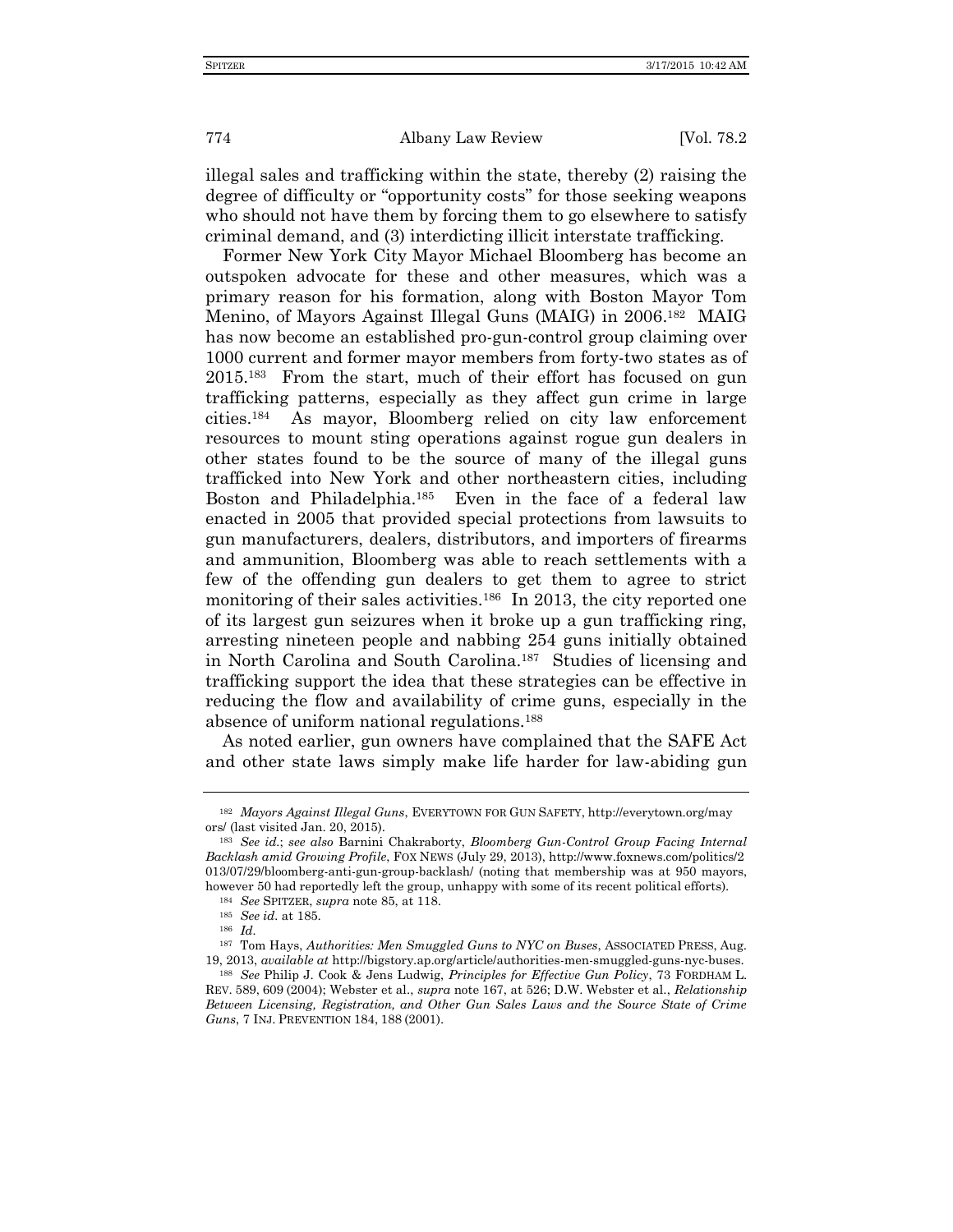owners. Of course, that is true. Yet many laws in many areas of life do the same thing. For example, an applicant for a driver's license in New York (and most states) must pass a written test of rules-of-the-road knowledge and take a supervised road test to demonstrate some minimal knowledge and competency.<sup>189</sup> Those who already possess the necessary knowledge and competency are inconvenienced and delayed in obtaining their licenses for the sake of those who do not possess those competencies in order to make sure that, before licenses are obtained, all individuals have met a minimal standard. Since laws, by their very nature, establish rules of uniform conduct to help achieve that conduct, it will always be the case that those who would walk the straight and narrow on their own find themselves influenced or "inconvenienced" by the laws aimed to deter or punish those who would otherwise violate the conduct proscribed by, or standards established by, the law. Thus, for example, New York's handgun permitting process takes many months because state officials are required to conduct a detailed background investigation of permit applicants on the notion that the public interest is served if those who should not have permits are weeded out in the process.<sup>190</sup> Yes, it poses a notable inconvenience on those with clean records. But this information cannot be known until the investigation takes place. Thus, the investigative standards must apply to everyone. So, how does the New York system work?

### VI. THE AUTHOR APPLIES FOR A PISTOL PERMIT

In August of 2013, I submitted my application for a pistol permit. Herewith is my account of that experience.

New York is one of nine states in the country, plus the District of Columbia, with a "may issue" pistol permit system, meaning that these states have discretion over whether to issue permits.<sup>191</sup> In

<sup>189</sup> N.Y. VEH. & TRAF. LAW § 502.4(a)–(b) (McKinney 2014); *see, e.g.*, FLA. STAT. ANN. § 322.12(4) (West 2014); NEV. REV. STAT. ANN. § 483.330(1) (West 2014); 75 PA. CONS. STAT. ANN. § 1508(a) (West 2014).

<sup>190</sup> *See* N.Y. PENAL LAW § 400.00.4 (McKinney 2014) ("Before a license is issued or renewed, there shall be an investigation of all statements required in the application  $\dots$ "); *see also* Alexander C. DePalo, Comment, *The Doctor Will See You Now: An Argument for Amending the Licensing Process for Handguns in New York City*, 29 TOURO L. REV. 867, 885 (2013) ("[T]he process in New York State is tedious and time-consuming as compared to other states and it may take three to six months before an application is approved. . . . Time and paperwork are small prices to pay to ensure that those who receive a license . . . are competent law-abiding citizens.").

<sup>191</sup> *Concealed Weapons Permitting Policy Summary*, LAW CENTER TO PREVENT GUN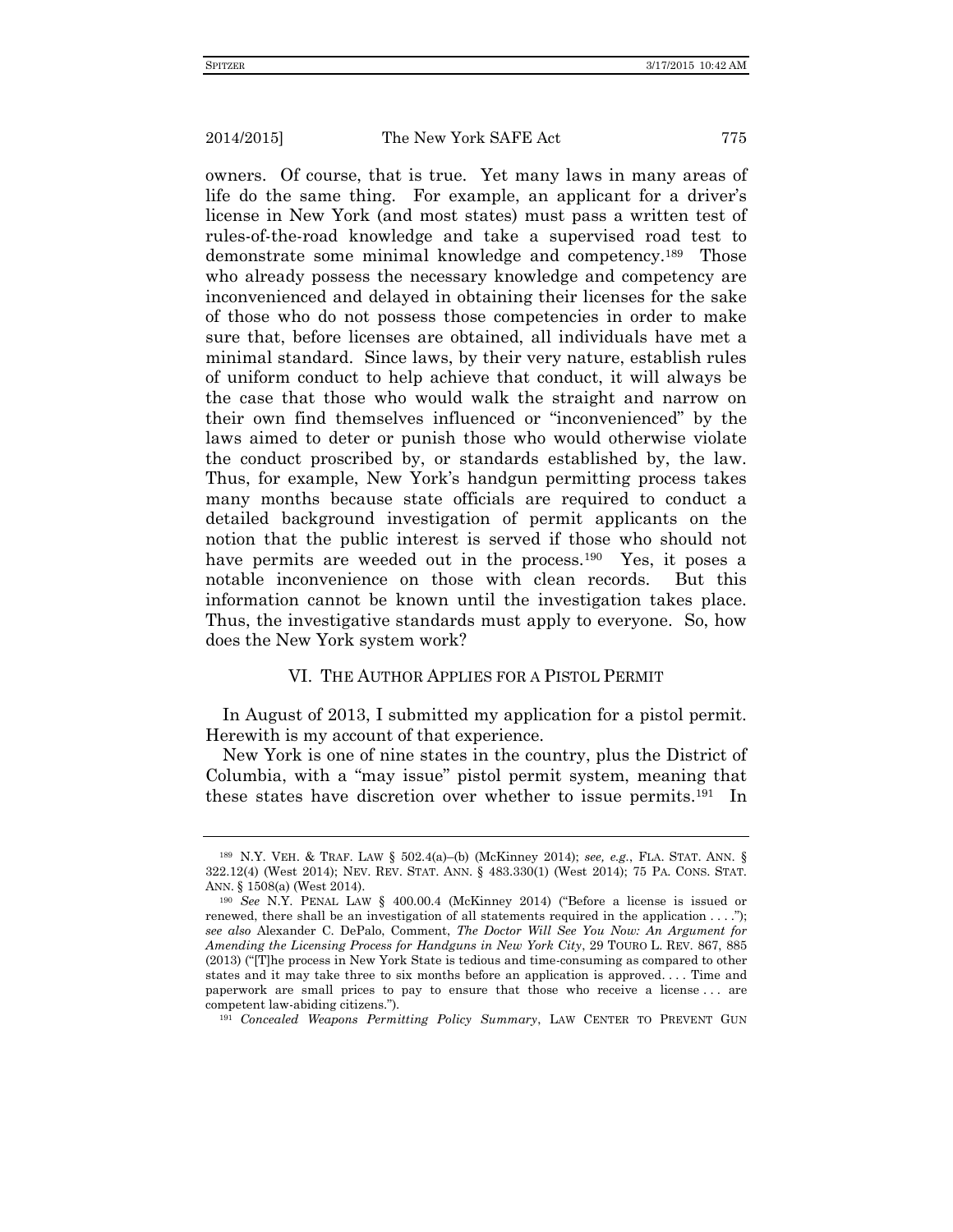thirty-seven "shall issue" states, obtaining a permit is merely a matter of applying (subject to rejection if, for example, the applicant has a felony criminal record).<sup>192</sup> Four states have dispensed with permitting entirely.<sup>193</sup> In New York, applicants must offer a justification for wishing to obtain a permit, and applications can be rejected after review based on the validity of the justification.<sup>194</sup> Given the relative strictness of New York's criteria, it comes as little surprise that New York is one of ten that does not honor pistol permits from other states (twenty-two other states honor the New York permit).<sup>195</sup> While Second Amendment-based challenges have been raised in court against laws with stricter may issue standards, in at least three instances they have, to date, been upheld in federal court as consistent with the Second Amendment (the Supreme Court has declined to hear appeals of these three decisions).<sup>196</sup> This includes New York's may issue law and that of New Jersey.<sup>197</sup>

The New York Pistol/Revolver License Application offers three types of licenses: those for handgun possession on one's premises, for concealed carry (i.e., to carry in public places), and related to one's employment (such as a bank messenger, or certain

VIOLENCE (Aug. 28, 2013), http://smartgunlaws.org/concealed-weapons-permitting-policysummary/; *see* Mike DeBonis, *Gun Bill Passes in the District*, WASH. POST, Sept. 24, 2014, at B01.

<sup>192</sup> *Concealed Weapons Permitting Policy Summary*, *supra* note 191. Twenty of those "shall issue" states provide some limited discretion to issuing authorities, allowing them to deny the permit under certain circumstances, such as where "there is reasonable suspicion to believe that the application is a danger to self or others." *Id.*

<sup>193</sup> *Id.*

<sup>194</sup> *New York Concealed Carry Permit Information*, USA CARRY, http://www.usacarry.com/n ew\_york\_concealed\_carry\_permit\_information.html (last visited Jan. 20, 2015).

<sup>195</sup> *See Concealed Carry Permit Reciprocity Maps*, USA CARRY, http://www.usacarry.com/co ncealed\_carry\_permit\_reciprocity\_maps.html (last visited Jan. 20, 2015).

<sup>196</sup> *See* Drake v. Filko, 724 F.3d 426, 434 (3d Cir. 2013) (upholding New Jersey's justifiable need standard for handgun permitting and affording it presumptive constitutionality), *cert. denied*, 134 S. Ct. 2134 (2014); Kachalsky v. Cnty. of Westchester, 701 F.3d 81, 100–01 (2d Cir. 2012) (upholding New York's requirement that an individual demonstrate a "special need for self-protection" on their application for a carry license); Woollard v. Gallagher, 712 F.3d 865, 880–82 (4th Cir.) (upholding Maryland's "good-and-substantial-reason requirement," adopting the reasoning enounced in *Kachalsy*), *cert. denied*, 134 S. Ct. 422 (2013).

<sup>197</sup> *See supra* note 196; *see also* Greg Stohr, *Top Court Refuses to Ease Tough N.J. Gun-Carry Law Justices Won't Hear 2nd Amendment Challenge to 'Justifiable Need' Rule for Permits*, STAR-LEDGER (Newark, N.J.), May 6, 2014, at 1 ("The U.S. Supreme Court yesterday left intact a New Jersey law that requires a 'justifiable need' to carry a handgun in public."); *U.S. Supreme Court Rejects NJ Man's Appeal of Gun-Carry Suit*, N.J.COM (May 6, 2014), http://www.nj.com/sussex-county/index.ssf/2014/05/us\_supreme\_court\_rejects\_nj\_mans\_appea l on carrying a gun in public.html ("The U.S. Supreme Court today let stand New Jersey's requirement that gun owners demonstrate a justifiable need in order to carry firearms in public  $\dots$ .").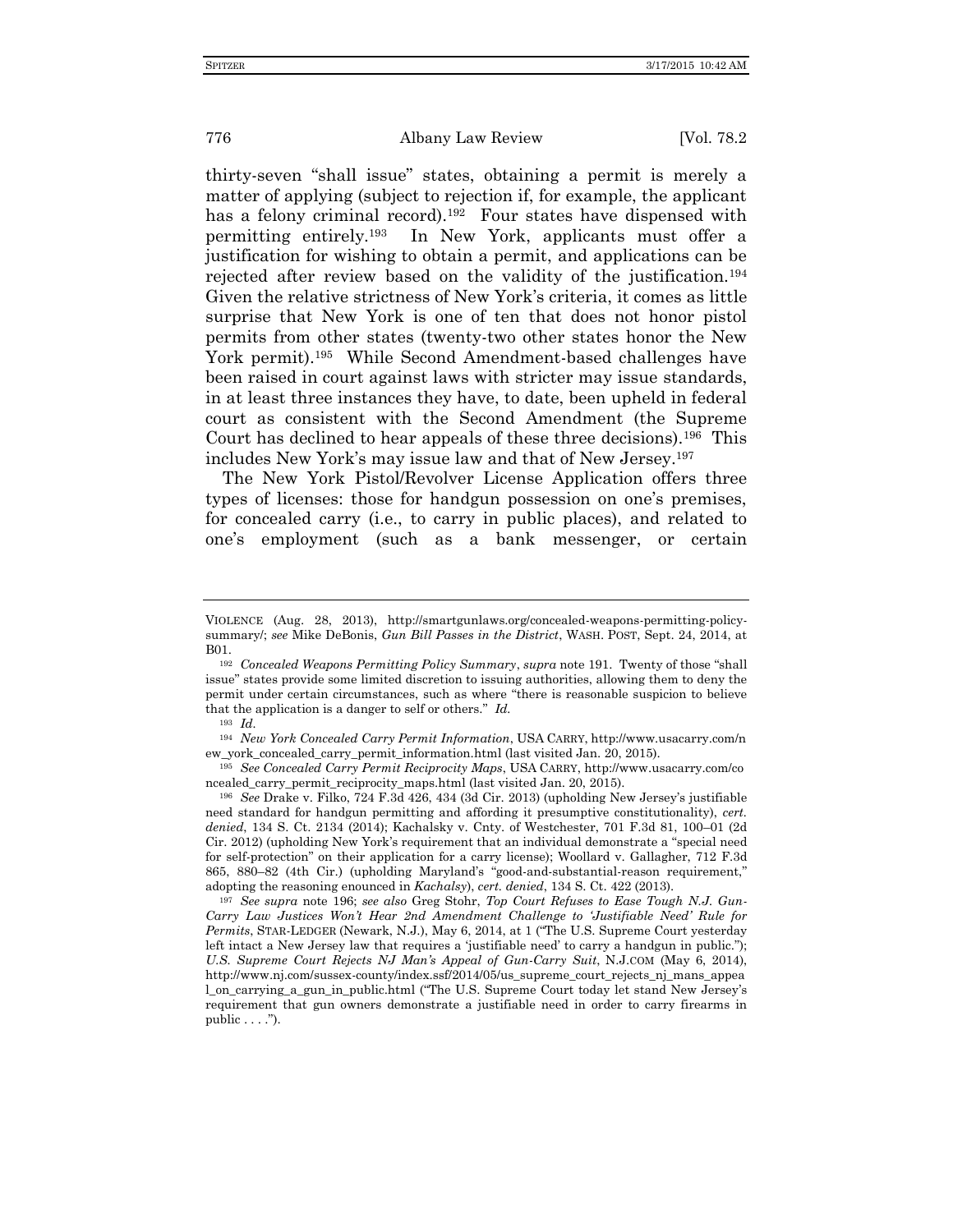government professions).<sup>198</sup> These are defined in the state Penal Law.<sup>199</sup> Note also that the overall review process to merely possess a handgun is basically the same as the process to legally carry a handgun.<sup>200</sup> For an applicant like me, who is not claiming a business-based justification, the critical wording in the law says that: "A license for a pistol or revolver . . . shall be issued to (a) have and possess in his dwelling by a householder . . . (f) have and carry concealed . . . by any person when proper cause exists for the issuance thereof . . . . "201 The determination of "proper cause," and therefore whether permits are issued, is made by a licensing officer.<sup>202</sup> And there are variations in county standards.<sup>203</sup>

In the five boroughs of New York City, for example, permitting is subject to greater scrutiny and higher standards as compared with the other counties in the state.<sup>204</sup> In fact, permits obtained in any of the state's fifty-seven non-New York City counties are not valid in the five boroughs of the Big Apple because of the city's stricter standards.<sup>205</sup> As of the end of 2012, the city of eight million had issued a total of about 37,000 permits.<sup>206</sup> Statewide, 1.28 million permits were listed with the state as of the end of 2011, out of a total population of about 19.5 million people.<sup>207</sup> The actual number of valid, current permits, however, is significantly smaller because

<sup>200</sup> *See, e.g.*, *id.* § 400.00.3–4 (describing the review process for obtaining a license which applies equally to both an application to carry and one to merely possess).

<sup>201</sup> *Id.* § 400.00.2(a), (f).

<sup>202</sup> *Id.* § 400,00.1 ("No license shall be issued or renewed ... except by the licensing officer, and then only after investigation and finding that all statements in a proper application for a license are true.").

<sup>203</sup> *See, e.g.*, *id.* § 400.00.1(*l*) (providing eligibility requirements specific to Westchester).

<sup>205</sup> *Id.* § 400.00.6 (providing that a license to carry or possess a pistol is effective throughout the state if not otherwise limited in time or space, except in New York City, where a special permit is often required).

<sup>206</sup> Monique Garcia, *On Concealed Carry Issue, Illinois May Look to N.Y. Laws*, CHI. TRIB.*,*  Dec. 30, 2012, at 14.

<sup>207</sup> *Id.*; *State & County QuickFacts: New York*, U.S. CENSUS BUREAU, http://quickfacts.cens us.gov/qfd/states/36000.html (last updated Dec. 4, 2014).

<sup>198</sup> N.Y. PENAL LAW § 400.00.2 (McKinney 2014); N.Y. STATE, Pistol/Revolver License Application, *available at* http://troopers.ny.gov/Firearms/PPB-3.pdf (last visited Jan. 20, 2015).

<sup>199</sup> PENAL § 400.00.2 (listing the types of licenses available in New York State). While there are three types of licenses available on the Pistol/Revolver License Application, the Penal Law also provides a licensing provision related to antique pistols. *Id.*

<sup>204</sup> *See, e.g.*, *id.* § 400.00.9 (allowing a license holder to apply to amend his or her license to include a new weapon at any time, however this right to amend does not apply to those within New York City); *id.* § 400.00.10 (providing that a license to carry or possess a pistol in New York City expires no later than three years after it is issued); *id.* § 400.00.11(a) ("[A] license may be revoked and cancelled at any time in the city of New York . . . by the licensing officer, and elsewhere than in the city of New York by any judge or justice of a court of record.").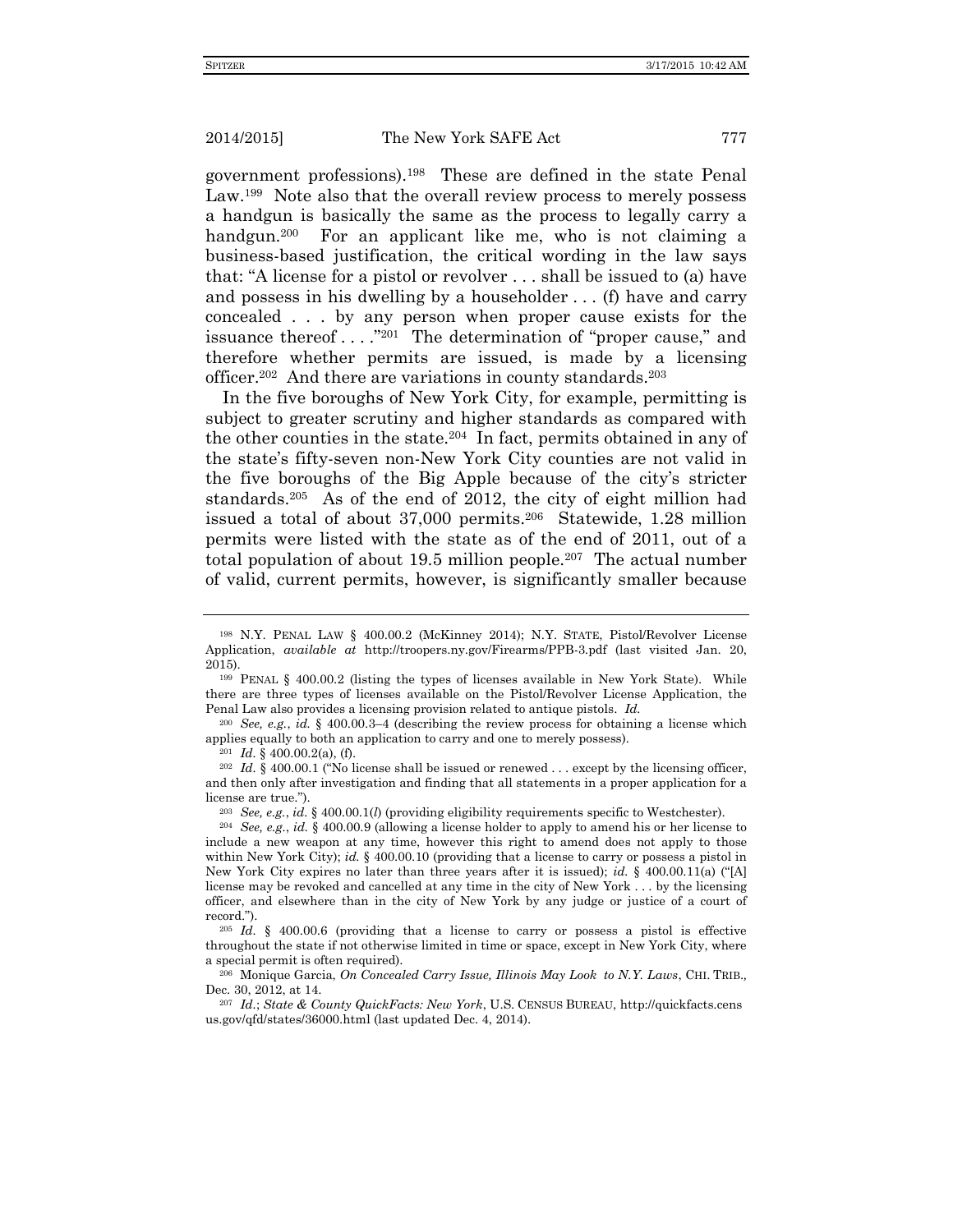that count includes every pistol permit issued since 1936, as there has been no purging of these records since that date<sup>208</sup> (that will change with the SAFE Act, which now imposes a five year time limit on the permit, and cancels permits that are not renewed).<sup>209</sup> Whatever the number of permits, it may not equal the number of handguns, as a single permit can cover many handguns,<sup>210</sup> and not all permit holders may currently own handguns. In my home county of Cortland (population 49,000), where I applied for a permit, the County Clerk's office reports about 7200 permits, although this total too includes unpurged permits.<sup>211</sup> By way of comparison, the upstate but more urban and suburban county of Onondaga (which includes the city of Syracuse), has a total population of about  $470,000$ ,<sup>212</sup> and it reports  $40,000$  to  $50,000$  pistol permits.<sup>213</sup>

Aside from selecting permit type, the application also requires the statement of the applicant's "reason" for the permit, asks for the names and addresses of four character references "who by their signature attest to your good moral character" (indeed, they must sign the application).<sup>214</sup> The application poses a series of questions to root out those who would otherwise be disqualified from obtaining a permit in order to exclude (e.g., those with a felony or other serious conviction, a history of mental illness, or those who have been convicted of domestic violence or are subject to a protective court order) and identify if there is good cause to deny the application.<sup>215</sup> The applicant must also be twenty-one, except for honorably discharged military personnel.<sup>216</sup>

Unquestionably, New York's process is more demanding and discretionary than most other states. In fact, it was challenged in federal court on these and also Second Amendment grounds, but in a 2012 decision by the U.S. Court of Appeals for the Second Circuit, the law was upheld and the Supreme Court refused to hear an

<sup>215</sup> *Id.*

<sup>208</sup> U.S. GOV'T ACCOUNTABILITY OFFICE, GAO-12-717, GUN CONTROL: STATES' LAWS AND REQUIREMENTS FOR CONCEALED CARRY PERMITS VARY ACROSS THE NATION app. V at 76 n.d (2012); Garcia, *supra* note 206, at 14.

<sup>209</sup> N.Y. STATE POLICE, *supra* note 15, at 4.

<sup>210</sup> *See* PENAL § 400.00.9.

<sup>211</sup> *C.f.* Viccaro, *supra* note 45 (reporting 7000 permits in Cortland County).

<sup>212</sup> *State & County QuickFacts: Onondaga County, New York*, U.S. CENSUS BUREAU, http://quickfacts.census.gov/qfd/states/36/36067.html (last updated Dec. 4, 2014).

<sup>213</sup> Glenn Coin, *NY Safe Act Requires Onondaga County to Release Many Pistol Permit Holders' Names, State Official Says*, SYRACUSE.COM (Aug. 13, 2013), http://www.syracuse.com/ news/index.ssf/2013/08/onondaga\_county\_must\_release\_pistol\_permit\_holders\_names\_addres ses\_says\_state\_op.html.

<sup>214</sup> *See* Pistol/Revolver License Application*, supra* note 198.

<sup>216</sup> N.Y. PENAL LAW § 400.00.1(a) (McKinney 2014).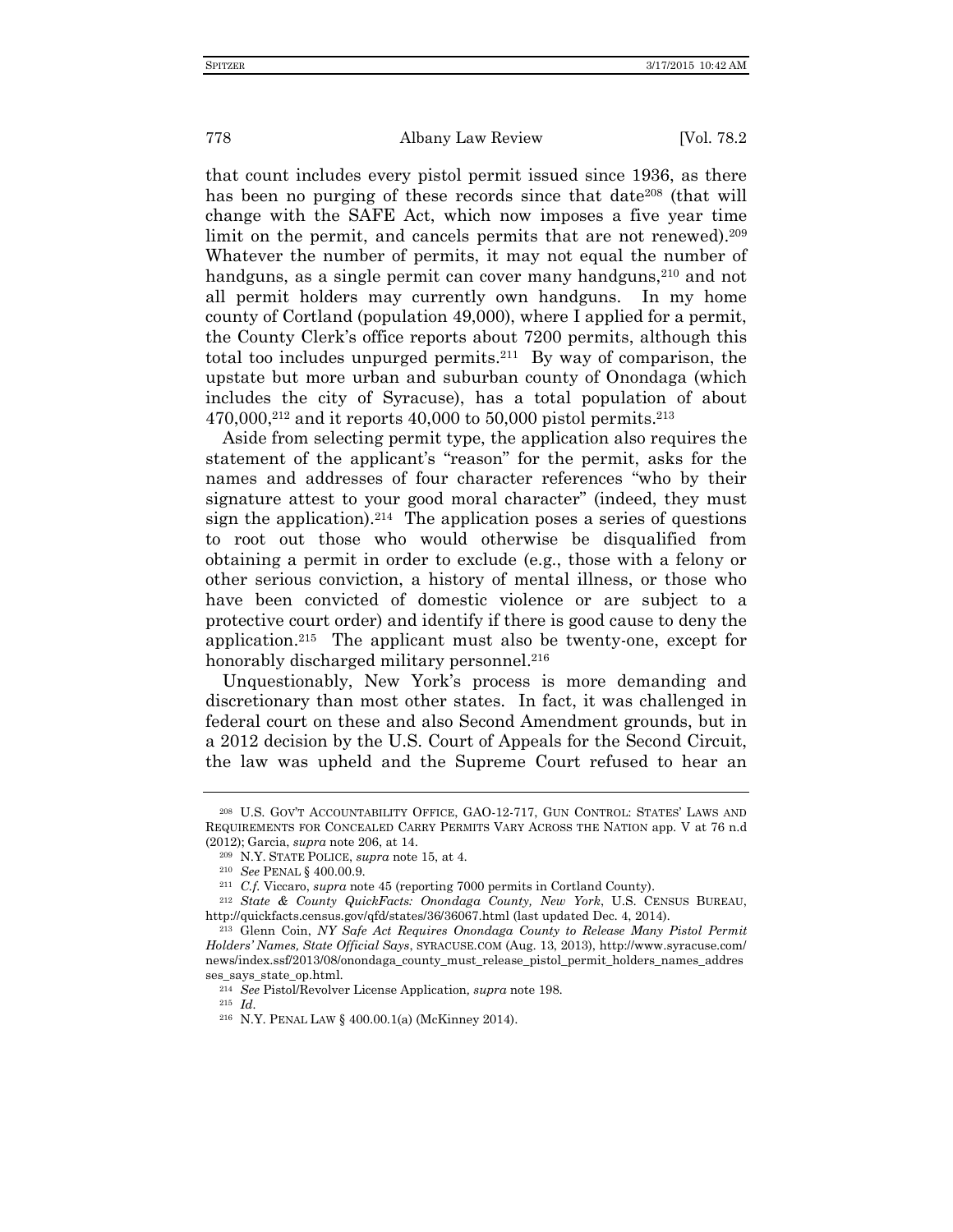appeal of the ruling.<sup>217</sup> Still, one of the state's leading advocates of gun rights, New York State Rifle and Pistol Association President Tom King, said this about the state system: "It's an involved process, it's not an easy process, but it's certainly not an impossible process."<sup>218</sup> (King's organization brought the lawsuit challenging the constitutionality of the SAFE Act.)<sup>219</sup> King's sentiments are similar to those of other gun enthusiasts. A member of the Westside Rifle and Pistol Range, the only public shooting range in Manhattan, said that "[w]hen it comes to gun laws, there's the whole country, and then there's New York."<sup>220</sup> Yet Westside Rifle and Pistol Range owner Darren Leung finds that tough laws make some sense because "you want people to realize [that a gun] is not a toy. If you make a mistake with a firearm, there is no coming back from that."<sup>221</sup>

To obtain the application from the clerk's office, along with a separate form that also had to be signed by my four character references, I paid a fee of ten dollars.<sup>222</sup> I needed to obtain two passport photos to accompany my completed application, taken within thirty days prior to filing it, and I needed to get fingerprinted, also within thirty days of submitting the application. I had the photos taken at the local post office for fifteen dollars and received the two pictures then and there. The fingerprinting was done at the local hospital by a private company for a fee of \$102.25, where I needed to bring two forms of identification. (I expected to have my hands inked, Eliot Ness-style, but was pleased to find out that inking of hands went the way of the Ness's Untouchables—my prints were electronically scanned.) My prints were then sent to the State Division of Criminal Justice Services, the Federal Bureau of Investigation, and to the local County Clerk's Office.<sup>223</sup>

I returned the completed forms and photos to the Clerk's office within a week of picking up the application, signed an authorization

<sup>217</sup> Kachalsky v. Cnty. of Westchester, 701 F.3d 81, 100–01 (2d Cir. 2012).

<sup>218</sup> Garcia, *supra* note 206, at 14.

<sup>219</sup> *Legal Action Against Cuomo Gun Law*, N.Y. ST. RIFLE & PISTOL ASS'N, http://www.nysr pa.org/index.php?option=com\_content&view=article&id=860&Itemid=215 (last visited Jan. 20, 2015).

<sup>220</sup> Daniel Krieger, *Home on the Range—in New York City*, SALON (June 23, 2013), http://www.salon.com/2013/06/23/home\_on\_the\_range\_in\_new\_york\_city\_partner/.

<sup>221</sup> *Id.*

<sup>222</sup> Cortland County Clerk, *Pistol Permits*, CORTLAND COUNTY, http://www.cortland-co.org/c c/index.htm (last updated Sept. 17, 2014).

<sup>223</sup> *See* N.Y. PENAL LAW § 400.00.4 (McKinney 2014) (requiring fingerprints to be sent to both the Federal Bureau of Investigation and the New York State Division of Criminal Justice Services).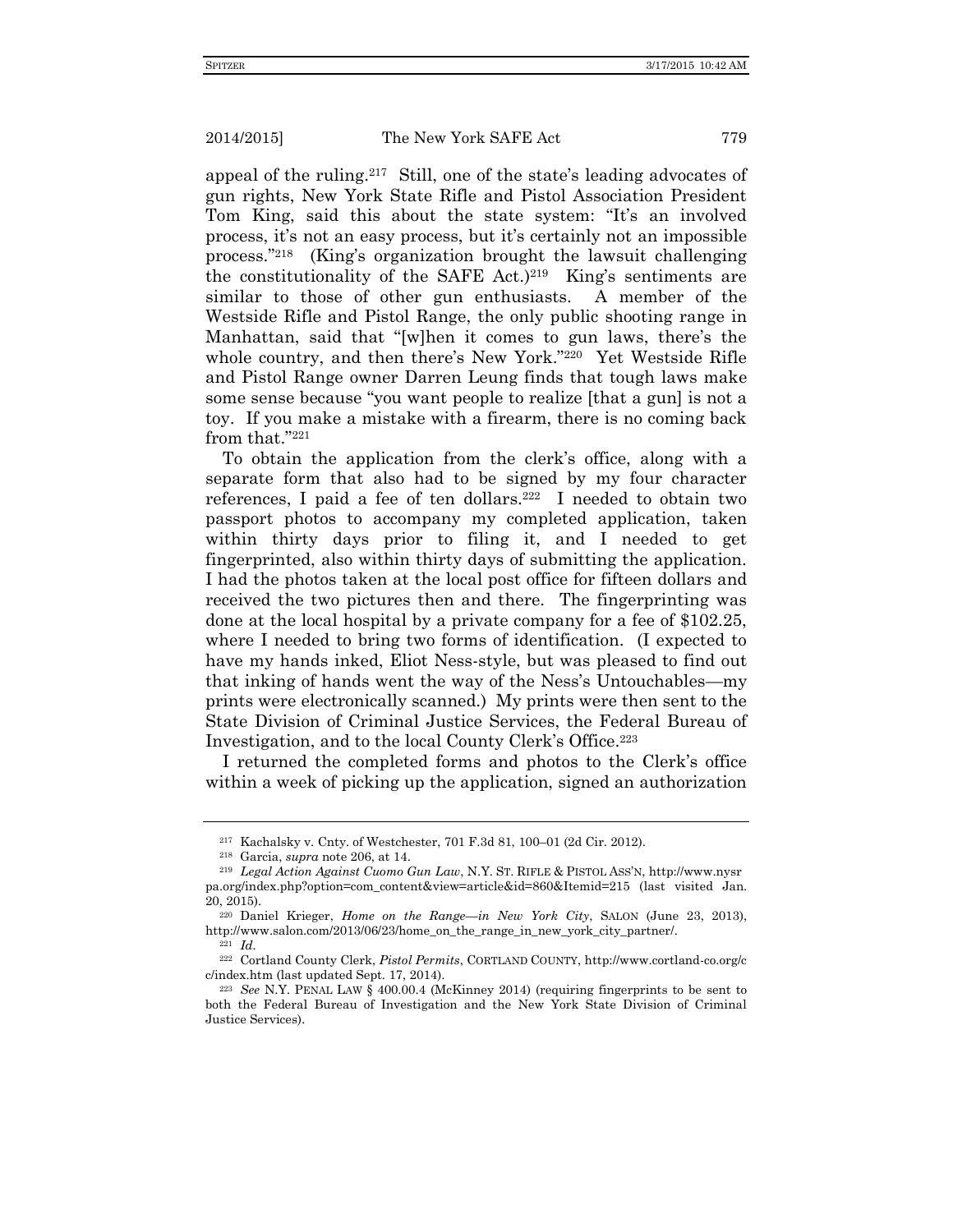to give my permission for "all duly authorized agen(cies) to furnish members of the," state police, county sheriff's department, city police, and county judges with records "regarding my criminal history" (of which there is none, as far as I know).<sup>224</sup> In addition, the background check process extends to the office of mental health, the probation department, and the county district attorney's office.<sup>225</sup> I was told that the process would take at least six months, and perhaps longer—in part, at least, because of a recent glut of such applications.

My four references were sent a detailed, three-page questionnaire to complete and return, which asked their relationship to me, whether they had known me to engage in any illegal activities, and whether I had any psychological problems or demonstrated any erratic behavior.<sup>226</sup> The form also asked if they knew me to associate with "persons of undesirable character," if I was of "good moral character," used controlled substances, committed any acts of violence, or had any physical conditions that would "interfere with the safe and proper use of a handgun."<sup>227</sup> The form also asked my references to describe my reputation in the local community and to describe my "demeanor or behavior."<sup>228</sup> Finally, it asked, "[f]rom the standpoint of the safety and welfare of the community," whether they thought I should be granted the permit, following up with whether they could think of any reason why I should not be granted the permit.<sup>229</sup>

One may think of these questions as subjective, to a degree, and the responses obviously based on my recommenders' perceptions, which could or could not be accurate. But the larger purpose is to send up flags to local authorities to at least make further inquiries about the applicant. Think, for example, of the case of Seung Hui Cho, a Virginia graduate student who legally purchased two handguns in his home state, despite a long history of behavioral and emotional problems well known to his relatives, friends, and those with whom he had interacted at Virginia Tech.<sup>230</sup> Absent any

<sup>224</sup> City of Cortland Police Dep't, Authorization for Criminal Record Check (on file with author).

<sup>225</sup> *See* PENAL § 400.00.4 ("[T]he records of the appropriate office of the department of mental hygiene concerning previous or present mental illness of the applicant shall be available for inspection by the investigating officer of the police authority.").

<sup>226</sup> City of Cortland Police Dep't, Character Reference Questionnaire (on file with author).

<sup>227</sup> *Id.*

<sup>228</sup> *Id.*

<sup>229</sup> *Id.*

<sup>230</sup> SPITZER, *supra* note 85, at xiv.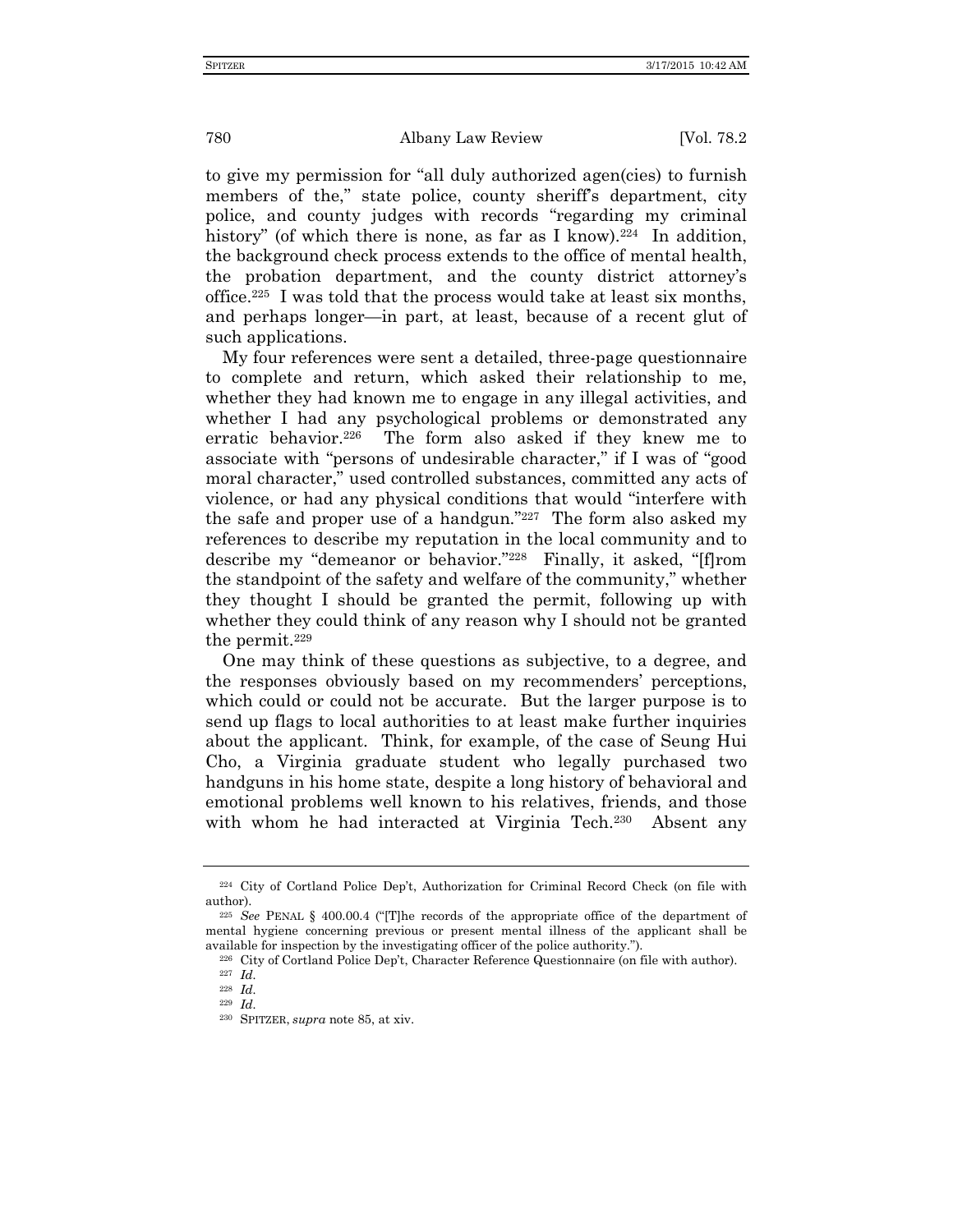required inquiry by state or local authorities, Cho was able to use his two legally acquired guns to kill thirty-three people (including himself) and wound twenty-five others in 2007 on the campus of Virginia Tech.<sup>231</sup> Arizona resident Jared Lee Loughner was able to legally obtain a handgun two months before shooting Congresswoman Gabrielle Giffords and eighteen other people, killing six, in 2011.<sup>232</sup> The previous year, Loughner had been suspended from college for his bizarre and threatening behavior and had been rejected for military service, in part for flunking a drug test.<sup>233</sup> James Holmes legally purchased four guns to shoot up a movie theater in Colorado in 2012, killing twelve and injuring fiftyeight.<sup>234</sup> Yet people who knew him reported that, in the previous year, he began to change.<sup>235</sup> He dropped out of school and had what some labeled a "psychotic break."<sup>236</sup>

Critics of gun laws argue that people determined to commit mayhem (which Cho, Loughner, and Holmes surely were) will not be prevented by tougher laws and will simply find another way to get a gun. But how, and from where, exactly? Yes, guns are trafficked illegally, but such acquisitions involve greater planning, cost, trouble, risk, and concealment, any of which could result in blocking gun acquisition. But more to the point, our entire legal system is predicated on the presumption that the law matters. Every law, of every description, is violated. That does not mean that laws do not matter or that they should simply be repealed. Laws exist to deter adverse conduct, facilitate information gathering and prosecution, and express societal standards of behavior. Had Virginia, Arizona, and Colorado had the kind of extensive background check process in place in New York, there is no guarantee that the three shooters would have been thwarted, but it is equally clear that any sort of meaningful inquiry would have set off alarm bells to stop these future mass murderers.

After the reference letters are completed, they are returned to the local police and, along with the original application and information received from other agencies, are sent to one of the two Cortland County judges, who then make a determination on the

<sup>231</sup> *Id.* at xiii.

<sup>232</sup> *Id.* at xvi. <sup>233</sup> *Id.*

<sup>234</sup> *Id.* at xvii.

<sup>235</sup> *Id.*

<sup>236</sup> *Id.*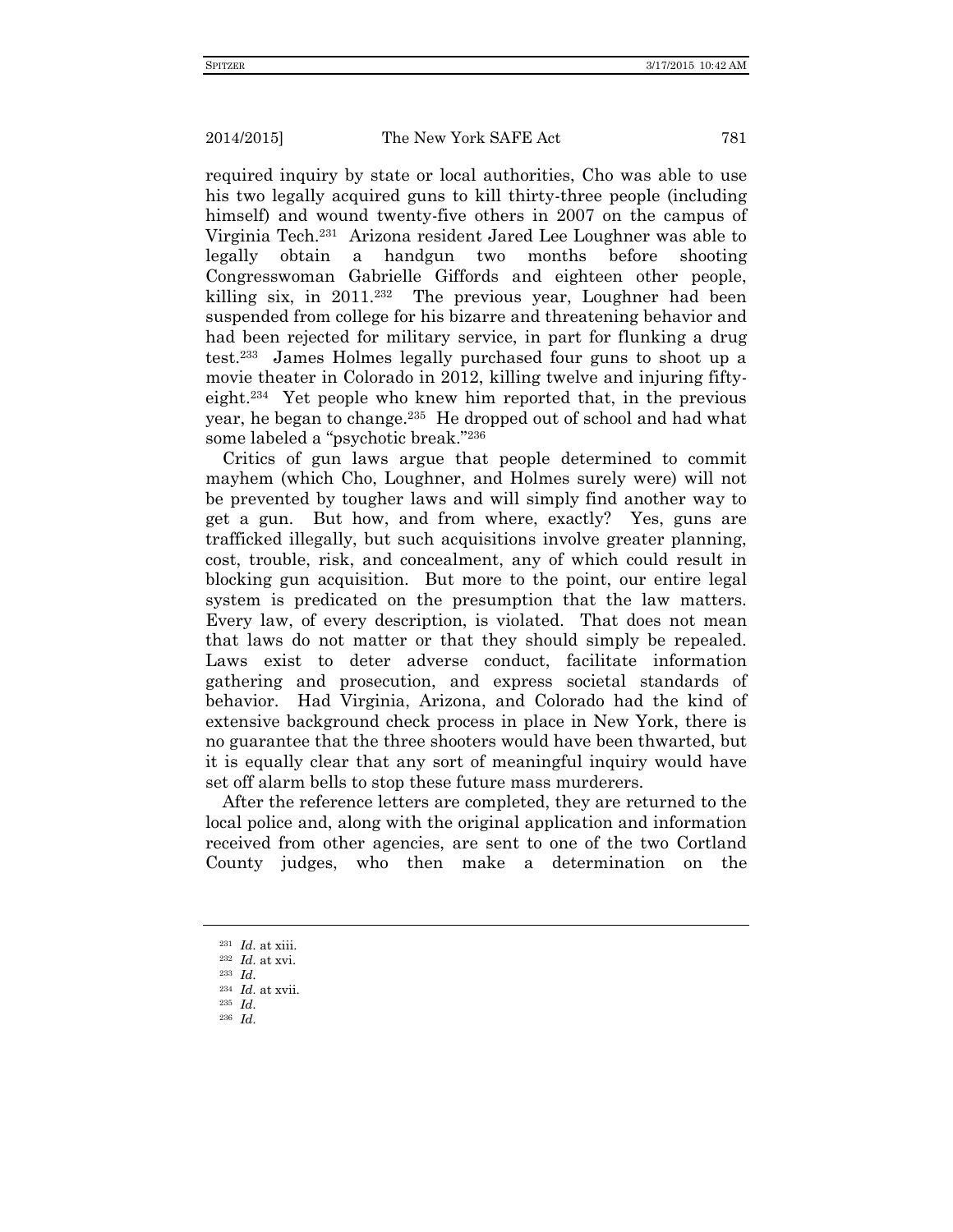application.<sup>237</sup> If the local magistrate has any further questions, the judge can interview the applicant directly.While this process was traditionally handled by the county sheriff's office, the greater number of applications prompted their office to ask the city police to handle the applications of city residents.Here in Cortland County, according to local officials, the biggest uptick in pistol permit applications occurred between 2003 and 2009. An additional applications surge occurred at the start of 2009.<sup>238</sup> Since enactment of the SAFE Act at the start of 2013, however, the local application volume has changed relatively little, I was told.According to county court officials, the processing of permit applications represents a fairly small proportion of the office's time and overall workload.

On Christmas Eve day, I received a letter from the county clerk's office, informing me that my permit application had been approved. I was asked to come to the clerk's office to be photographed (the picture appears on the permit) and receive my license on the spot. From application to approval, the process took almost exactly four months.The only other stipulation was that I needed to take and provide proof of successful completion of a ten-hour handgun safety course taught by an NRA-certified instructor (I need not own my own gun to complete the class) within a year of license approval.<sup>239</sup> Failure to complete the course and notify the clerk's office within twelve months results in revocation of the license.<sup>240</sup>

I was passed a list of several instructors in the area by the clerk's office. I called one in early January, reserved a class spot, for which the fee was sixty-five dollars (active military personnel and law enforcement officers are exempt from the training class). The tenhour class I attended was held on the last two Sundays in February in two five-hour blocks at the McGraw Sportsmen's Club. The fee included twenty dollars for a one-year membership in the club. The two instructors received no pay for their efforts.

The two began by noting that they had been giving training classes for over a decade. In our particular group, while roughly a dozen people had signed up, only six showed. This seemed odd to

<sup>240</sup> *See id.*

<sup>237</sup> *See* Cortland County Clerk, *supra* note 222 (describing the role of the Cortland County judges, who have complete discretion to determine who to issue a pistol permit to).

<sup>238</sup> *State Gun Sales Sky Rocket; Applications Up 50%*, ITHACA J. (Ithaca, N.Y.), Oct. 12, 2009, at A7 ("After the election last year of President Barack Obama, a Democrat, gun sales and pistol-permit applications have increased dramatically in New York and across the country  $\dots$ .").

<sup>239</sup> Emmett Neno, *Dryden Gun Dealer Proposes Pistol Safety Course*, CORTLAND STANDARD (July 17, 2014), http://www.cortlandstandard.net/articles/07172014n.html.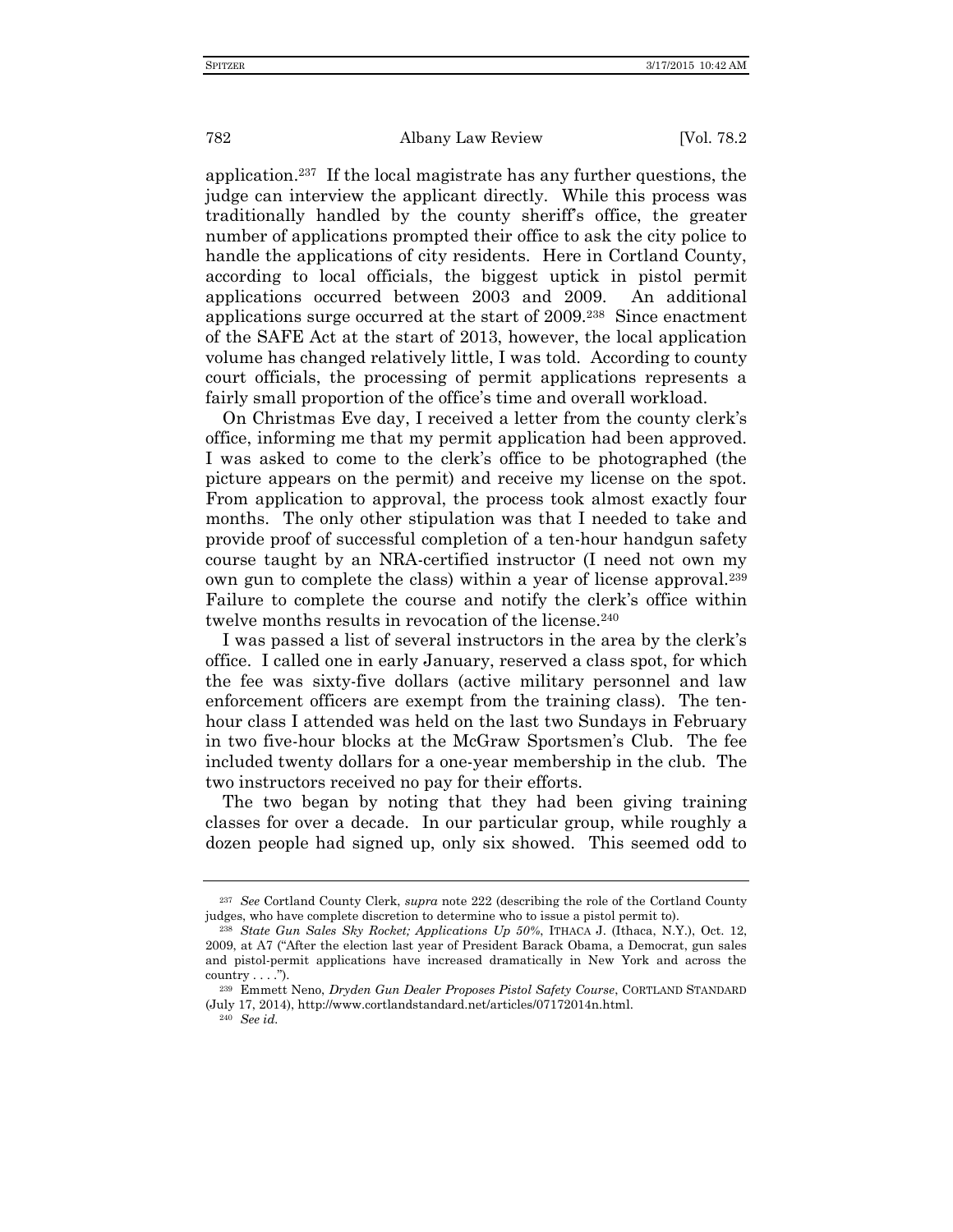the instructors, they noted, as the demand for pistol safety classes had been high in recent months, and the class enrollments had been high. All of us were white males ranging in age, I figured, from twenty to seventy.

The course curriculum was organized around a single, 150-page book, *NRA Guide to the Basics of Pistol Shooting*. 241 Class instruction, and the fifty-question test we all took at the end, hewed pretty closely to the book. Among the first points made by the instructors, in response to a question, was the funding for gun safety classes. They pointed out that a federal law enacted in 1937 (with subsequent amendments), the Pittman-Robinson  $Act^{242}$ provided funding, through excise taxes, for hunter safety courses in all fifty states.<sup>243</sup> Ironically, states can decide for themselves whether to provide or require handgun safety coursework as a prerequisite for handgun ownership or the granting of carry permits,<sup>244</sup> and many have no such training requirements.<sup>245</sup> Among the states that do require courses, their length and content vary.<sup>246</sup>

Our instruction began with some political content (this was not in our text), as the first 45 minutes consisted of criticism of the SAFE Act, of what was described as biased portrayals of gun owners in the media, but also the exhortations to become involved in politics and to "check things out even when they agree with your side" of the issue—certainly good advice. The rest of the first class day, and much of the second, focused on the basics of handgun safety; the operation and mechanisms of handguns, including information on the nature and types of ammunition; the elements of good shooting skills; and handgun maintenance. In the latter part of the second class, we inspected, handled, and "dry fired" several handguns, including two revolvers and one semiautomatic handgun. Thereafter, we each took turns on the firing range, firing fifteen rounds at a paper target from three shooting positions: five from a sitting position, five standing but holding the gun with two hands,

<sup>241</sup> *See generally* NAT'L RIFLE ASS'N OF AM., NRA GUIDE TO THE BASICS OF PISTOL SHOOTING (2d ed. 2009) (outlining the basics of pistol use, safety, and maintenance).

<sup>242</sup> 16 U.S.C. §§ 669–669i (2014).

<sup>&</sup>lt;sup>243</sup> *Id.* § 669h-1(a)(1)(A)(i).

<sup>244</sup> *See* U.S. GOV'T ACCOUNTABILITY OFFICE, *supra* note 208, at 1–2 ("State and local authorities control the issuance of concealed carry permits. Applicants who wish to obtain such permits are required to meet certain state eligibility requirements.").

<sup>245</sup> NAT'L PHYSICIANS ALLIANCE & LAW CTR. TO PREVENT GUN VIOLENCE, GUN SAFETY AND PUBLIC HEALTH 12 (2013), *available at* http://smartgunlaws.org/gun-safety-public-healthpolicy-recommendations-for-a-more-secure-america/.

<sup>246</sup> *See id.*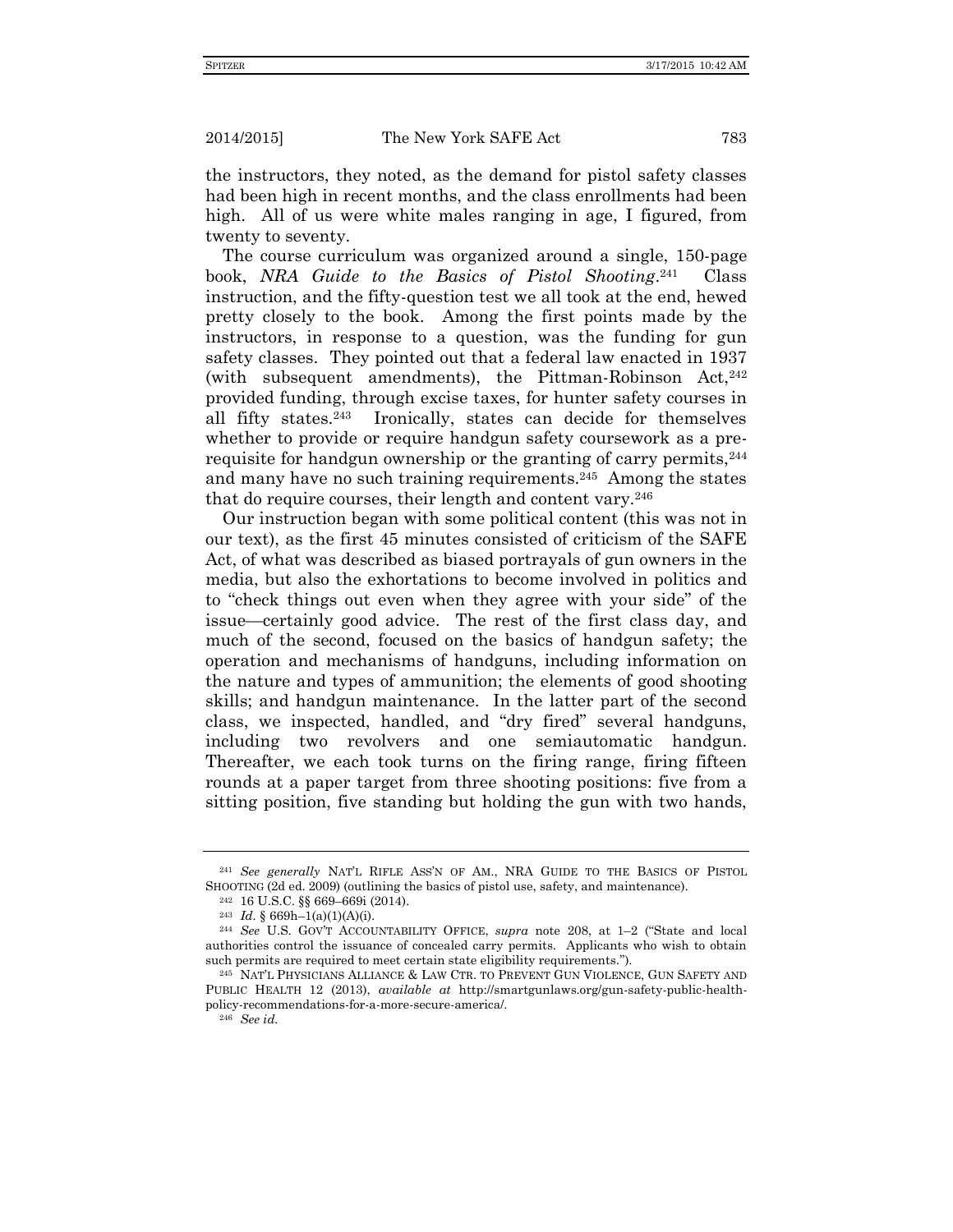and five one-handed shots. We concluded with our fifty-question test (it was untimed and open book, consisting of half multiple choice and half true-false); a score of ninety percent was required to pass the course, as all six of us did.<sup>247</sup> In all, the process cost me \$192.50, and took four months from application to license receipt. Adding on the time to book and complete the safety course, the total length was six months.

# VII. CONCLUSION

Any time the government—any government—imposes new regulations, rules, or laws, some resentment, consternation, confusion, and adjustment is an inevitable consequence.<sup>248</sup> Some such efforts are, of course, met with greater initial acceptance than others. For example, new, tougher laws to address the problem of drunken driving were met with general popular approval, thanks in large part to a concerted effort by Mothers Against Drunk Driving (MADD), a pressure group formed in 1980 to toughen anti-drunk driving laws and educate the public.<sup>249</sup> And who, after all, was anxious to speak up on behalf of inebriation behind the wheel?

In the early 1960s, states moved to require that all automobiles have safety belts as a standard feature.<sup>250</sup> New York enacted such a law for all new cars in 1968;<sup>251</sup> a similar federal law was also enacted in 1968.<sup>252</sup> These measures met with widespread approval, although the auto industry was successful for a while in delaying and weakening new laws.<sup>253</sup> As an early, critical article noted at the time, "Detroit sells the pleasure of driving and the utility of the car, not the dangers of it."<sup>254</sup> For decades, in fact, auto makers insisted that safety features did not sell cars.<sup>255</sup> History eventually proved them wrong.

<sup>&</sup>lt;sup>247</sup> For the record, I scored 100% on my exam.

<sup>248</sup> *See* SPITZER, *supra* note 85, at 3–4. Among the many types of government policies, regulatory policies are invariably the most controversial, and social regulatory policies (of which gun control is an exemplar) even more controversial. *Id*.

<sup>249</sup> *Mission Statement*, MOTHERS AGAINST DRUNK DRIVING, http://www.madd.org/aboutus/mission (last visited Jan. 20, 2015).

<sup>250</sup> *See* Maggie Wittlin, Note, *Buckling Under Pressure: An Empirical Test of the Expressive Effects of Laws*, 28 YALE J. ON REG. 419, 429 (2011).

<sup>251</sup> N.Y. VEH. & TRAF. LAW § 383 (McKinney 2014).

<sup>252</sup> *See* NAT'L HIGHWAY TRAFFIC SAFETY ADMIN., U.S. DEP'T OF TRANSP., DOT HS 810 962, HOW STATES ACHIEVE HIGH SEAT BELT USE RATES 3 (2008).

<sup>253</sup> *See* Wittlin, *supra* note 250, at 429.

<sup>254</sup> Charles Leedham, *Vision of a Crashproof Car*, N.Y. TIMES MAG., Oct. 25, 1964, at 34.

<sup>255</sup> Jon D. Hanson & Douglas A. Kysar, *Taking Behavioralism Seriously: A Response to Market Manipulation*, 6 ROGER WILLIAMS U. L. REV. 259, 346–47 (2000).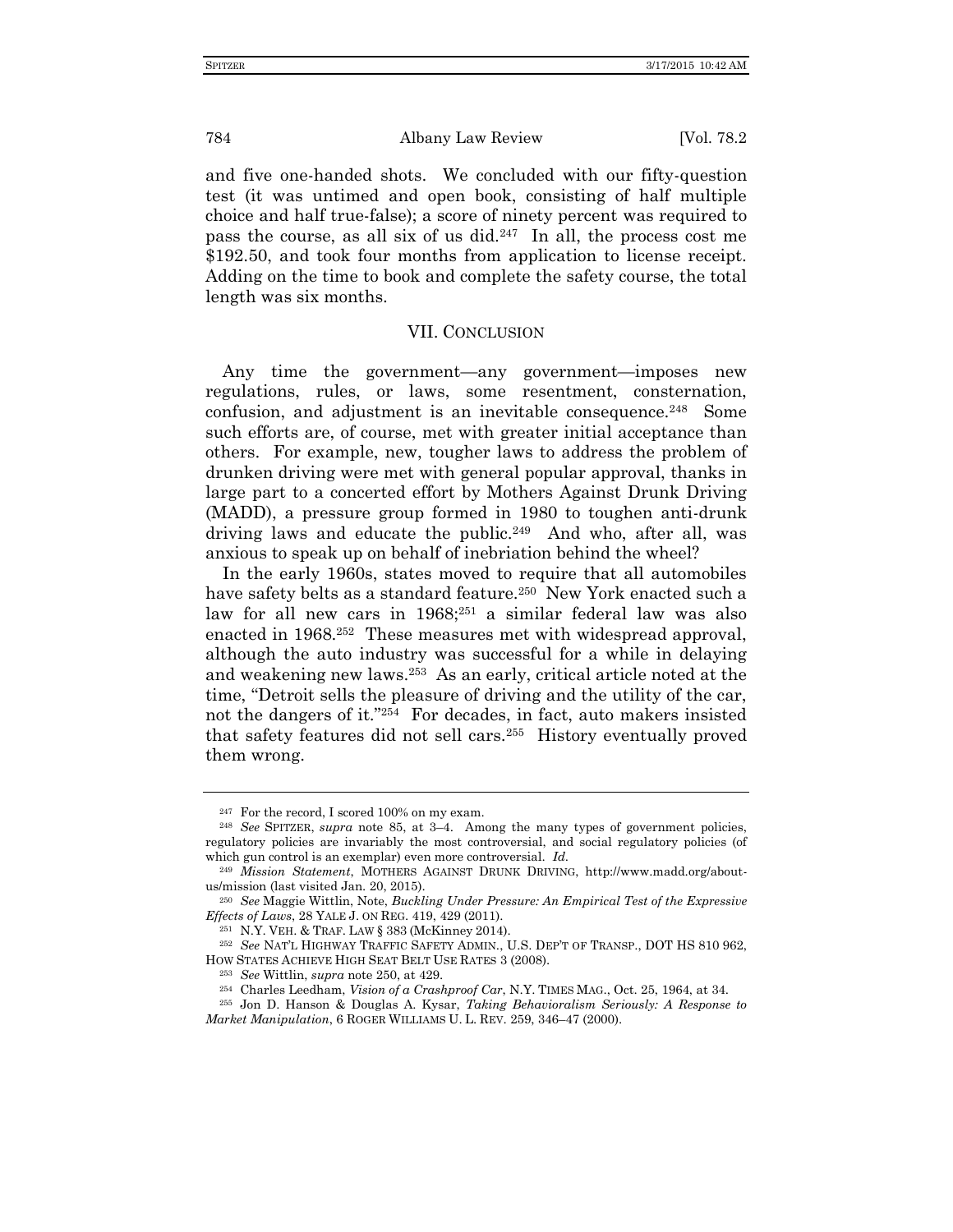New York took the next step, becoming the first state to require occupants to wear belts in 1984.<sup>256</sup> As of 2014, only one state, New Hampshire, had no state requirement for seat belt use by adults.<sup>257</sup> In thirty-three states, police may stop and ticket drivers solely for this offense; in the other states, the police may ticket only if the vehicle is stopped for some other offense.<sup>258</sup> While required seat belt installation met with general approval, ticketing for failing to "buckle up" met with significant public support but also considerable resistance at the start, partly because roughly threequarters of drivers reportedly did not regularly wear seat belts and because of questions about how monitoring and compliance would be achieved.<sup>259</sup> That opposition faded, however, and actual seat belt use increased dramatically, along with major reductions in automobile deaths and injuries.<sup>260</sup> This was a case where behavior followed the law. Studies have consistently shown that seat belt use rose from two car occupants in ten at the time of the enactment of such laws to over eighty percent in the years after the laws' enactment.<sup>261</sup>

To take a different example, in 1995, California became the first state to ban smoking in public places, based on a growing scientific and medical consensus of the harm caused by secondhand smoke.<sup>262</sup> New York became the third state to enact such a law in 2003.<sup>263</sup> Today, most states have some kind of public place smoking restrictions; only ten states impose no uniform restrictions.<sup>264</sup> In

<sup>262</sup> Mark J. Horvick, Note, *Examining the Underlying Purposes of Municipal and Statewide Smoking Bans*, 80 IND. L.J. 923, 923 & n.4, 925 (2005).

<sup>263</sup> *See*, Robert J. Spitzer, Op-Ed., *Clearing the Air: Fury over New York's One-Year-Old Smoking Ban Misplaced*, POST-STANDARD (Syracuse, N.Y.), Aug. 4, 2004, at A-15.

<sup>256</sup> Suzette Morelock et al., *Mandatory Seatbelt Law Support and Opposition in New England—A Survey*, 100 PUB. HEALTH REP. 357, 357 (1985).

<sup>257</sup> *Safety Belts*, INS. INST. FOR HIGHWAY SAFETY & HIGHWAY LOSS DATA INST. (Nov. 2014), http://www.iihs.org/iihs/topics/laws/safetybeltuse?topicName=safety-belts.

<sup>258</sup> *Id.*

<sup>259</sup> *See* Morelock et al., *supra* note 256, at 359, 362–63.

<sup>260</sup> *See* NAT'L HIGHWAY TRAFFIC SAFETY ADMIN., *supra* note 252, at 3; Morelock et al., *supra*  note 256, at 359, 362.

<sup>261</sup> *Compare* Ins. Inst. for Highway Safety, *A Special Issue*: *Seat Belt Use Laws: What to Expect*, STATUS REPORT, Sept. 8, 1984, at 1 (finding that fewer than two in ten used seatbelts in 1984), *with* Ins. Inst. for Highway Safety, *High Belt Use Rates? For Four Automakers It's Just Automatic*, STATUS REPORT, Nov. 21, 1987, at 1 (finding increased seatbelt use depending on the type of seatbelt installed in the vehicle).

<sup>264</sup> *See* AM. NONSMOKERS' RIGHTS FOUND.*,* OVERVIEW LIST: HOW MANY SMOKEFREE LAWS? (2014), *available at* http://www.no-smoke.org/pdf/mediaordlist.pdf (noting that the District of Columbia and thirty-nine states have local laws that require bars, restaurants, or places of work to be smokefree); Chris Weller, *New York's Indoor Smoking Ban Hits 10-Year Mark: Where Do Other States Stand On The Issue?*, MEDICAL DAILY (July 22, 2012), http://www.medicaldaily.com/new-yorks-indoor-smoking-ban-hits-10-year-mark-where-do-oth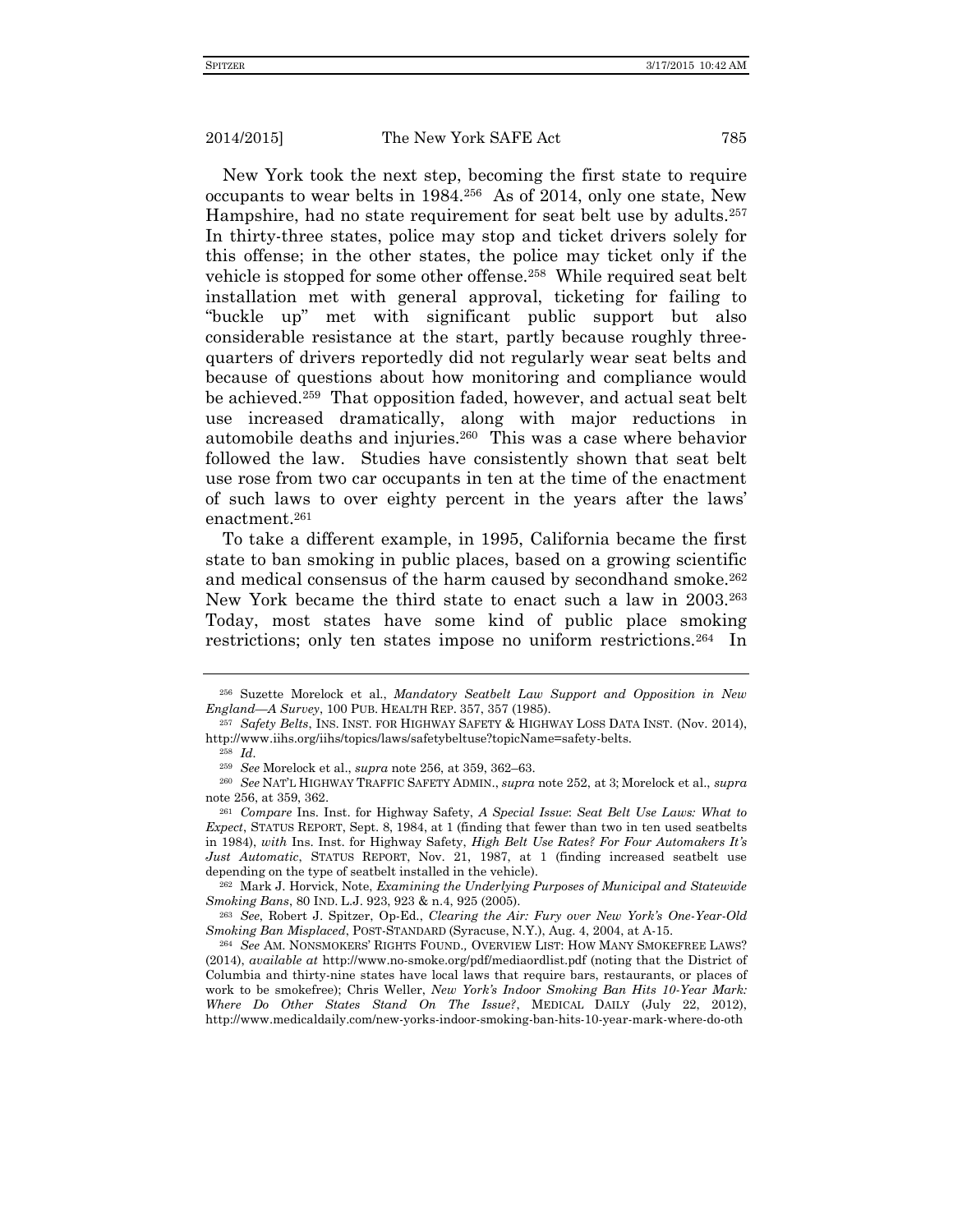New York, the public registered support for the new law, but it also engendered fierce opposition, especially from restaurant and tavern owners who feared crippling drop-offs in business.<sup>265</sup> After an initial adjustment period, including some initial business drop-off, fortunes revived, business boomed and prospered, and public health improved.<sup>266</sup>

These and many other cases of government regulation address two related sets of complaints about government. One is the expected resentment and criticism generated any time new regulations are imposed. Such sentiments are as predictable as they are readily understandable, yet they are fundamentally an implementation problem attendant to such change.

The second and related set of complaints questions the decision or policy itself. Is the policy itself fatally flawed, unwise, or defective in concept? These two sets of complaints are analytically distinct but in practice nearly inseparable.

When we apply this framework to gun regulation in New York, the intermingling of these two sets of concerns is evident. While some critics continue to argue that the new regulations are flawed in concept, the equal if not louder set of criticisms described in this article center on the implementation problem—the inconvenience, the complexity, the confusion, the uncertainty of parts of the SAFE Act. Part of the generalized frustration expressed by the gun community arises from comparisons with other states, most of which have significantly more lax gun laws. And despite the gun community's protestations to the contrary, most national media focus is on places with lax laws, giving rise to the impression (especially among non-Americans) that lax laws are found pretty much everywhere. But none of this takes us to the key questions: are New York's tougher laws, including the SAFE Act, feasible to implement? And are they, in policy terms, justifiable as public policy?

As to the first question, this analysis, including my own groundlevel experiences, leads me to conclude that they are indeed feasible—not because the new law is not in need of amendment or change, but because its basic tenets are both relatively clear and feasible. Compliance is unlikely to be either uniform or immediate, but that is not a mark of failure; it is, rather, the frictional

er-states-stand-issue-247894.

<sup>265</sup> *See* Spitzer, *supra* note 263, at A-15.

<sup>266</sup> *See id.*